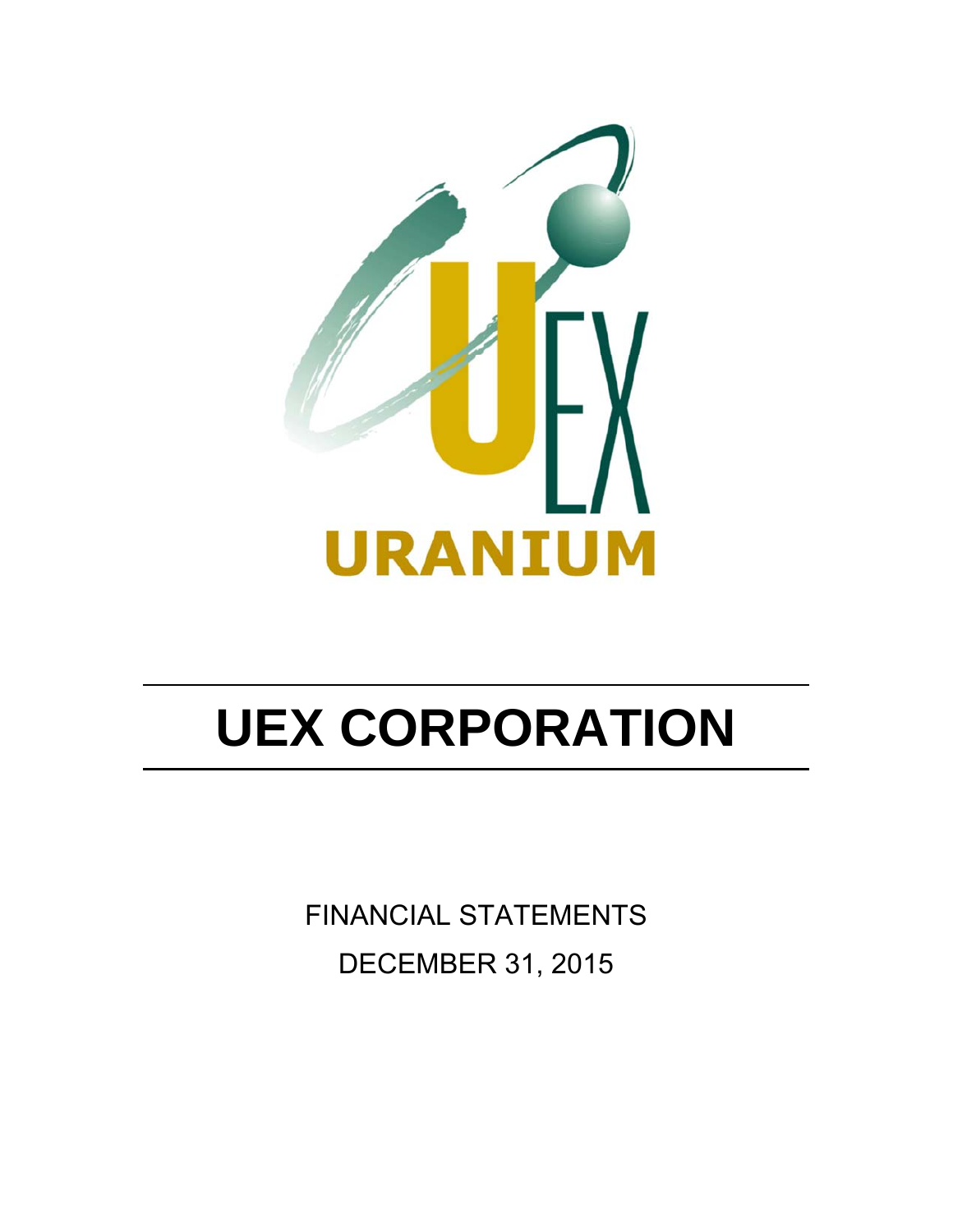

**KPMG LLP Chartered Professional Accountants** PO Box 10426 777 Dunsmuir Street Vancouver BC V7Y 1K3 Canada

Telephone (604) 691-3000 Fax (604) 691-3031 Internet www.kpmg.ca

### **INDEPENDENT AUDITORS' REPORT**

To the Shareholders of UEX Corporation

We have audited the accompanying financial statements of UEX Corporation, which comprise the balance sheets as at December 31, 2015 and December 31, 2014, the statements of operations and comprehensive loss, changes in equity and cash flows for the years then ended, and notes, comprising a summary of significant accounting policies and other explanatory information.

### *Management's Responsibility for the Financial Statements*

Management is responsible for the preparation and fair presentation of these financial statements in accordance with International Financial Reporting Standards, and for such internal control as management determines is necessary to enable the preparation of financial statements that are free from material misstatement, whether due to fraud or error.

### *Auditors' Responsibility*

Our responsibility is to express an opinion on these financial statements based on our audits. We conducted our audits in accordance with Canadian generally accepted auditing standards. Those standards require that we comply with ethical requirements and plan and perform the audit to obtain reasonable assurance about whether the financial statements are free from material misstatement.

An audit involves performing procedures to obtain audit evidence about the amounts and disclosures in the financial statements. The procedures selected depend on our judgment, including the assessment of the risks of material misstatement of the financial statements, whether due to fraud or error. In making those risk assessments, we consider internal control relevant to the entity's preparation and fair presentation of the financial statements in order to design audit procedures that are appropriate in the circumstances, but not for the purpose of expressing an opinion on the effectiveness of the entity's internal control. An audit also includes evaluating the appropriateness of accounting policies used and the reasonableness of accounting estimates made by management, as well as evaluating the overall presentation of the financial statements.

We believe that the audit evidence we have obtained in our audits is sufficient and appropriate to provide a basis for our audit opinion.

### *Opinion*

In our opinion, the financial statements present fairly, in all material respects, the financial position of UEX Corporation as at December 31, 2015 and December 31, 2014, and its financial performance and its cash flows for the years then ended in accordance with International Financial Reporting Standards**.**

 $k$ *PMG 14P* 

Chartered Professional Accountants March 16, 2016 Vancouver, Canada

KPMG LLP is a Canadian limited liability partnership and a member firm of the KPMG<br>network of independent member firms affliated with KPMG International Cooperative<br>("KPMG International"), a Swiss entity.<br>KPMG Canada provi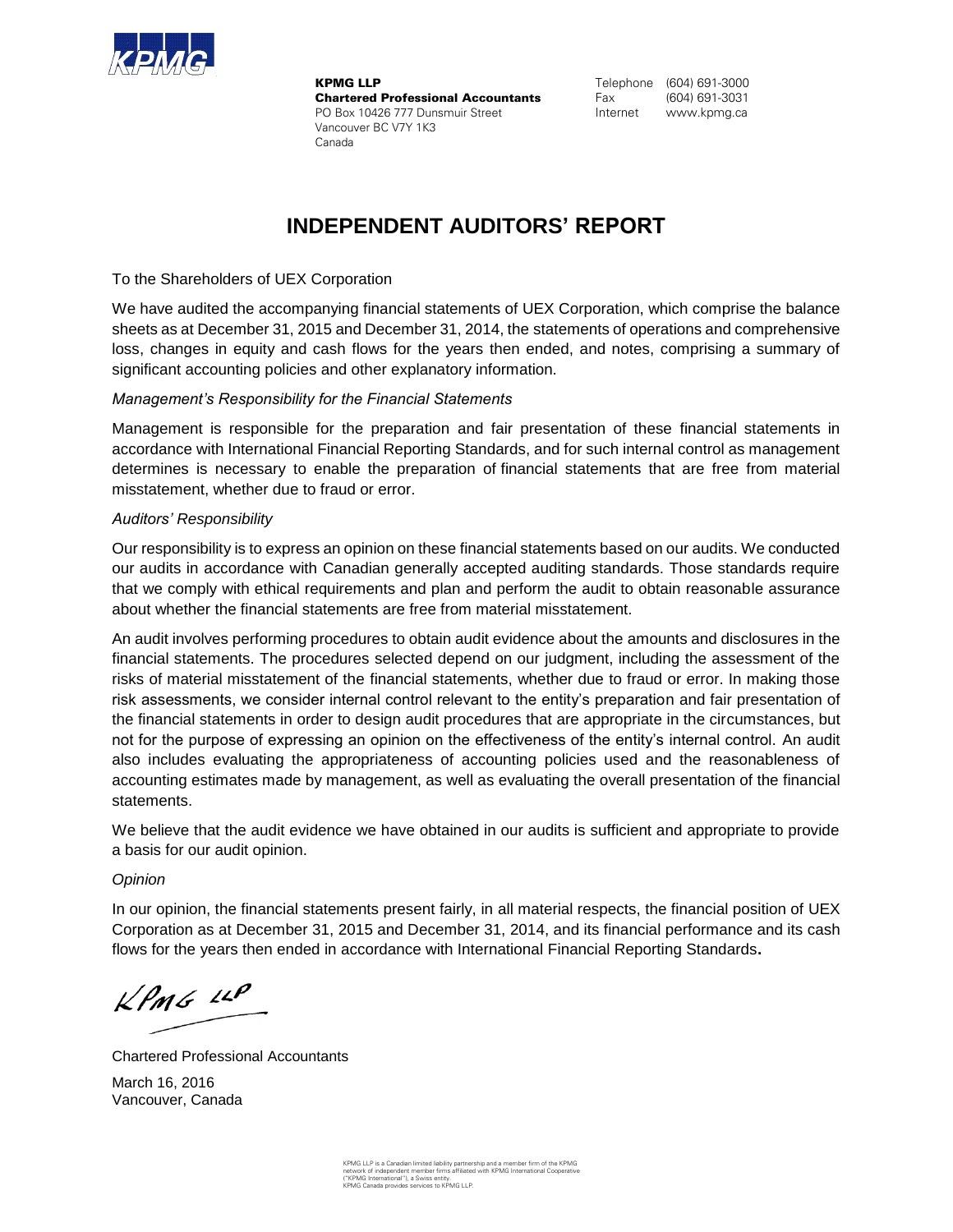Balance Sheets

As at December 31, 2015 and 2014



|                                                                                                                                                                                 | <b>Notes</b>                                      | 2015                                       | 2014                                                  |
|---------------------------------------------------------------------------------------------------------------------------------------------------------------------------------|---------------------------------------------------|--------------------------------------------|-------------------------------------------------------|
| <b>Assets</b>                                                                                                                                                                   |                                                   |                                            |                                                       |
| <b>Current assets</b><br>Cash and cash equivalents<br>Amounts receivable<br>Prepaid expenses                                                                                    | 3<br>4<br>5                                       | \$<br>5,139,814<br>62,010<br>100,177       | \$<br>9,321,596<br>141,170<br>106,540                 |
| Investments - current portion                                                                                                                                                   | $8(v)$ , 9, 15                                    | 126<br>5,302,127                           | 9,569,306                                             |
| <b>Non-current assets</b><br>Deposits<br>Equipment<br>Mineral properties<br>Investments                                                                                         | 6<br>7<br>8<br>$8(v)$ , 9, 15                     | 44,704<br>292,202<br>160,084,497<br>7,182  | 111,885<br>155,240,363<br>22,187                      |
| <b>Total assets</b>                                                                                                                                                             |                                                   | \$165,730,712                              | \$164,943,741                                         |
| <b>Liabilities and Shareholders' Equity</b><br><b>Current liabilities</b><br>Accounts payable and other liabilities<br><b>Non-current liabilities</b><br>Deferred tax liability | 10<br>11                                          | \$<br>476,537<br>10,596,810                | \$<br>1,322,439<br>10,063,649                         |
| <b>Total liabilities</b>                                                                                                                                                        |                                                   | 11,073,347                                 | 11,386,088                                            |
| Shareholders' equity<br>Share capital<br>Share-based payments reserve<br>Accumulated other comprehensive income (loss)<br>Deficit                                               | 12(b)<br>12(c)                                    | 180,389,814<br>3,067,912<br>(28, 800, 361) | 177,542,611<br>2,787,954<br>(9,082)<br>(26, 763, 830) |
|                                                                                                                                                                                 |                                                   | 154,657,365                                | 153,557,653                                           |
| Total liabilities and shareholders' equity<br>Nature and continuance of operations<br>Commitments<br>Subsequent events                                                          | 1<br>8(iv)(vii), 12(d), 13<br>8(vii), 9, 12(b)(c) | \$165,730,712                              | \$164,943,741                                         |

See accompanying notes to the financial statements.

Approved on behalf of the Board and authorized for issue on March 16, 2016.

| "signed"          |                 | "signed"         |          |
|-------------------|-----------------|------------------|----------|
|                   | <b>Director</b> |                  | Director |
| Roger M. Lemaitre |                 | Emmet A. McGrath |          |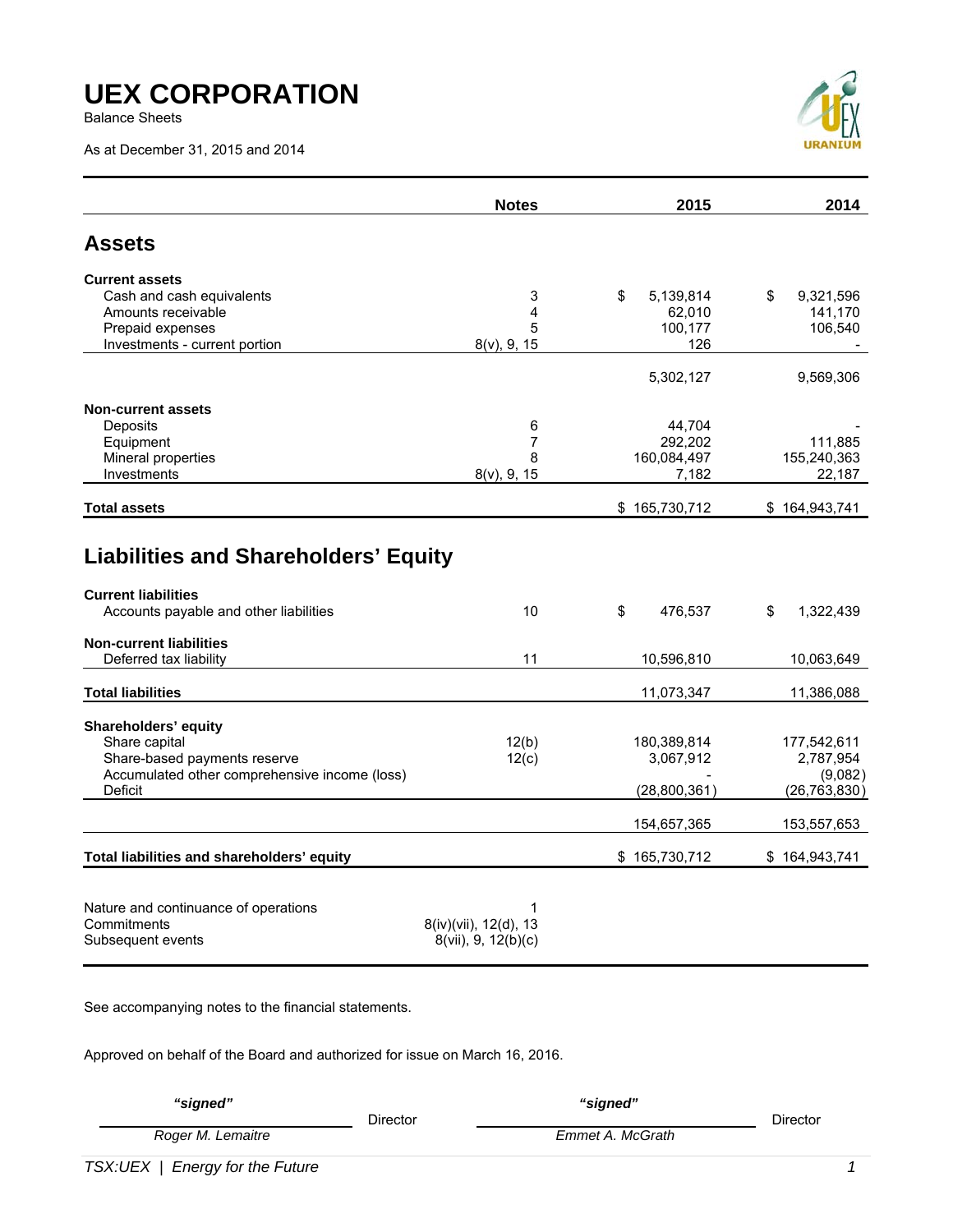Statements of Operations and Comprehensive Loss

Years ended December 31, 2015 and 2014



|                                                                                                          | <b>Notes</b>   | 2015             |            | 2014            |
|----------------------------------------------------------------------------------------------------------|----------------|------------------|------------|-----------------|
| Revenue                                                                                                  |                |                  |            |                 |
| Interest income                                                                                          |                | \$<br>106,027    | \$         | 131,399         |
| <b>Expenses</b>                                                                                          |                |                  |            |                 |
| Bank charges and interest                                                                                |                | 5,308            |            | 4,330           |
| Depreciation                                                                                             |                | 19,282           |            | 21,276          |
| Filing fees and stock exchange                                                                           |                | 85,147           |            | 116,278         |
| Legal and audit                                                                                          |                | 139,095          |            | 126,993         |
| Loss on disposal of equipment                                                                            |                | 423              |            | 513             |
| Maintenance                                                                                              |                | 49,750           |            | 14,200          |
| Office expenses                                                                                          | 17             | 452,737          |            | 402,266         |
| Project investigation                                                                                    |                | 21,938           |            | 90,054          |
| Rent                                                                                                     |                | 157,456          |            | 145,621         |
| Salaries, termination and placement fees                                                                 |                | 869,489          |            | 845,545         |
| Share-based compensation                                                                                 | 12(c)          | 361,095          |            | 490,107         |
| Travel and promotion                                                                                     |                | 223,198          |            | 198,872         |
| Unrealized loss on available-for-sale financial assets                                                   | $8(v)$ , 9, 15 | 22,750           |            |                 |
| Unrealized fair value loss on held-for-trading<br>financial assets                                       | $8(v)$ , 9, 15 | 2,629            |            | 2,685           |
| Write-down of mineral properties                                                                         | 8(ii)(iv)      | 1,528            | 10,425,937 |                 |
|                                                                                                          |                | 2,411,825        |            | 12,884,677      |
| Loss before income taxes                                                                                 |                | (2,305,798)      |            | (12,753,278)    |
| Deferred income tax recovery                                                                             | 11             | 157,228          |            | 3,296,297       |
| Loss for the year                                                                                        |                | \$ (2, 148, 570) |            | $$$ (9,456,981) |
| Other comprehensive income (loss)                                                                        |                |                  |            |                 |
| Available-for-sale financial assets net change in fair value                                             | $8(v)$ , 9, 15 |                  |            | (10, 500)       |
| Losses on available-for-sale assets transferred to earnings                                              | $8(v)$ , 9, 15 | 10,500           |            |                 |
| Deferred income tax recovery (expense) on change in<br>fair value of available-for-sale financial assets | 11             | (1, 418)         |            | 1,418           |
|                                                                                                          |                | 9,082            |            | (9,082)         |
| Comprehensive loss for the year                                                                          |                | $$$ (2,139,488)  |            | \$ (9,466,063)  |
|                                                                                                          |                |                  |            |                 |
| Basic and diluted loss per share                                                                         |                | \$<br>(0.009)    | \$         | (0.041)         |
| Basic and diluted weighted-average number of shares<br>outstanding                                       |                | 242,094,261      |            | 229,667,184     |

See accompanying notes to the financial statements.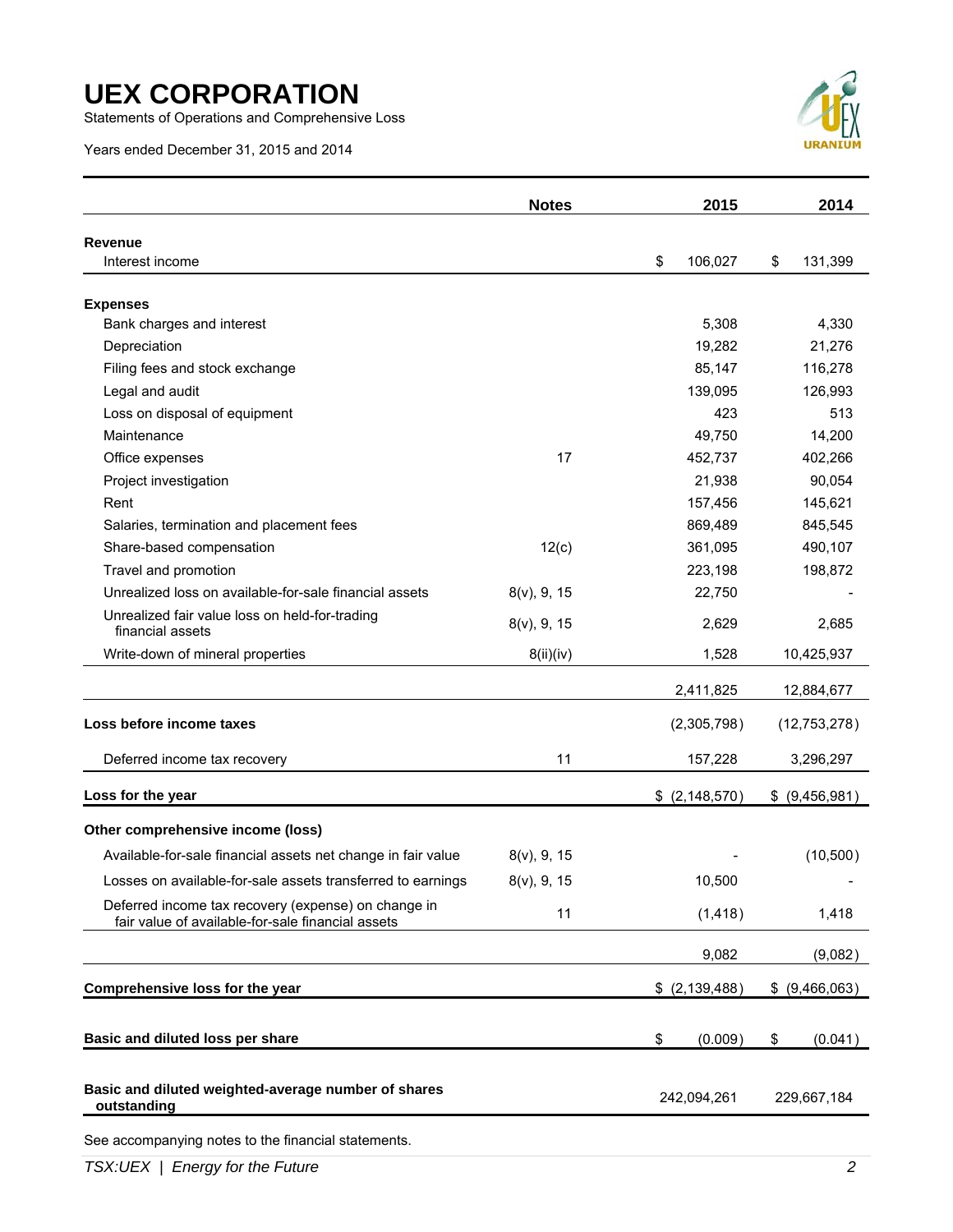Statements of Changes in Equity

Years ended December 31, 2015 and 2014



|                                                                                                               | Number of<br>common<br>shares | <b>Share</b><br>capital   | Share-based<br>payments<br>reserve | <b>Accumulated other</b><br>comprehensive<br>income | <b>Deficit</b>              | <b>Total</b>  |
|---------------------------------------------------------------------------------------------------------------|-------------------------------|---------------------------|------------------------------------|-----------------------------------------------------|-----------------------------|---------------|
| December 31, 2013                                                                                             | 227,838,679                   | \$175,316,661             | \$<br>4,585,900                    | \$                                                  | \$(19,628,636)              | \$160,273,925 |
| Loss for the year                                                                                             |                               |                           |                                    |                                                     | (9,456,981)                 | (9,456,981)   |
| Issued pursuant to<br>private placements                                                                      | 7,176,390                     | 3,085,848                 |                                    |                                                     |                             | 3,085,848     |
| Share issuance costs                                                                                          |                               | (244, 028)                |                                    |                                                     |                             | (244, 028)    |
| Value attributed to flow-through<br>premium on issuance                                                       |                               | (681, 757)                |                                    |                                                     |                             | (681, 757)    |
| Deferred income taxes<br>on share issuance costs                                                              |                               | 65,887                    |                                    |                                                     |                             | 65,887        |
| Other comprehensive<br>income (loss)                                                                          |                               |                           |                                    |                                                     |                             |               |
| Fair value change in<br>AFS financial assets                                                                  |                               |                           |                                    | (10, 500)                                           |                             | (10, 500)     |
| Deferred income tax recovery<br>- fair value change in<br>AFS financial assets                                |                               |                           |                                    | 1,418                                               |                             | 1,418         |
| Share-based payment<br>transactions                                                                           |                               |                           | 523,841                            |                                                     |                             | 523,841       |
| Transfer to deficit on expiry<br>of share purchase options                                                    |                               |                           | (2,321,787)                        |                                                     | 2,321,787                   |               |
| December 31, 2014                                                                                             |                               | 235,015,069 \$177,542,611 | \$<br>2,787,954                    | \$                                                  | $(9,082)$ \$ $(26,763,830)$ | \$153,557,653 |
| Loss for the year                                                                                             |                               |                           |                                    |                                                     | (2, 148, 570)               | (2, 148, 570) |
| Issued pursuant to<br>private placements                                                                      | 11,000,000                    | 3,300,000                 |                                    |                                                     |                             | 3,300,000     |
| Share issuance costs                                                                                          |                               | (243, 558)                |                                    |                                                     |                             | (243, 558)    |
| Value attributed to flow-through<br>premium on issuance                                                       |                               | (275,000)                 |                                    |                                                     |                             | (275,000)     |
| Deferred income taxes<br>on share issuance costs                                                              |                               | 65,761                    |                                    |                                                     |                             | 65,761        |
| Other comprehensive<br>income (loss)<br>Losses on available-for-sale<br>assets transferred to net<br>earnings |                               |                           |                                    | 10,500                                              |                             | 10,500        |
| Deferred income tax recovery<br>(expense) - fair value change<br>in AFS financial assets                      |                               |                           |                                    | (1, 418)                                            |                             | (1, 418)      |
| Share-based payment<br>transactions                                                                           |                               |                           | 391,997                            |                                                     |                             | 391,997       |
| Transfer to deficit on expiry<br>and cancellation of share<br>purchase options                                |                               |                           | (112,039)                          |                                                     | 112,039                     |               |
| December 31, 2015                                                                                             | 246,015,069                   | \$180,389,814             | \$<br>3,067,912                    | \$<br>$\blacksquare$                                | \$ (28,800,361)             | \$154,657,365 |

See accompanying notes to the financial statements.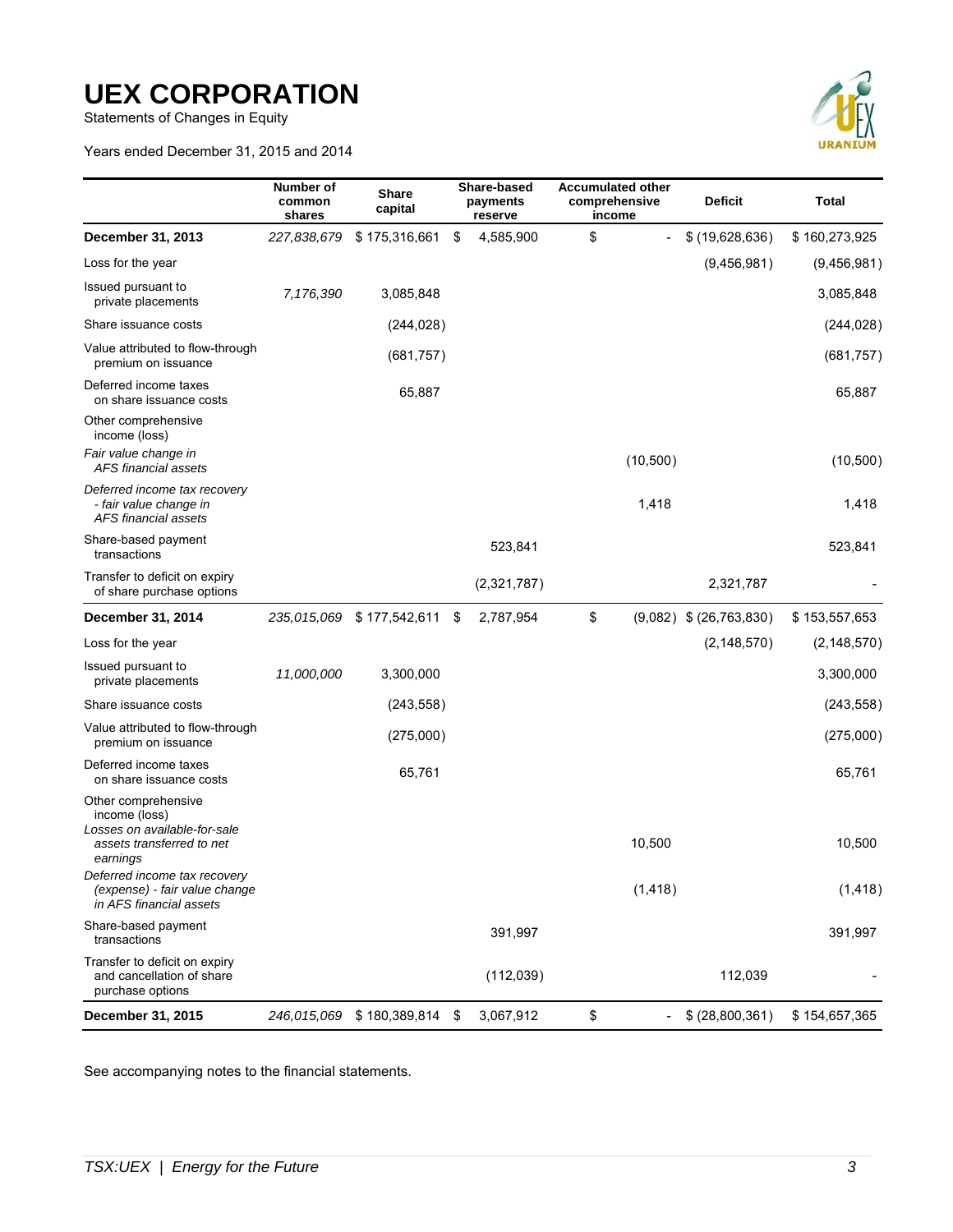Statements of Cash Flows

Years ended December 31, 2015 and 2014



|                                                                                                                                                       | <b>Notes</b>   | 2015                    | 2014                    |
|-------------------------------------------------------------------------------------------------------------------------------------------------------|----------------|-------------------------|-------------------------|
| Cash provided by (used for):                                                                                                                          |                |                         |                         |
| <b>Operating activities</b>                                                                                                                           |                |                         |                         |
| Loss for the year                                                                                                                                     |                | \$(2,148,570)           | $$$ (9,456,981)         |
| Adjustments for:                                                                                                                                      |                |                         |                         |
| Depreciation<br>Deferred income tax recovery                                                                                                          |                | 19,282<br>(157, 228)    | 21,276<br>(3, 296, 297) |
| Interest income                                                                                                                                       |                | (106, 027)              | (131, 399)              |
| Loss on disposal of equipment                                                                                                                         |                | 423                     | 513                     |
| Part XII.6 tax                                                                                                                                        | 12(d)          | (940)                   |                         |
| Share-based compensation                                                                                                                              |                | 361,095                 | 490,107                 |
| Unrealized fair value loss on AFS financial assets                                                                                                    |                | 22,750                  |                         |
| Unrealized fair value loss on held-for-trading financial assets                                                                                       |                | 2,629                   | 2,685                   |
| Write-down of mineral properties                                                                                                                      | 8(ii)(iv)      | 1,528                   | 10,425,937              |
| Changes in non-cash operating working capital<br>Amounts receivable                                                                                   |                |                         |                         |
| Prepaid expenses and deposits                                                                                                                         |                | 44,826<br>(38, 341)     | (45, 711)<br>36,038     |
| Accounts payable and other liabilities                                                                                                                |                | (291, 957)              | 355,655                 |
|                                                                                                                                                       |                | (2,290,530)             | (1,598,177)             |
| <b>Investing activities</b>                                                                                                                           |                |                         |                         |
| Interest received                                                                                                                                     |                | 135,463                 | 188,762                 |
| Investment in exploration and evaluation assets                                                                                                       |                | (4,847,220)             | (1,382,762)             |
| Purchase of equipment                                                                                                                                 |                | (236, 756)              | (49,963)                |
| Proceeds on sale of furniture                                                                                                                         |                | 819                     |                         |
|                                                                                                                                                       |                | (4,947,694)             | (1, 243, 963)           |
| <b>Financing activities</b>                                                                                                                           |                |                         |                         |
| Proceeds from common shares issued<br>Share issuance costs                                                                                            | 12(b)<br>12(b) | 3,300,000<br>(243, 558) | 3,085,848<br>(244, 028) |
|                                                                                                                                                       |                |                         |                         |
|                                                                                                                                                       |                | 3,056,442               | 2,841,820               |
| Increase (decrease) in cash and cash equivalents during the year                                                                                      |                | (4, 181, 782)           | (320)                   |
| Cash and cash equivalents, beginning of year                                                                                                          |                | 9,321,596               | 9,321,916               |
| Cash and cash equivalents, end of year                                                                                                                |                | \$5,139,814             | \$9,321,596             |
| <b>Supplementary information</b>                                                                                                                      |                |                         |                         |
| Non-cash transactions                                                                                                                                 |                |                         |                         |
| Increase (decrease) in accounts payable and other liabilities relating to mineral<br>property expenditures                                            |                | \$<br>(74, 213)         | \$<br>115,166           |
| Increase in other liabilities due to flow-through premiums                                                                                            |                | 275,000                 | 681,757                 |
| Decrease in other liabilities due to partial extinguishment of flow-through<br>premiums on December 31, 2015 and 2014 renouncements (General Rule)    |                | (123, 748)              | (50, 773)               |
| Decrease in other liabilities due to extinguishment of remaining 2014                                                                                 |                |                         |                         |
| flow-through premium on February 2, 2015 renouncement (Look-Back Rule)                                                                                |                | (630, 984)              |                         |
| Decrease (increase) in amounts receivable relating to mineral property<br>Expenditures                                                                |                | 5,838                   | (9,264)                 |
| Non-cash share-based compensation included in mineral property<br>Expenditures                                                                        |                | 30,902                  | 33,734                  |
| Fair value of shares and warrants received as partial consideration for mineral                                                                       |                |                         | (3,639)                 |
| property earn-in (reduction in carrying value of mineral properties)                                                                                  |                |                         |                         |
| Depreciation included in mineral properties                                                                                                           |                | 35,915                  | 41,320                  |
| <b>Advance payments</b><br>Other liabilities include prepayments received for Black Lake exploration, net<br>of disbursements (see Notes 8(v) and 10) |                |                         | 424,034                 |
| See accompanying notes to the financial statements.                                                                                                   |                |                         |                         |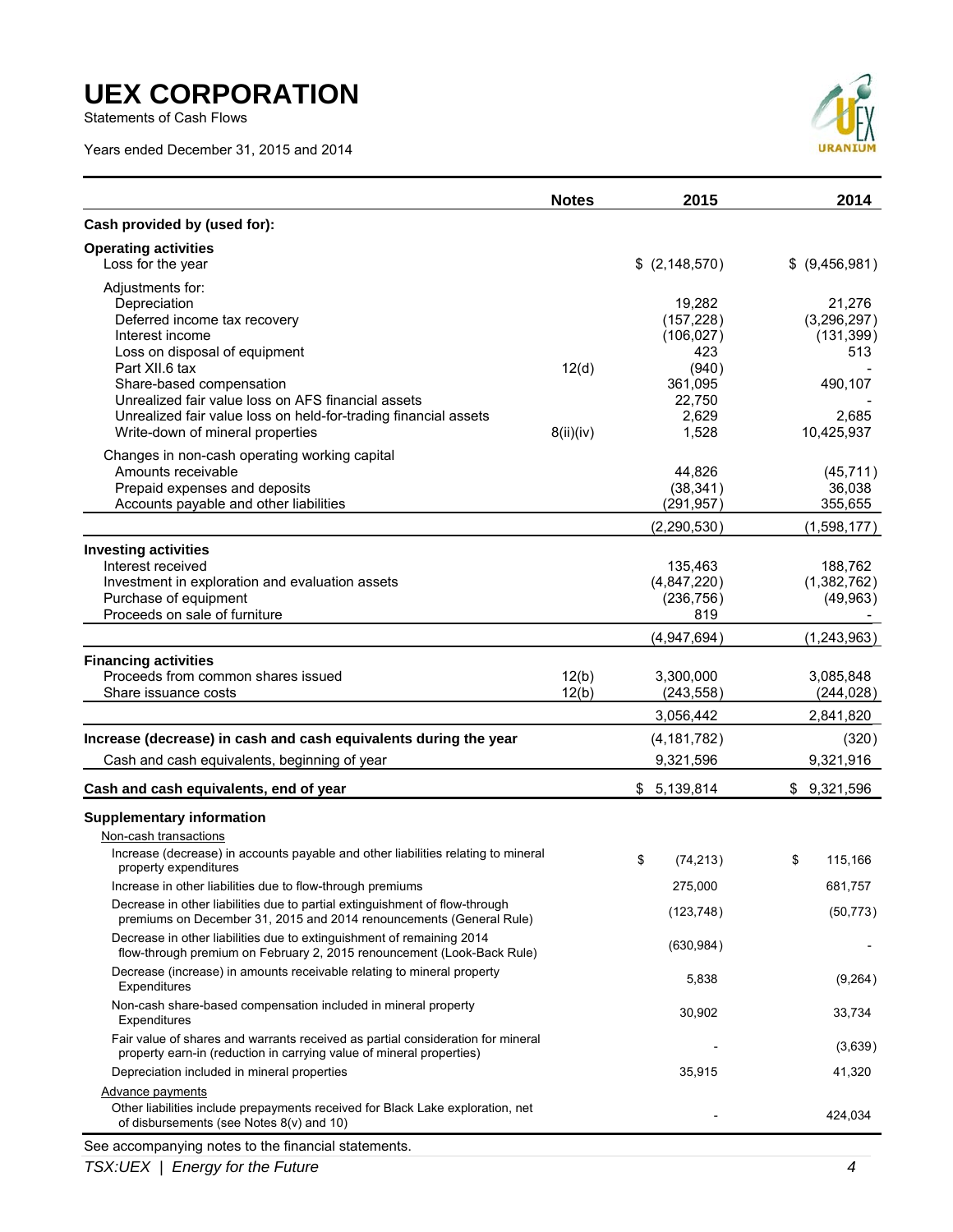Notes to the Financial Statements

For the years ended December 31, 2015 and 2014



### **1. Nature and continuance of operations**

UEX Corporation (the "Company") was incorporated under the Canada Business Corporations Act on October 2, 2001. The Company entered into an agreement with Pioneer Metals Corporation ("Pioneer") and Cameco Corporation ("Cameco") to establish the Company as a public uranium exploration company. On July 17, 2002, under a plan of arrangement with Pioneer, Pioneer transferred to the Company its uranium exploration properties and all related assets, including the Riou Lake and Black Lake projects. On the same date, Cameco transferred its Hidden Bay uranium exploration property and certain related assets, in exchange for shares of the Company.

The Company is currently engaged in the exploration and evaluation of its mineral properties located in the province of Saskatchewan. The Company's shares are listed on the Toronto Stock Exchange under the symbol UEX. The head office and principal address is located at 750 West Pender Street, Suite 1700, Vancouver, British Columbia, Canada V6C 2T8. The Company's registered office is 885 West Georgia Street, 19th Floor, Vancouver, British Columbia, Canada V6C 3H4.

The Company is exploring and evaluating its mineral properties and has not yet determined whether its mineral properties contain mineral resources that are economically recoverable. The recoverability of amounts shown for mineral properties is dependent upon the discovery of economically recoverable mineral resources, the ability of the Company to obtain the necessary financing to complete explorations and development and upon future profitable production or proceeds from the disposition of its mineral properties.

The Company performed an evaluation of impairment indicators under *IFRS 6(20)* for its exploration and evaluation assets (mineral properties) as at December 31, 2015 and has concluded that there are no indicators of impairment. However, as at December 31, 2015, the market capitalization of the Company was below the carrying value of its net assets which are primarily represented by mineral properties. Accordingly, the Company has also reviewed the value attributed per pound in the ground of  $U_3O_8$  in the most recent arms-length transactions for the acquisition of uranium resources defined by National Instrument 43-101. As a result of this review, the Company has concluded that the Company's net assets are not impaired.

The Company has sufficient financial resources to fund administrative costs and the majority of its planned 2016 exploration programs for at least, but not limited to, twelve months from the end of the reporting period; however, the Company will require additional funding to fully meet its 2016 exploration commitments at Christie Lake. If the funds are not available to meet the remaining 2016 exploration commitments at Christie Lake, the Company may elect not to complete the acquisition as outlined in the Christie Lake Option Agreement (see Note 8(vii)). The Company will require additional financing from time to time and although it has been successful in the past, there is no assurance that it will be able to obtain adequate financing in the future or that such financing will be available on acceptable terms.

### **2. Basis of preparation and significant accounting policies**

### (a) Statement of compliance

These financial statements, including comparative figures have been prepared in accordance with International Financial Reporting Standards ("IFRS"), as issued by the International Accounting Standards Board ("IASB"). The accounting policies set out below have been applied consistently to all periods presented in these financial statements. The financial statements of UEX Corporation were reviewed by the Audit Committee and approved and authorized for issue by the Board of Directors on March 16, 2016.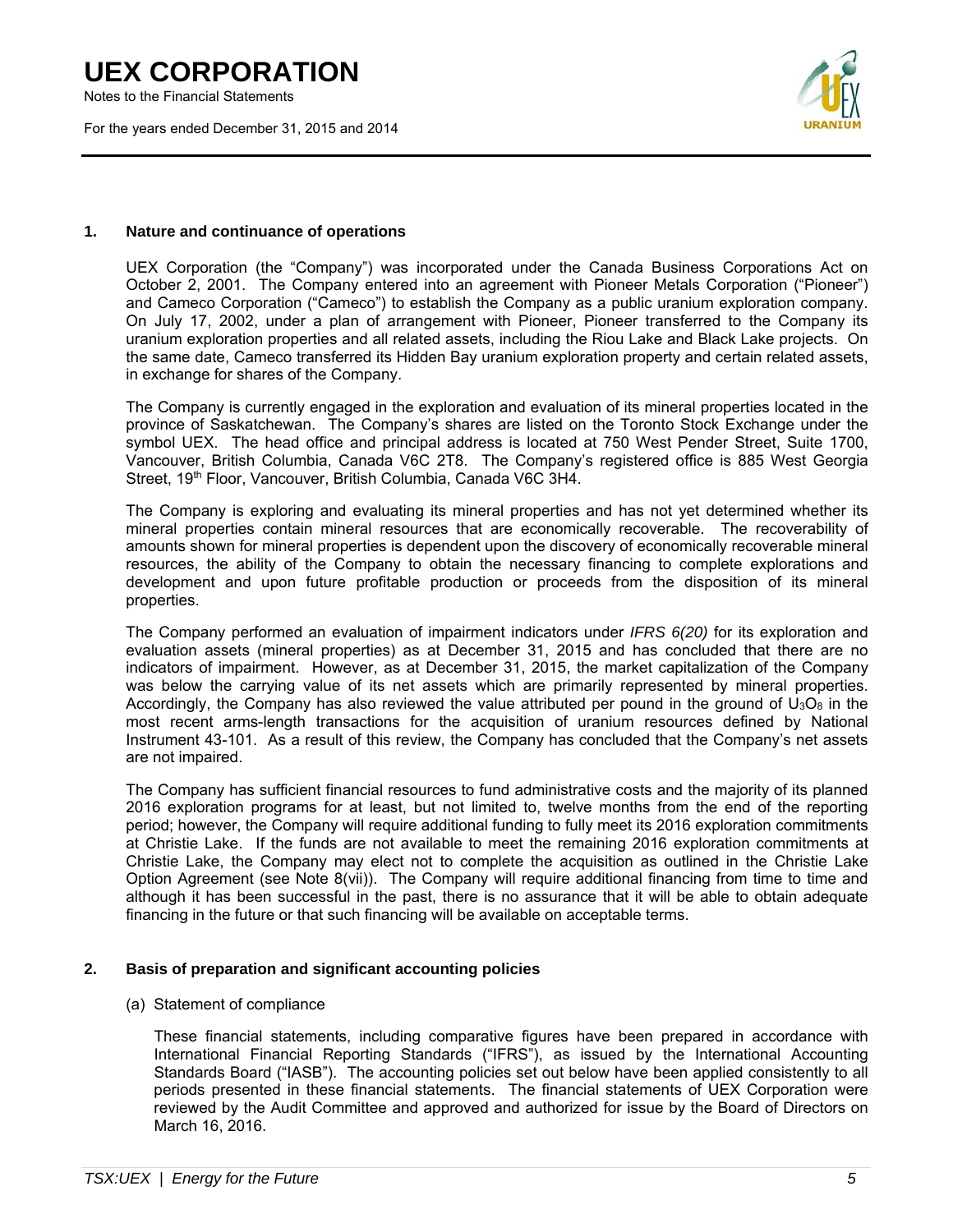Notes to the Financial Statements

For the years ended December 31, 2015 and 2014



### **2. Basis of preparation and significant accounting policies (continued)**

(b) Functional and presentation currency

These financial statements are presented in Canadian dollars, which is the functional currency of the Company. Transactions in currencies other than the entity's functional currency are recorded at the rate of exchange prevailing on the date of the transaction. Monetary assets and liabilities denominated in foreign currencies at the reporting date are retranslated to the functional currency at the exchange rate at that date. Translation gains and losses are recorded in profit or loss.

(c) Use of estimates and judgments

The preparation of financial statements requires management to make accounting estimates and assumptions requiring judgment in applying the Company's accounting policies. These estimates and assumptions may affect the reported amounts of assets and liabilities and the disclosure of contingent assets and liabilities at the date of the financial statements and the reported amounts of revenue and expenses during the reporting period. Estimates and underlying assumptions are reviewed on an ongoing basis. Revisions to accounting estimates are recognized in the period in which the estimates are revised and in any future periods affected. Actual amounts may differ from such estimates. Information about judgment and estimates is contained in the notes to the financial statements, with the key areas summarized below.

Significant areas requiring the use of critical judgments in applying accounting policies that have the most significant effect on the amounts recognized in the financial statements relate to:

- (i) Ongoing review for the support of the carrying value of mineral properties, including: consideration of ongoing and anticipated expenditures on the mineral properties; evaluation of the success of exploration to date and other general factors such as commodity prices and outlook; evaluation of UEX's market capitalization compared to the net assets of the Company (which are primarily mineral properties); and comparison to recent arm's length transactions for similar assets in order to evaluate the appropriateness of the carrying value presented in the financial statements (see Note 1 *Nature and continuance of operations*, Note 2(j) *Mineral properties* and Note 8 *Mineral properties*).
- (ii) Review of asset carrying values and impairment assessments for the Company considering whether circumstances have occurred which have impacted the estimated useful life of the assets such as damage or obsolescence, as well as the timing of impairments and the determination of recoverable amounts (see Note 2(i) *Equipment* and Note 7 *Equipment*).
- (iii) Determination of deferred income tax assets relating to management's assessment of the probability that future taxable profit will be available to utilize deferred tax assets (see Note 11 *Income taxes*).
- (iv) Evaluating company-specific facts and circumstances to determine whether accruals or recognition of liabilities may be required with respect to asset retirement obligations or other circumstances (see Note 2(k) *Provisions*).
- (v) Interpretation of new accounting guidelines and assessing their potential impact on the Company's financial statements requires judgment with respect to company-specific facts and circumstances.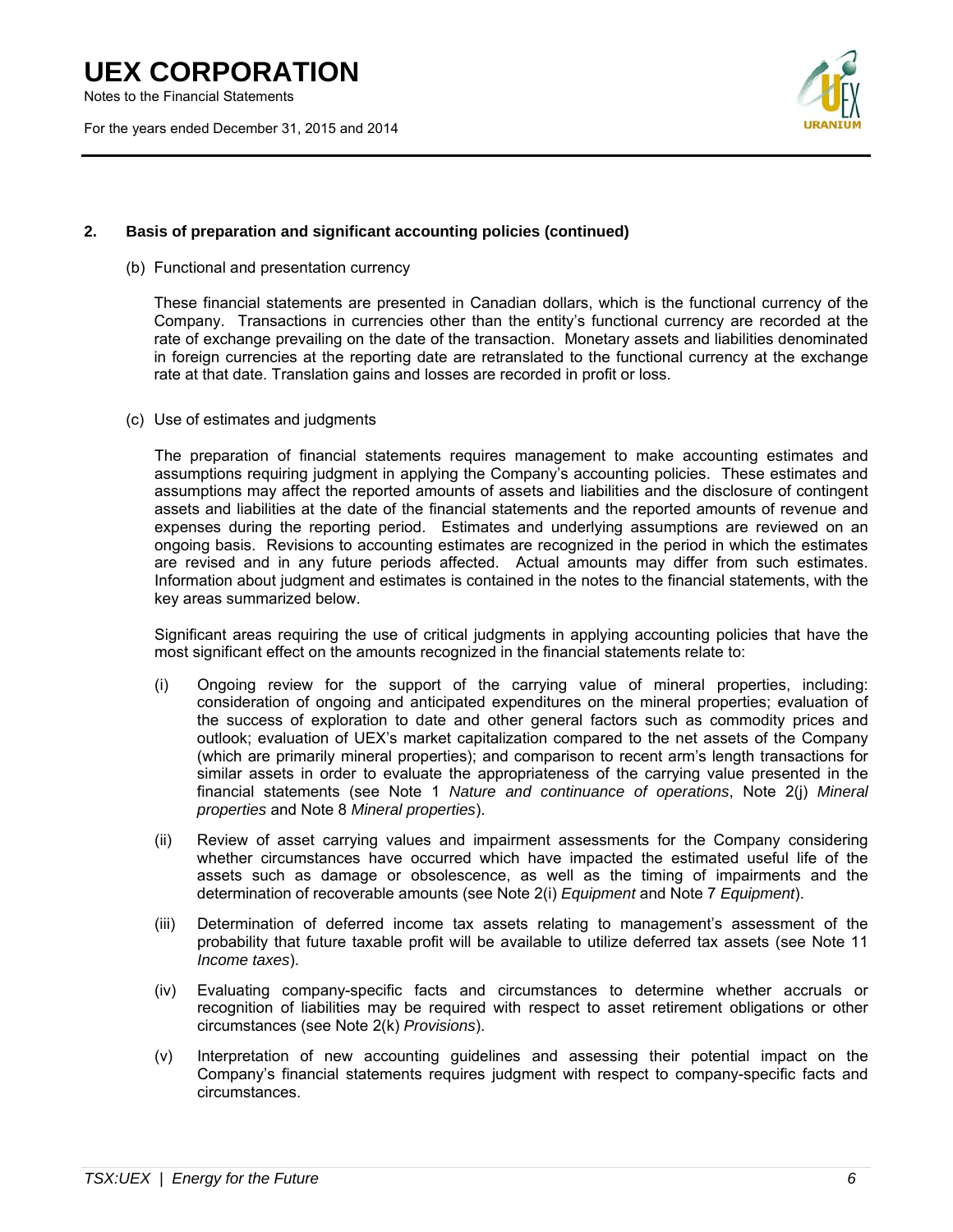Notes to the Financial Statements

For the years ended December 31, 2015 and 2014



### **2. Basis of preparation and significant accounting policies (continued)**

(c) Use of estimates and judgments (continued)

Significant areas requiring assumptions and estimation that have a significant risk of resulting in a material adjustment within the next financial year relate to:

- (i) Estimates and/or assumptions used in determining the fair value of non-cash share-based compensation, including Black-Scholes inputs such as the expected forfeiture rate and the expected life of share-purchase options (see Note 12(c) *Share-based compensation*).
- (ii) Assumptions used to estimate the useful lives of property, plant and equipment for determining appropriate depreciation rates (see Note 2(i) *Equipment* and Note 7 *Equipment*).
- (iii) Estimates that would be used, should the recording of a rehabilitation provision or asset retirement obligation be required in the financial statements in the future. Estimates would relate to the expected inflation rate, estimated mine life and the discount rates applied (see Note 2(k) *Provisions*).
- (d) Joint arrangements

Joint arrangements are arrangements of which the Company has joint control, established by contracts requiring unanimous consent for decisions about the activities that significantly affect the arrangements' returns. They are classified and accounted for as follows:

- (i) *Joint operation* when the Company has rights to the assets, and obligations for the liabilities, relating to an arrangement, it accounts for each of its assets, liabilities and transactions, including its share of those held or incurred jointly, in relation to the joint operation.
- (ii) *Joint venture* when the Company has rights only to the net assets of the arrangement, it accounts for its interest using the equity method.

The Company has an interest in several joint operations relating to the exploration and evaluation of various properties in the western and northern Athabasca Basin. The financial statements include the Company's proportionate share of the joint operations' assets, liabilities, revenue and expenses with items of a similar nature on a line-by-line basis from the date that the joint arrangement commences until the date that the joint arrangement ceases. These interests are governed by contractual arrangements but have not been organized into separate legal entities or vehicles.

The Company does not have any joint arrangements that are classified as joint ventures.

(e) Cash and cash equivalents

Cash and cash equivalents consist of cash on hand, deposits in banks and highly liquid investments with an original maturity of three months or less.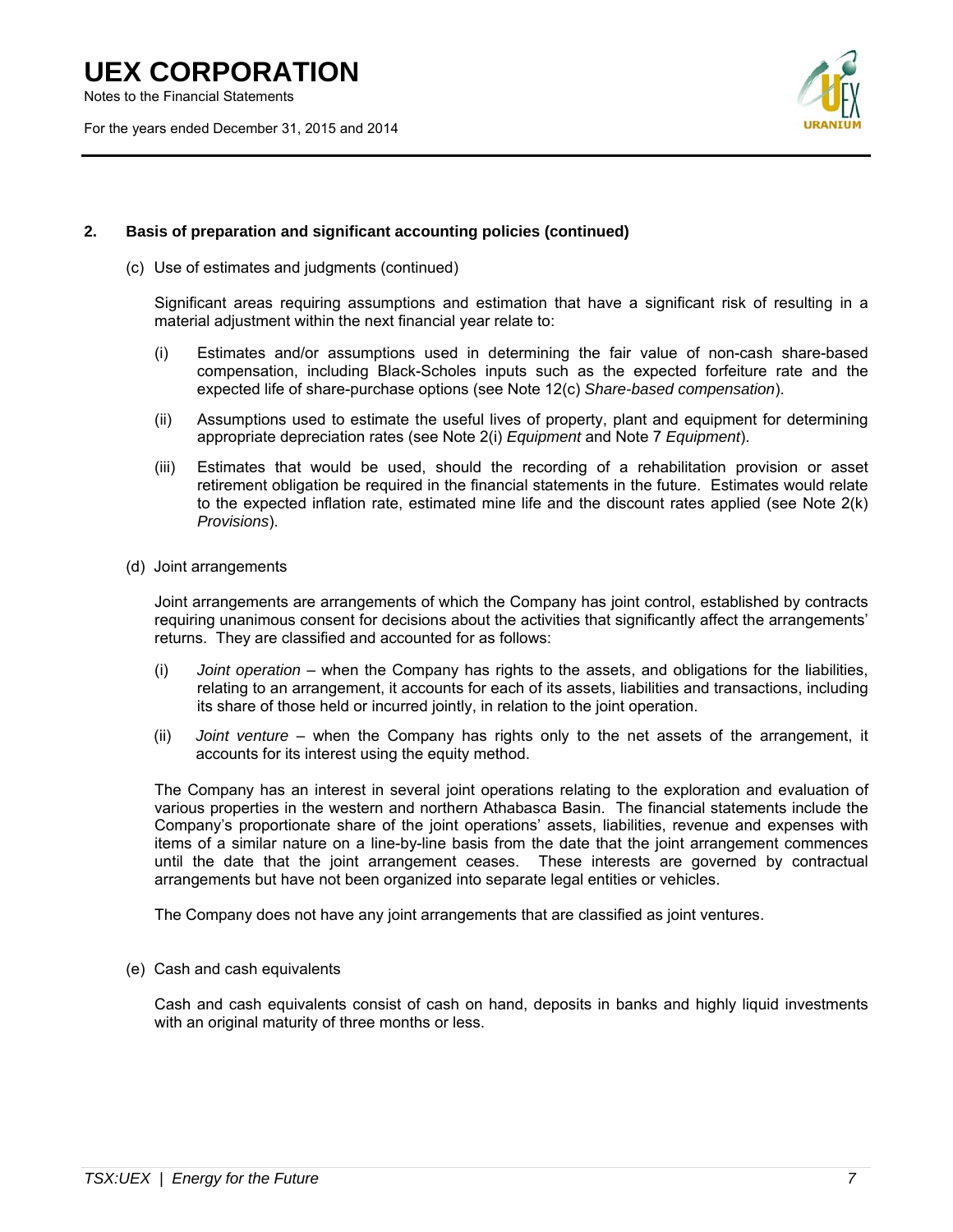Notes to the Financial Statements

For the years ended December 31, 2015 and 2014



### **2. Basis of preparation and significant accounting policies (continued)**

### (f) Financial assets

The Company classifies its financial assets in the following categories:

- (i) Financial assets at fair value through profit or loss ("FVTPL");
- (ii) Held-to-maturity investments;
- (iii) Available-for-sale financial assets; and
- (iv) Loans and receivables.

The classification depends on the purpose for which the financial assets were acquired. Management determines the classification of financial assets at initial recognition.

### *Financial assets at FVTPL*

Financial assets are classified as FVTPL when the financial asset is held for trading or is designated as FVTPL. A financial asset is classified as held for trading when it is purchased and incurred with the intention of generating profits in the near term, part of an identified portfolio of financial instruments that the Company manages and has an actual pattern of short-term profit-taking; or a derivative that is not designated as a hedging instrument.

Financial assets classified as FVTPL are stated at fair value with any resultant gain or loss recognized in profit or loss. The net gain or loss recognized incorporates any dividend or interest earned on the financial asset. Financial assets at FVTPL include warrants (classified as held-for-trading) which are presented as non-current assets unless management intends to dispose of these assets within 12 months of the end of the reporting period.

### *Held-to-maturity investments*

Investments are measured at amortized cost using the effective interest rate method. Transaction costs are added and amortized to the statement of operations over the life of the financial instrument on an effective yield basis. The Company does not have any assets classified as held-to-maturity investments.

### *Available-for-sale ("AFS") financial assets*

Short-term investments are classified as available-for-sale and are carried at fair value (where determinable based on market prices of actively traded securities) with changes in fair value recorded in other comprehensive income. When financial assets classified as available-for-sale are sold or determined to be impaired, the cumulative fair value adjustments recognized in accumulated other comprehensive income are recognized in profit and loss. AFS assets are included in non-current assets unless the investment matures or management intends to dispose of it within 12 months of the end of the reporting period. The Company's AFS assets include marketable securities that are not held for the purpose of trading.

### *Loans and receivables*

Loans and receivables are financial assets with fixed or determinable payments that are not quoted in an active market. Such assets are classified as current or non-current assets based on their maturity date and are measured initially at fair value and subsequently at amortized cost using the effective interest rate method. The Company has cash and cash equivalents, as well as trade and other amounts receivable classified as loans and receivables.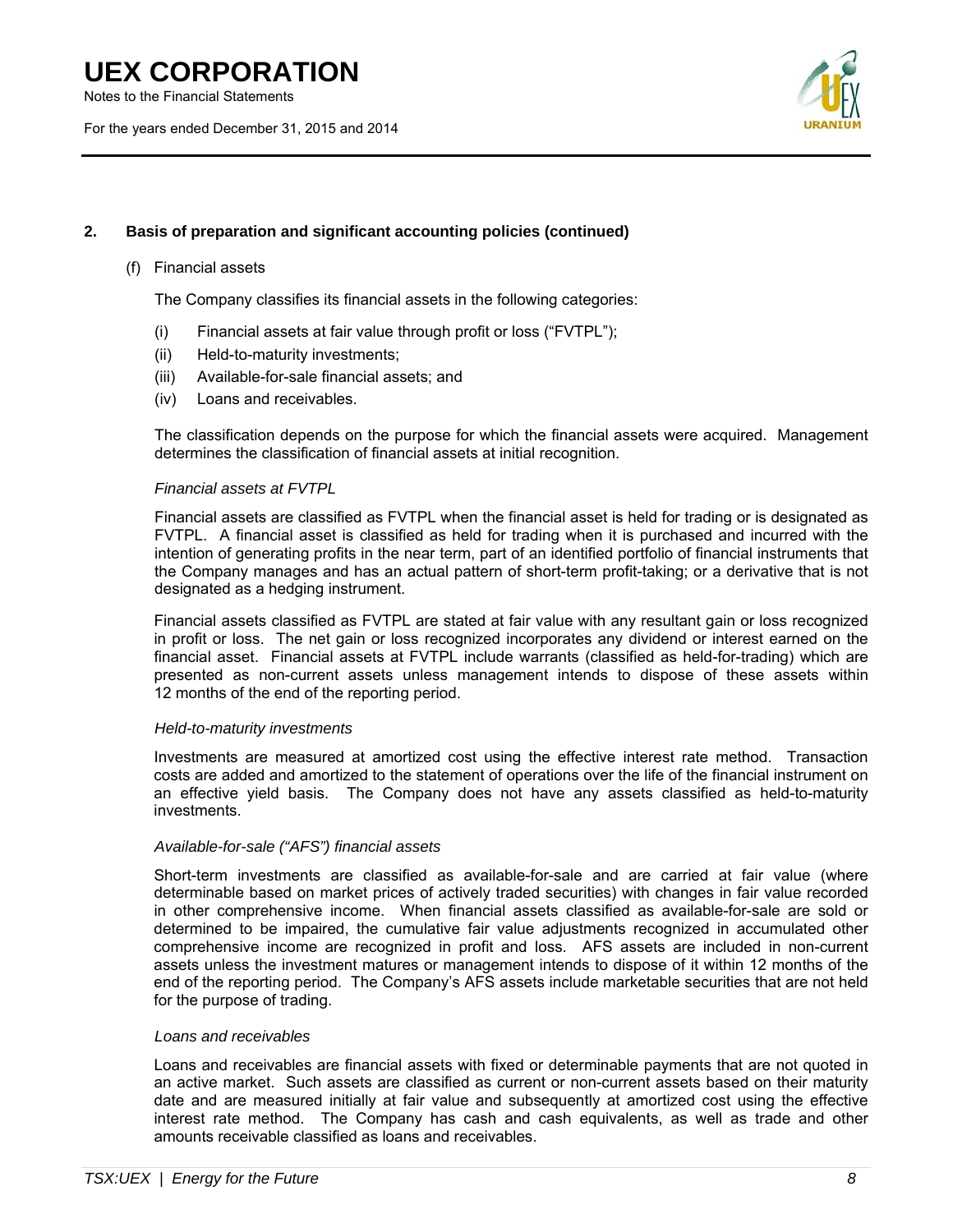Notes to the Financial Statements

For the years ended December 31, 2015 and 2014



### **2. Basis of preparation and significant accounting policies (continued)**

### (f) Financial assets (continued)

### *De-recognition of financial assets*

A financial asset is de-recognized when the contractual right to the asset's cash flows expires or if the Company transfers the financial asset and substantially all risks and rewards of ownership to another entity.

### *Impairment of financial assets*

Financial assets, other than those at FVTPL, are assessed for indicators of impairment at each period end. Financial assets are impaired when there is objective evidence that, as a result of one or more events that occurred after the initial recognition of the financial asset, the estimated future cash flows of the investment have been impacted.

### (g) Financial liabilities

Financial liabilities are classified as either financial liabilities at fair value through profit or loss ("FVTPL") or financial liabilities at amortized cost.

### *Financial liabilities*

Financial liabilities at amortized cost are initially measured at fair value, net of transaction costs incurred and subsequently measured at amortized cost. Any difference between the amounts originally received, net of transaction costs, and the redemption value is recognized in profit or loss over the period to maturity using the effective interest method.

Financial liabilities are classified as current or non-current based on their maturity dates. The Company has classified accounts payable and other liabilities as other financial liabilities.

#### *De-recognition of financial liabilities*

The Company de-recognizes financial liabilities when, and only when, the Company's obligations are discharged, cancelled or they expire.

#### (h) Impairment of non-financial assets

Non-financial assets are evaluated at least annually by management for indicators that carrying value is impaired and may not be recoverable. When indicators of impairment are present, the recoverable amount of an asset is evaluated at the level of a cash generating unit ("CGU"), the smallest identifiable group of assets that generates cash inflows that are largely independent of the cash inflows from other assets or groups of assets. The recoverable amount of a CGU is the greater of the CGU's fair value less costs to sell and its value in use. An impairment loss is recognized in profit or loss to the extent the carrying amount exceeds the recoverable amount.

### (i) Equipment

Equipment is stated at cost less accumulated depreciation and accumulated impairment losses. Cost comprises the fair value of consideration given to acquire or construct an asset and includes the direct charges associated with bringing the asset to the location and condition necessary for putting it into use, along with the future cost of dismantling and removing the asset.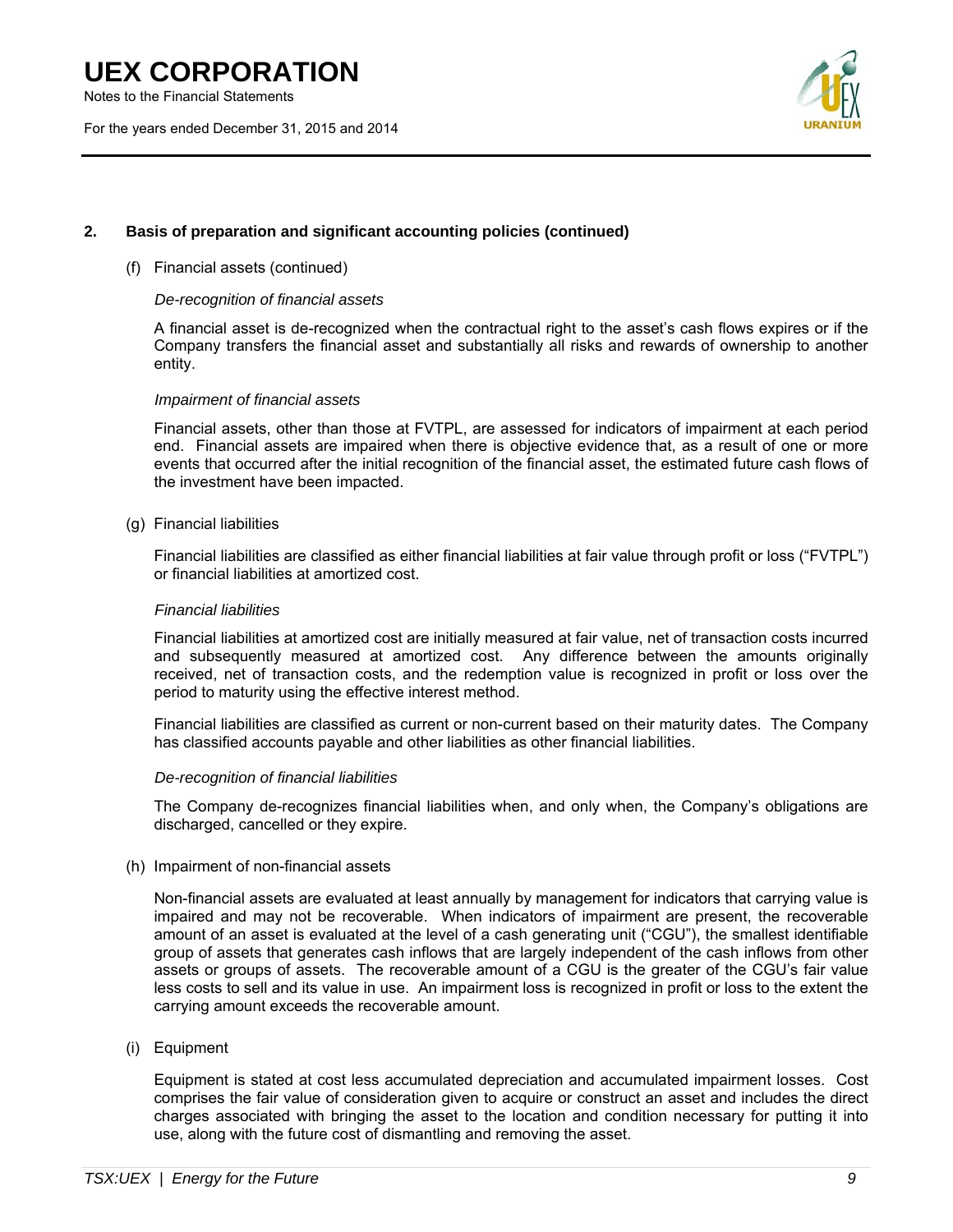Notes to the Financial Statements

For the years ended December 31, 2015 and 2014



### **2. Basis of preparation and significant accounting policies (continued)**

### (i) Equipment (continued)

When parts of an item of equipment have different useful lives, they are accounted for as separate items (major components) of equipment. The costs of the day-to-day servicing of equipment are recognized in profit or loss as incurred.

### *Depreciation*

Depreciation is based on the cost of an asset less its residual value. Depreciation is provided over the expected useful lives of the assets.

Depreciation methods and expected useful lives are reviewed at each reporting date and adjusted as required. All assets are depreciated on a straight-line basis over their useful lives as follows:

| <b>Asset</b>                 | <b>Basis</b>  | <b>Useful Life</b>                  |
|------------------------------|---------------|-------------------------------------|
| Exploration camp             | Straight line | $5 - 20$ years                      |
| <b>Exploration equipment</b> | Straight line | $3 - 5$ years                       |
| Computer equipment           | Straight line | 1 - $5$ years                       |
| Office furniture             | Straight line | $3 - 5$ years                       |
| Leasehold improvements       | Straight line | Lesser of term of lease or 10 years |

### (j) Mineral properties

### *Exploration and evaluation assets*

All acquisition, exploration and development costs are capitalized until such time as the project to which they relate is put into commercial production, sold, abandoned or the recovery of costs is determined to be unlikely. Upon reaching commercial production (operating in the manner intended by management), these capitalized costs are amortized over the estimated reserves on a unit-of-production basis. For properties which do not yet have proven reserves, the amounts shown represent costs to date and are not intended to represent present or future values. The underlying value of all properties is dependent on the existence and economic recovery of mineral resources in the future which includes acquiring the necessary permits and approvals. Management has not identified any exploration and evaluation assets to be classified as an intangible asset. Expenditures incurred before the Company has obtained the legal rights to explore a specific area are expensed as incurred.

The recovery of amounts shown for exploration and evaluation assets is dependent upon the discovery of economically recoverable resources, the ability of the Company to obtain financing to complete exploration and development of the properties and on future profitable production or proceeds of disposition. The Company recognizes in income costs recovered on mineral properties when amounts received or receivable are in excess of the carrying amount. Upon transfer of exploration and evaluation assets into development properties, all subsequent expenditures on the exploration, construction, installation or completion of infrastructure facilities are capitalized within development properties.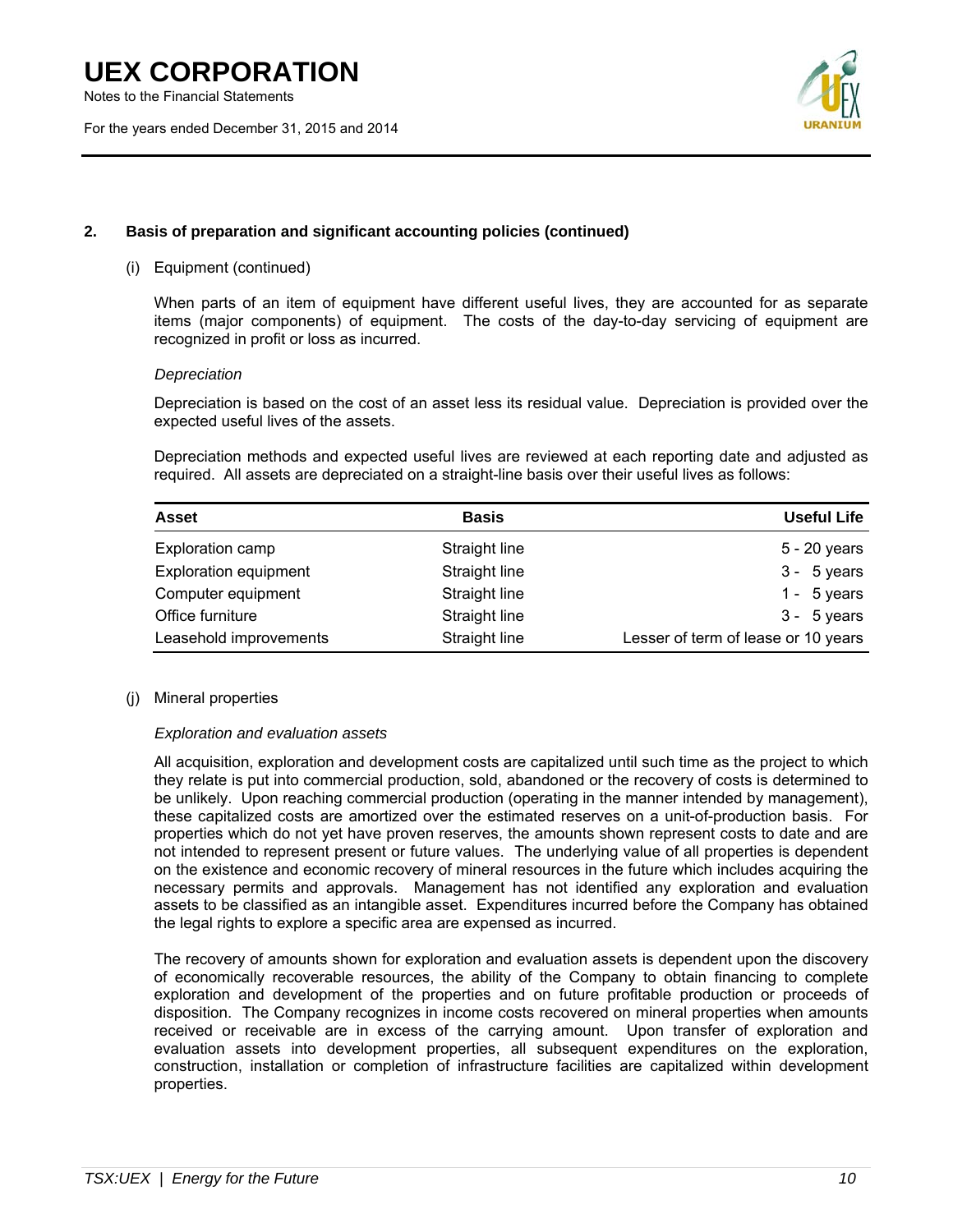Notes to the Financial Statements

For the years ended December 31, 2015 and 2014



### **2. Basis of preparation and significant accounting policies (continued)**

### (j) Mineral properties (continued)

### *Exploration and evaluation assets (continued)*

All capitalized exploration and evaluation assets are monitored for indications of impairment. Where a potential impairment is indicated, assessments are performed for each area of interest. To the extent that the exploration expenditures are not expected to be recovered, this amount is recorded as a write-down of interest in mineral properties in the statement of operations and comprehensive loss in the period.

### *Development properties*

When mineral reserves have been determined and the decision to proceed with development has been approved, exploration and evaluation assets are tested for impairment then reclassified as a component of property, plant and equipment. The expenditures related to development and construction are capitalized as construction-in-progress. Costs associated with the commissioning of new assets incurred in the period before they are operating in the manner intended by management, are capitalized. Development expenditures are net of the proceeds of the sale of metals from ore extracted during the development phase (before the assets are operating in the manner intended by management). Interest on borrowings related to the construction and development of assets are capitalized as pre-production stripping costs and classified as a component of property, plant and equipment.

#### *Reserve and resource estimates*

The Company estimates its reserves and mineral resources based on information compiled by Qualified Persons as defined in accordance with Canadian Securities Administrators National Instrument 43-101 (Standards for Disclosure of Mineral Projects). Reserves are used when performing impairment assessments on the Company's mineral properties once they have moved from Exploration and Evaluation to Development. There are numerous uncertainties inherent in the estimation of mineral reserves and assumptions that are valid at the time of estimation may change significantly when new information becomes available. Changes in the forecasted prices of commodities, exchange rates, production costs or recovery rates may change the economic status of reserves and may, ultimately, result in the reserves being revised.

(k) Provisions

### *General*

Provisions are recorded when a present legal or constructive obligation exists as a result of past events where it is probable that an outflow of resources embodying economic benefits will be required to settle the obligation and a reliable estimate of the amount of the obligation can be made. The expense relating to any provision is presented in profit or loss net of any reimbursement.

### *Environmental rehabilitation provision*

The Company recognizes the fair value of a liability for environmental rehabilitation in the period in which the Company is legally or constructively required to remediate, if a reasonable estimate of fair value can be made, based on an estimated future cash settlement of the environmental rehabilitation obligation, discounted at a pre-tax rate that reflects the current market assessments of the time value of money and the risks specific to the obligation.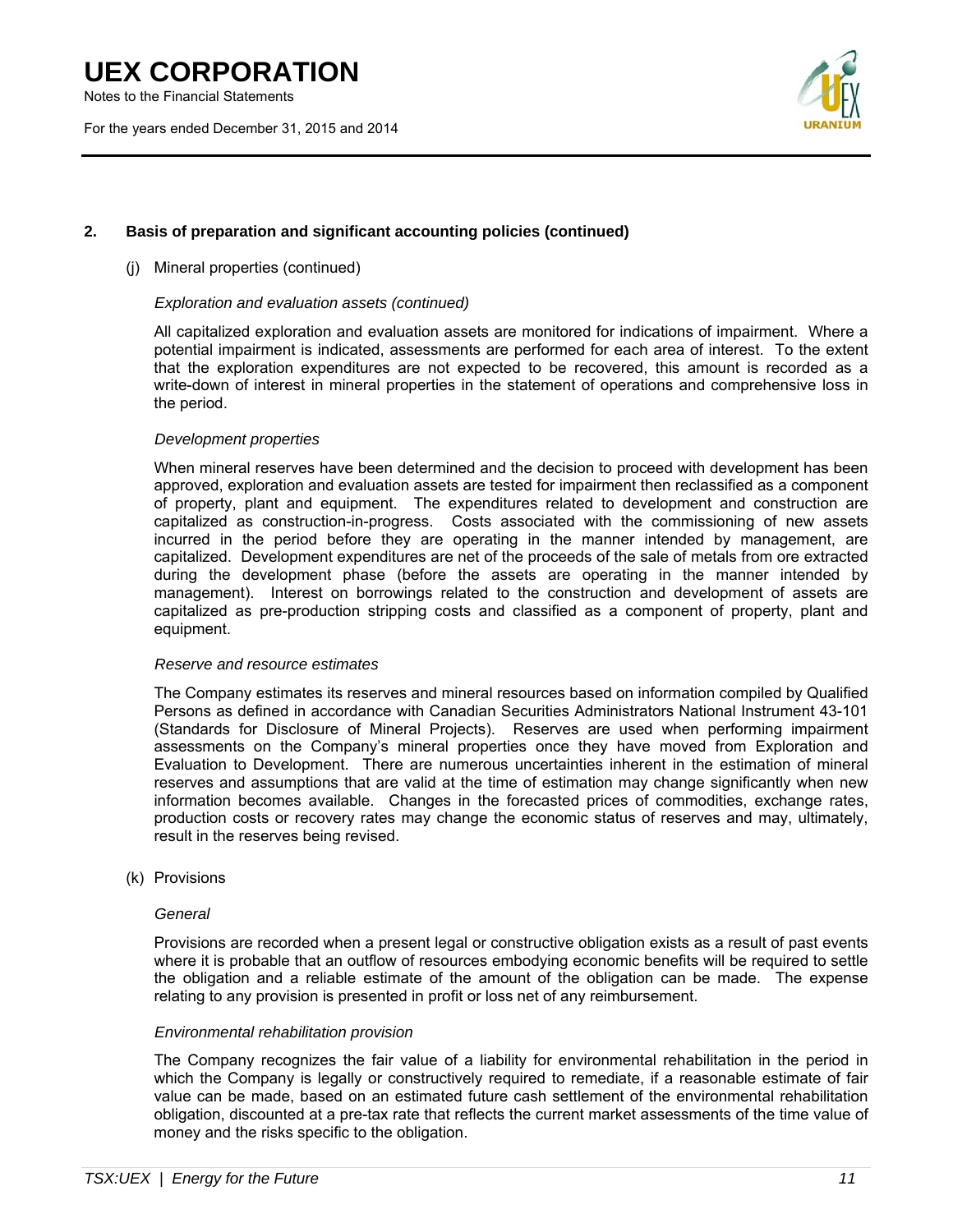Notes to the Financial Statements

For the years ended December 31, 2015 and 2014



### **2. Basis of preparation and significant accounting policies (continued)**

#### (k) Provisions (continued)

### *Environmental rehabilitation provision (continued)*

The environmental rehabilitation obligation is capitalized as part of the carrying amount of the associated long-lived asset and a liability is recorded. The environmental rehabilitation cost is amortized on the same basis as the related asset. The liability is adjusted for the accretion of the discounted obligation and any changes in the amount or timing of the underlying future cash flows. Significant judgments and estimates are involved in forming expectations of the amounts and timing of environmental rehabilitation cash flows. The Company has assessed each of its mineral projects and determined that no material environmental rehabilitations exist as the disturbance to date is minimal.

(l) Income taxes

Income tax expense comprises current and deferred tax. It is recognized in profit or loss except to the extent that it relates to a business combination, or items recognized directly in equity or in OCI.

Current tax comprises the expected tax payable or receivable on the taxable income or loss for the year and any adjustment to the tax payable or receivable in respect of previous years. It is measured using tax rates enacted or substantively enacted at the reporting date. Current tax also includes any tax arising from dividends. Current tax assets and liabilities are offset only if certain criteria are met.

The Company uses the balance sheet method of accounting for income taxes. Under the balance sheet method, deferred tax assets and liabilities are recognized for the future tax consequences attributable to differences between the financial statement carrying amounts of existing assets and liabilities and their respective tax bases. Deferred tax assets and liabilities are measured using substantively enacted tax rates expected to apply to taxable income in the years in which those temporary differences are expected to be recovered or settled. Deferred tax assets also result from unused loss carry-forwards, resource-related income tax pools and timing differences for other deductions. A deferred tax asset is recognized for unused tax losses, tax credits and deductible temporary differences to the extent that it is probable that future taxable profits will be available against which they can be utilized. Deferred tax assets are reviewed at each reporting date and are reduced to the extent that it is no longer probable that the related tax benefit will be realized.

(m) Flow-through shares

Under Canadian income tax legislation, a company is permitted to issue shares whereby the company agrees to incur qualifying expenditures and renounce the related income tax deductions to the investors. To account for flow-through shares, the Company allocates total proceeds from the issuance of flow-through shares between the offering of shares and the sale of tax benefits.

The total amount allocated to the offering of shares is based on the quoted price of the underlying shares. The remaining amount which is allocated to the sale of tax benefits is recorded as a liability and is reversed when the tax benefits are renounced. The difference between the amount originally recorded as a liability and the estimated income tax benefits on date of renouncement is recognized as a gain or loss in earnings. The tax effect of the renunciation is recorded at the time the Company makes the renunciation, which may differ from the effective date of renunciation. If the flow-through shares are not issued at a premium, a liability is not established and on renunciation the full value of the tax assets renounced is recorded as a deferred tax expense.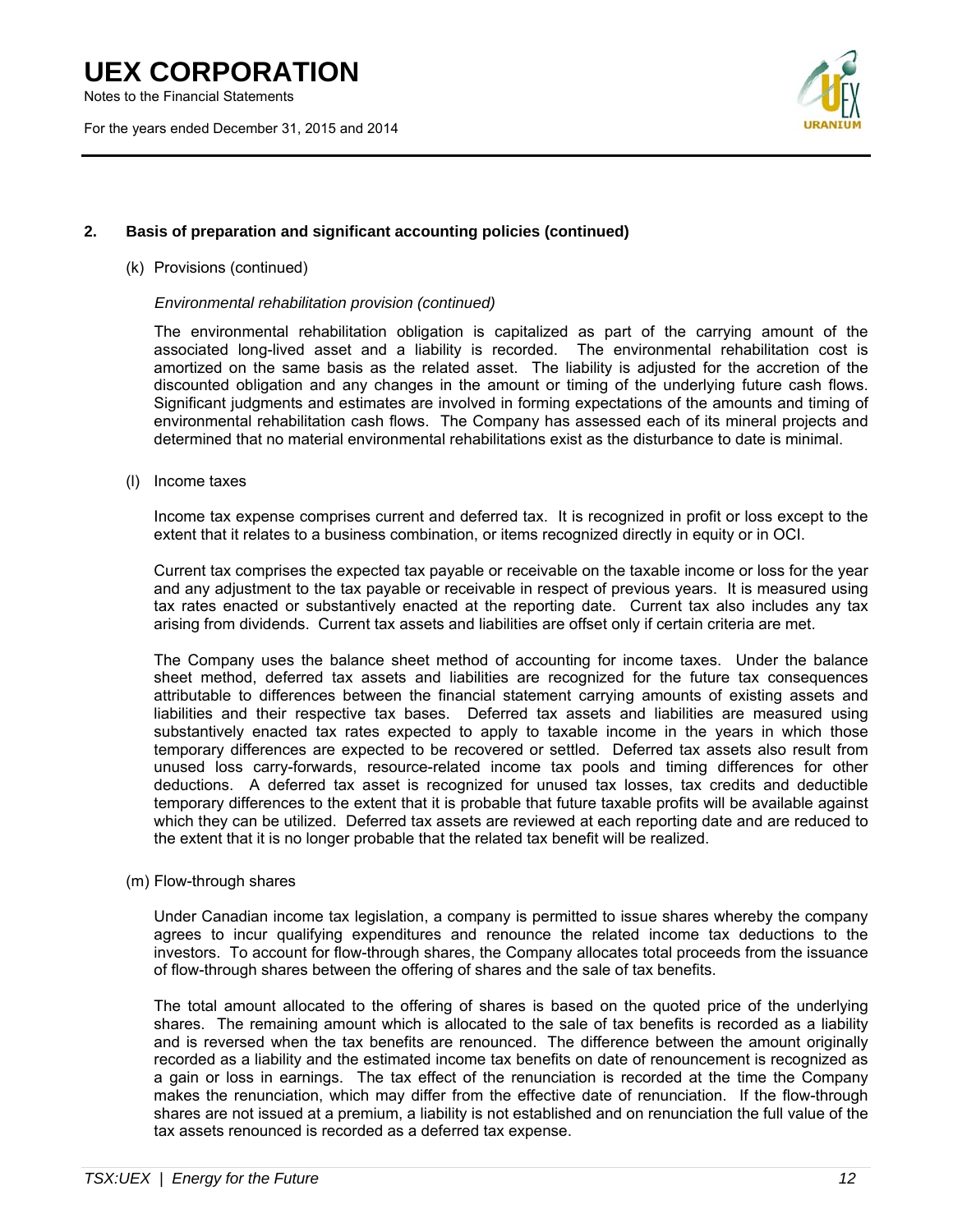Notes to the Financial Statements

For the years ended December 31, 2015 and 2014



### **2. Basis of preparation and significant accounting policies (continued)**

### (n) Share capital

Common shares are classified as equity. The Company records proceeds from share issuances net of direct issue costs and any tax effects. Common shares issued for consideration, other than cash, are valued at the quoted market price on the date the shares are issued.

### (o) Valuation of warrants

The Company has adopted the residual value method with respect to the measurement of shares and warrants issued as part of units. The residual value method first allocates value to common shares issued in the private placements at their fair value, as determined by the closing quoted bid price on the announcement date or the price protection date, if applicable. The balance remaining, if any, is allocated to the warrants with the fair value recorded in shareholders' equity under warrant reserve.

### (p) Share-based payments

The Company has a share option plan which is described in Note 12(c). The fair value of all share-based awards is estimated using the Black-Scholes option-pricing model at the grant date and amortized over the vesting periods. An individual is classified as an employee when the individual is an employee for legal or tax purposes (direct employee) or provides services similar to those performed by a direct employee, including directors of the Company. Share-based payments to non-employees are measured at the fair value of the goods or services received or the fair value of the equity instruments issued if it is determined the fair value of the goods or services cannot be reliably measured and are recorded at the date the goods or services are received. The amount recognized as an expense is adjusted to reflect the number of awards expected to vest.

None of the Company's awards call for settlement in cash or other assets. Upon the exercise of the share purchase options, consideration paid together with the amount previously recognized in contributed surplus is recorded as an increase in share capital. The offset to the recorded cost is to share-based payments reserve. Consideration received on the exercise of share purchase options is recorded as share capital and the related share-based payments reserve is transferred to share capital. Charges for share purchase options that are forfeited before vesting are reversed from share-based payments reserve. For those share purchase options that expire or are forfeited after vesting, the amount previously recorded in share-based payments reserve is transferred to deficit. The calculation of diluted earnings (loss) per share excludes the effects of share purchase options and warrants that would be anti-dilutive.

(q) Earnings (loss) per share

Basic earnings (loss) per share is calculated using the weighted-average number of common shares outstanding and earnings (loss) available to shareholders. For all periods presented, earnings (loss) available to shareholders equals reported earnings (loss). The treasury share method is used to calculate diluted earnings per share. Under the treasury share method, the weighted-average number of common shares outstanding for the calculation of diluted loss per share assumes that the proceeds received on exercise of diluted share purchase options and share purchase warrants are used to repurchase outstanding shares at average market prices during the period.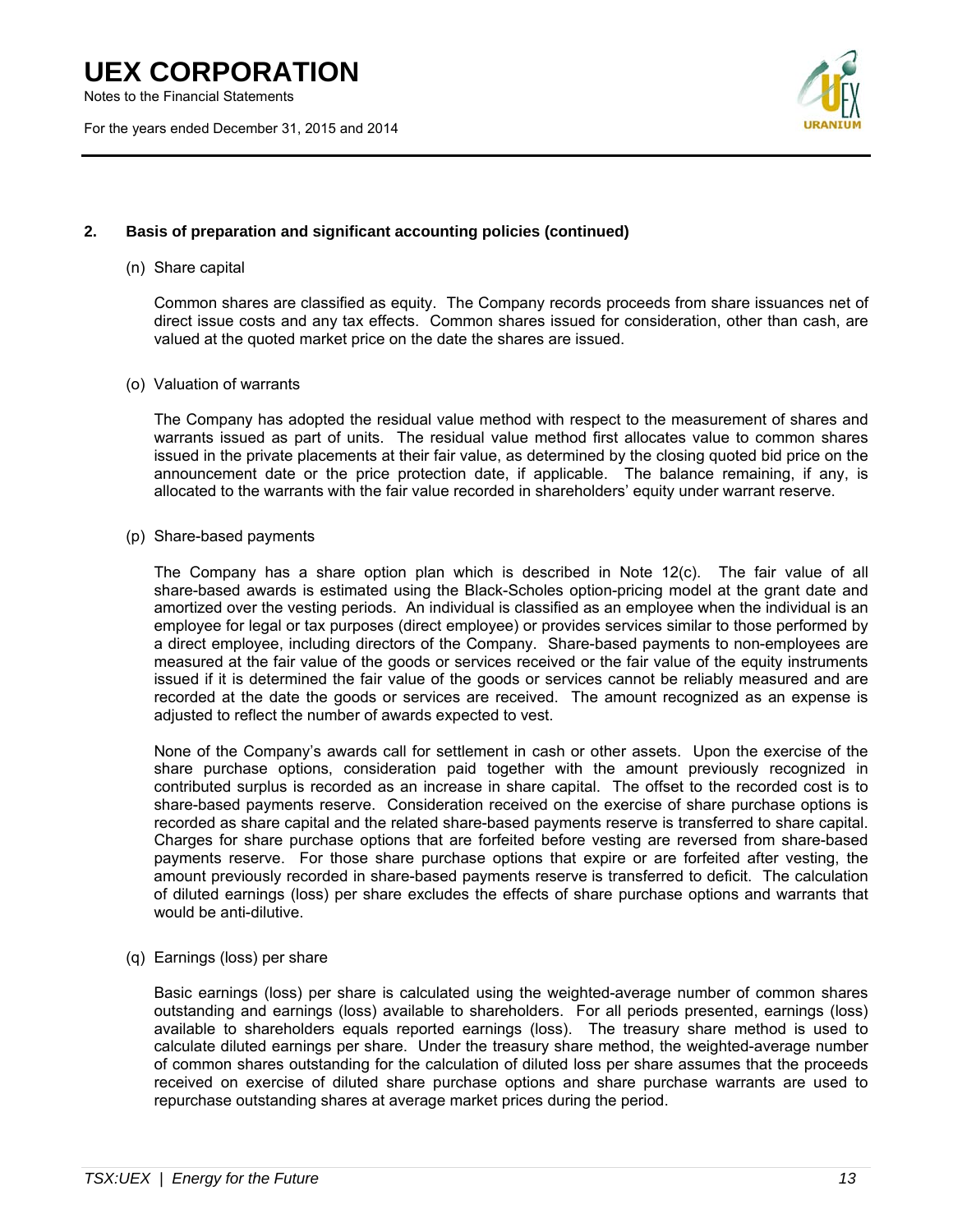Notes to the Financial Statements

For the years ended December 31, 2015 and 2014



### **2. Basis of preparation and significant accounting policies (continued)**

(r) Recent accounting announcements

The International Accounting Standards Board has issued IFRS 9 *Financial Instruments* ("IFRS 9") to replace IAS 39 *Financial Instruments*, which is intended to reduce the complexity in the measurement and classification of financial instruments. The current version of IFRS 9 has a mandatory effective date of January 1, 2018 and is available for early adoption. The Company does not expect IFRS 9 to have a material impact on the financial statements and does not intend to early adopt. The classification and measurement of the Company's financial assets is not expected to change under IFRS 9 because of the nature of the Company's operations and the types of financial assets that it holds.

In January of 2016 the IASB issued IFRS 16 Leases ("IFRS 16"), which replaces the existing leasing standard, IAS 17 Leases. The new standard effectively eliminates the distinction between operating and finance leases for lessees, while lessor accounting remains largely unchanged with the distinction between operating and finance leases retained. IFRS 16 takes effect on January 1, 2019, with earlier application permitted. The Company has not yet evaluated the impact of adopting this standard and does not intend to early adopt.

### **3. Cash and cash equivalents**

|                     | December 31<br>2015 | December 31<br>2014 |
|---------------------|---------------------|---------------------|
| Cash                | 132.659             | 351,961             |
| Short-term deposits | 5,007,155           | 8,969,635           |
|                     | \$5,139,814         | \$ 9,321,596        |

### **4. Amounts receivable**

|                     | December 31 | 2015   | December 31<br>2014 |
|---------------------|-------------|--------|---------------------|
| Interest receivable | S           | 45.082 | \$<br>73,578        |
| Other receivables   |             | 16,928 | 67,592              |
|                     | S           | 62.010 | 141.170             |

Interest receivable reflects unpaid interest earned on short-term deposits. Other receivables include \$15,964 of Goods and Services Tax (GST) receivable as at December 31, 2015 (\$22,753 as at December 31, 2014) and a mineral claim deposit of \$nil related to the Black Lake Project (\$43,344 as at December 31, 2014).

### **5. Prepaid expenses**

|                     | December 31  | December 31  |
|---------------------|--------------|--------------|
|                     | 2015         | 2014         |
| Advances to vendors | 30,000<br>\$ | 16,357<br>\$ |
| Prepaid expenses    | 70.177       | 90,183       |
|                     | 100.177      | 106,540      |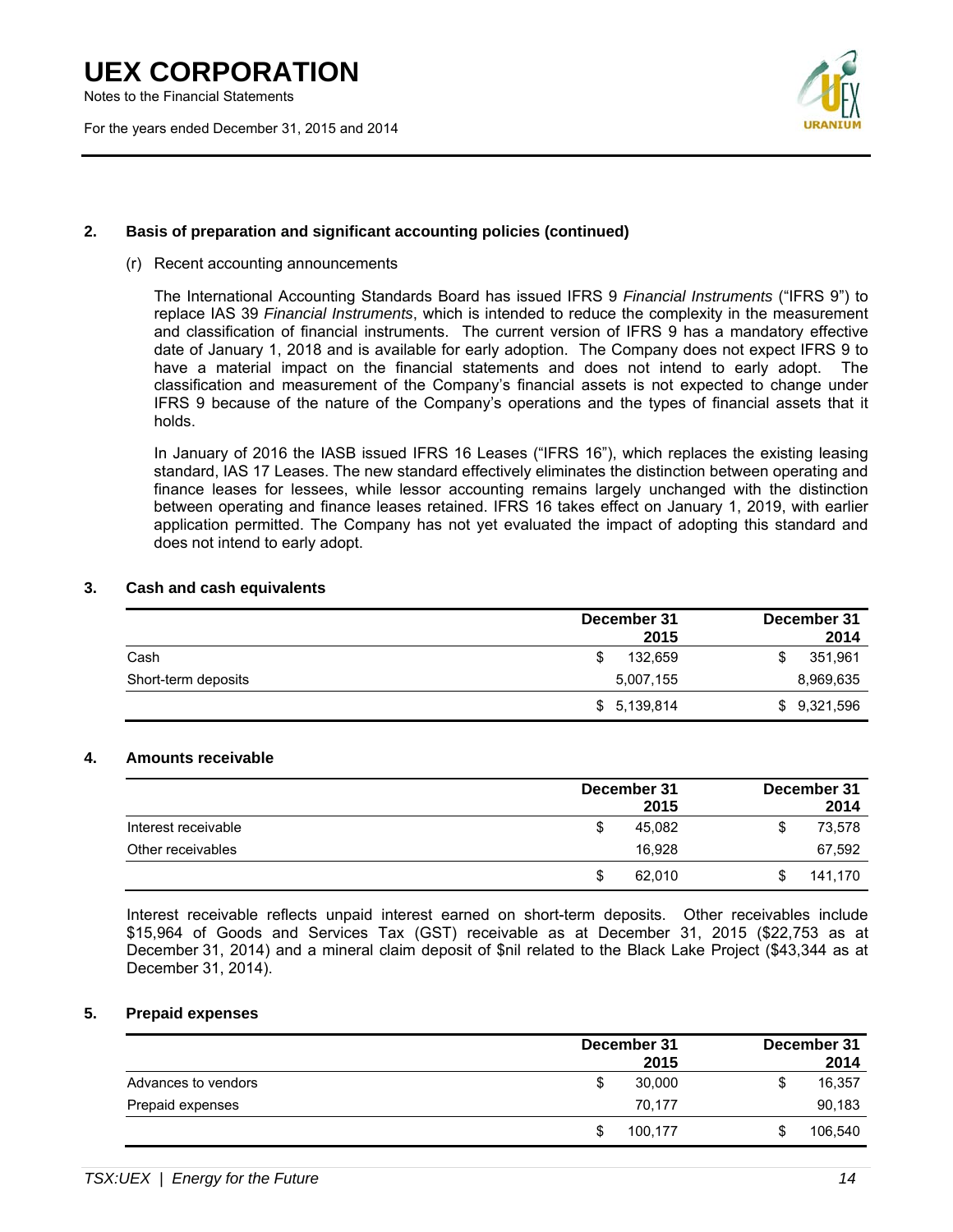For the years ended December 31, 2015 and 2014



### **6. Deposits**

|          | December 31<br>2015 | December 31 | 2014                     |
|----------|---------------------|-------------|--------------------------|
| Deposits | 44.704              | ъ           | $\overline{\phantom{a}}$ |

The Company paid deposits in 2015 relating to new operating leases for its premises. The leases expire between July 31, 2018 and October 31, 2020 (see Note 13 *Commitments*).

### **7. Equipment**

|                                            | <b>Exploration</b><br>camp | <b>Exploration</b><br>equipment |     | <b>Computing</b><br>equipment | <b>Furniture</b><br>and<br>fixtures |     | <b>Total</b> |
|--------------------------------------------|----------------------------|---------------------------------|-----|-------------------------------|-------------------------------------|-----|--------------|
| Cost                                       |                            |                                 |     |                               |                                     |     |              |
| Balance at December 31, 2013               | \$<br>99,327               | \$<br>313,384                   | \$  | 237,884                       | \$<br>29.020                        | \$  | 679,615      |
| Additions                                  |                            | 18,300                          |     | 28,051                        | 3,612                               |     | 49,963       |
| <b>Disposals</b>                           |                            |                                 |     | (8,237)                       |                                     |     | (8, 237)     |
| Balance at December 31, 2014               | \$<br>99,327               | \$<br>331,684                   | \$  | 257,698                       | \$<br>32,632                        | \$  | 721,341      |
| Additions                                  |                            | 68,300                          |     | 86,710                        | 81,746                              |     | 236,756      |
| <b>Disposals</b>                           |                            | (5, 120)                        |     | (41, 777)                     | (19,046)                            |     | (65, 943)    |
| Balance at December 31, 2015               | \$<br>99,327               | \$<br>394,864                   | \$  | 302,631                       | \$<br>95,332                        |     | \$892,154    |
| Accumulated depreciation and<br>impairment |                            |                                 |     |                               |                                     |     |              |
| Balance at December 31, 2013               | \$<br>40.227               | \$<br>289,602                   | \$  | 210,371                       | \$<br>14.384                        | S   | 554,584      |
| Depreciation charge for the year           | 7,884                      | 25,318                          |     | 19,794                        | 9,600                               |     | 62,596       |
| <b>Disposals</b>                           |                            |                                 |     | (7, 724)                      |                                     |     | (7, 724)     |
| Balance at December 31, 2014               | \$<br>48,111               | \$314,920                       | \$. | 222,441                       | \$<br>23.984                        | \$. | 609,456      |
| Depreciation charge for the year           | 7,883                      | 17,150                          |     | 22,595                        | 7,569                               |     | 55,197       |
| Disposals                                  |                            | (5, 120)                        |     | (41,200)                      | (18, 381)                           |     | (64, 701)    |
| Balance at December 31, 2015               | \$<br>55,994               | \$<br>326,950                   | \$. | 203,836                       | \$<br>13,172                        | \$. | 599,952      |
| Net book value                             |                            |                                 |     |                               |                                     |     |              |
| Balance at December 31, 2013               | \$<br>59,100               | \$<br>23,782                    | \$  | 27,513                        | \$<br>14,636                        | S   | 125,031      |
| Balance at December 31, 2014               | \$<br>51,216               | \$<br>16,764                    | \$  | 35,257                        | \$<br>8,648                         | S   | 111,885      |
| Balance at December 31, 2015               | \$<br>43,333               | \$<br>67,914                    | \$  | 98,795                        | \$<br>82,160                        | \$  | 292,202      |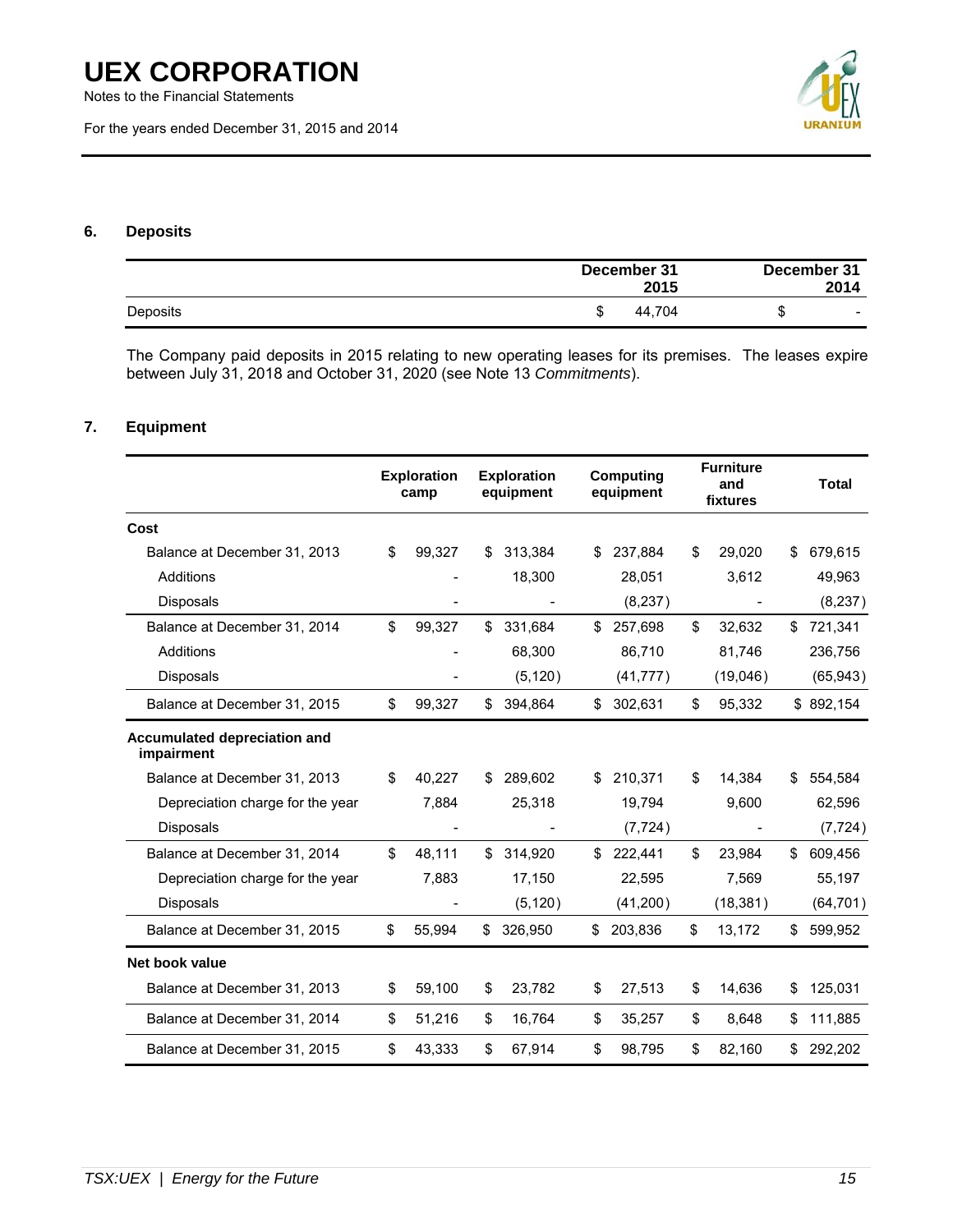Notes to the Financial Statements

For the years ended December 31, 2015 and 2014



### **8. Mineral properties**

#### Exploration and evaluation assets

|                                         | <b>Hidden Bay</b><br>(i) | <b>Riou Lake</b><br>(ii) | Western<br>Athabasca<br>(iv) | <b>Black Lake</b><br>(v) | <b>Beatty</b><br>River<br>(vi) | <b>Christie</b><br>Lake<br>(vii) | Total          |
|-----------------------------------------|--------------------------|--------------------------|------------------------------|--------------------------|--------------------------------|----------------------------------|----------------|
| Balance at December 31, 2013            | \$76.223.469             | \$10,425,937             | \$61,357,244 \$15,230,180    |                          | \$869.391                      | \$<br>٠                          | \$164,106,221  |
| Additions                               | 475.827                  | $\blacksquare$           | 1,050,323                    | 37,568                   |                                | ۰                                | 1,563,718      |
| Fair value consideration (Note $8(v)$ ) |                          |                          | $\overline{\phantom{a}}$     | (3,639)                  | -                              | ۰                                | (3,639)        |
| Impairment charge for the year          | $\overline{\phantom{a}}$ | (10, 425, 937)           |                              | ۰                        |                                | ۰                                | (10, 425, 937) |
| Balance at December 31, 2014            | 76,699,296               | $\overline{\phantom{a}}$ | 62,407,567                   | 15.264.109               | 869.391                        | ۰                                | 155,240,363    |
| Additions                               | 2.472.758                | $\blacksquare$           | 2,056,368                    | 4,170                    | 3.678                          | 308.688                          | 4,845,662      |
| Impairment charge for the year          |                          | $\overline{\phantom{a}}$ | (1,528)                      |                          |                                |                                  | (1,528)        |
| Balance at December 31, 2015            | \$79,172,054 \$          |                          | $-$ \$64,462,407             | \$15,268,279             | \$873.069                      | \$ 308,688                       | \$160,084,497  |

The Company's mineral property interests include both 100% owned projects as well as joint operations in which the Company has less than 100% ownership. The joint operations are governed by contractual arrangements but have not been organized into separate legal entities or vehicles.

The joint arrangements that the Company is party to in some cases entitle the Company to a right of first refusal on the projects should one of the partners choose to sell their interest. The joint arrangements are governed by a management committee which sets the annual exploration budgets for these projects. Should the Company be unable to, or choose not to, fund its required contributions as outlined in the agreement, there is a risk that the Company's ownership interest could be diluted. As a result of decisions to fund exploration programs for the joint arrangements, the Company may choose to complete further equity issuances or fund these amounts through the Company's general working capital.

### *100% owned projects*

(i) Hidden Bay Project

The Company's 100% owned Hidden Bay Project ("Hidden Bay") is comprised of the Tent-Seal, Telephone-Shamus, Rabbit Lake, Raven, Wolf Lake, Rhino, Dwyer-Mitchell and Umpherville River project exploration areas and includes the Horseshoe, Raven and West Bear deposits. Hidden Bay is located in the eastern Athabasca Basin of northern Saskatchewan, Canada. In 2015, total exploration and evaluation expenditures of \$2,472,758 at Hidden Bay included evaluation expenditures of \$71,755 (2014 - \$19,392) primarily relating to component technical studies. Total evaluation costs of \$7,383,446 are included in the \$79,172,054 balance as at December 31, 2015 (December 31, 2014 - \$7,311,691) representing costs associated with the continuing evaluation of and advancement of Hidden Bay, and include the West Bear Preliminary Feasibility Study (February 24, 2010) the Hidden Bay Preliminary Assessment Technical Report (February 23, 2011) and various component technical studies.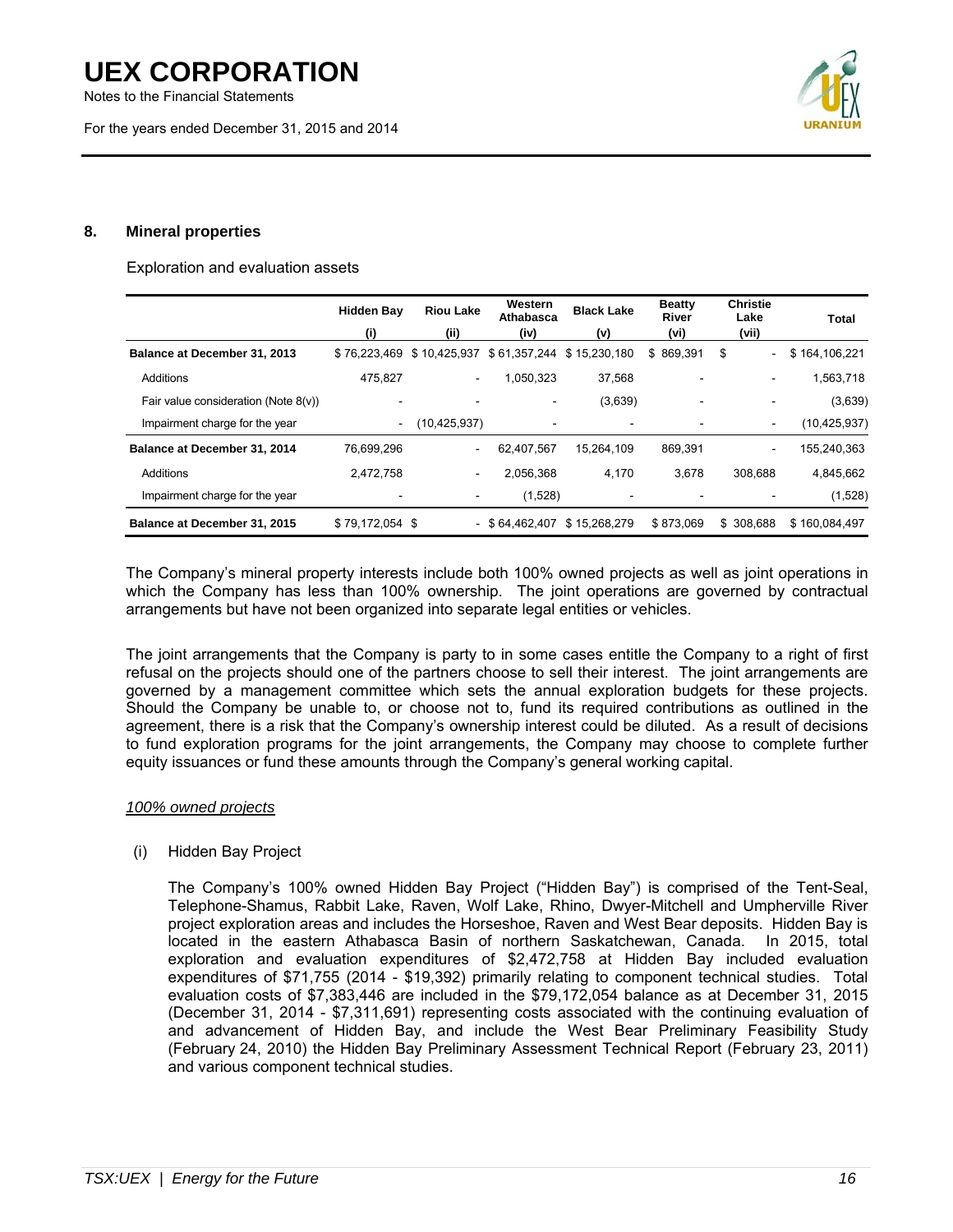Notes to the Financial Statements

For the years ended December 31, 2015 and 2014



### **8. Mineral properties (continued)**

Exploration and evaluation assets (continued)

### *100% owned projects (continued)*

(i) Hidden Bay Project (continued)

Umpherville River ("Umpherville") is located in the eastern Athabasca Basin, was acquired in stages in 2015 and is now 100% owned by UEX. The claims are contiguous to other mineral claims included in the Hidden Bay Project and acquisition/project expenditures are included with Hidden Bay.

- In May of 2015, the Company acquired a 70% interest in Umpherville from Cameco (20.33% shareholder of UEX Corporation) for cash consideration of \$12,000. This amount is included in 2015 additions to Hidden Bay.
- On October 7, 2015, the Company acquired a further 20% interest in Umpherville from Glencore for cash consideration of \$10,000 plus an agreement to pay to Glencore a 2% NSR royalty on Glencore's current 20% interest for each mineral produced from the project (equivalent to a 0.4% NSR on the total project) with the NSR on uranium capped at \$10 million.
- In November of 2015, Esso Resources (1989) Ltd., a subsidiary of Imperial Oil, forfeited their 10% ownership interest in the project by failing to fund their proportional share of project expenditures.
- (ii) Riou Lake Project

The Company holds a 100% interest in the Riou Lake Project ("Riou Lake") located in the northern Athabasca Basin. During the quarter ended June 30, 2014, the Company wrote off the deferred mineral property costs associated with its Riou Lake Project of \$10,425,937 as the Company did not have budgets or exploration activity planned for the area. UEX continues to maintain several Riou Lake claims in good standing. In March 2016, one Riou Lake claim lapsed. The lapsing had no impact on the financial results of the Company as the claim was written off in 2014.

(iii) Northern Athabasca Projects

The Company holds a 100% interest in the Northern Athabasca Projects located in the northern Athabasca Basin. The Company wrote off the deferred mineral property costs associated with its Northern Athabasca Projects in 2010 due to a lack of ongoing exploration activity. The Munroe Lake and Fond du Lac claims lapsed on February 6, 2015 as a decision was made not to post deposits to hold the claims in good standing for an additional year. The lapsing had no impact on the financial results of the Company as these claims were written off in 2010. UEX continues to maintain mineral claims comprising the Butler Lake and La Roque projects.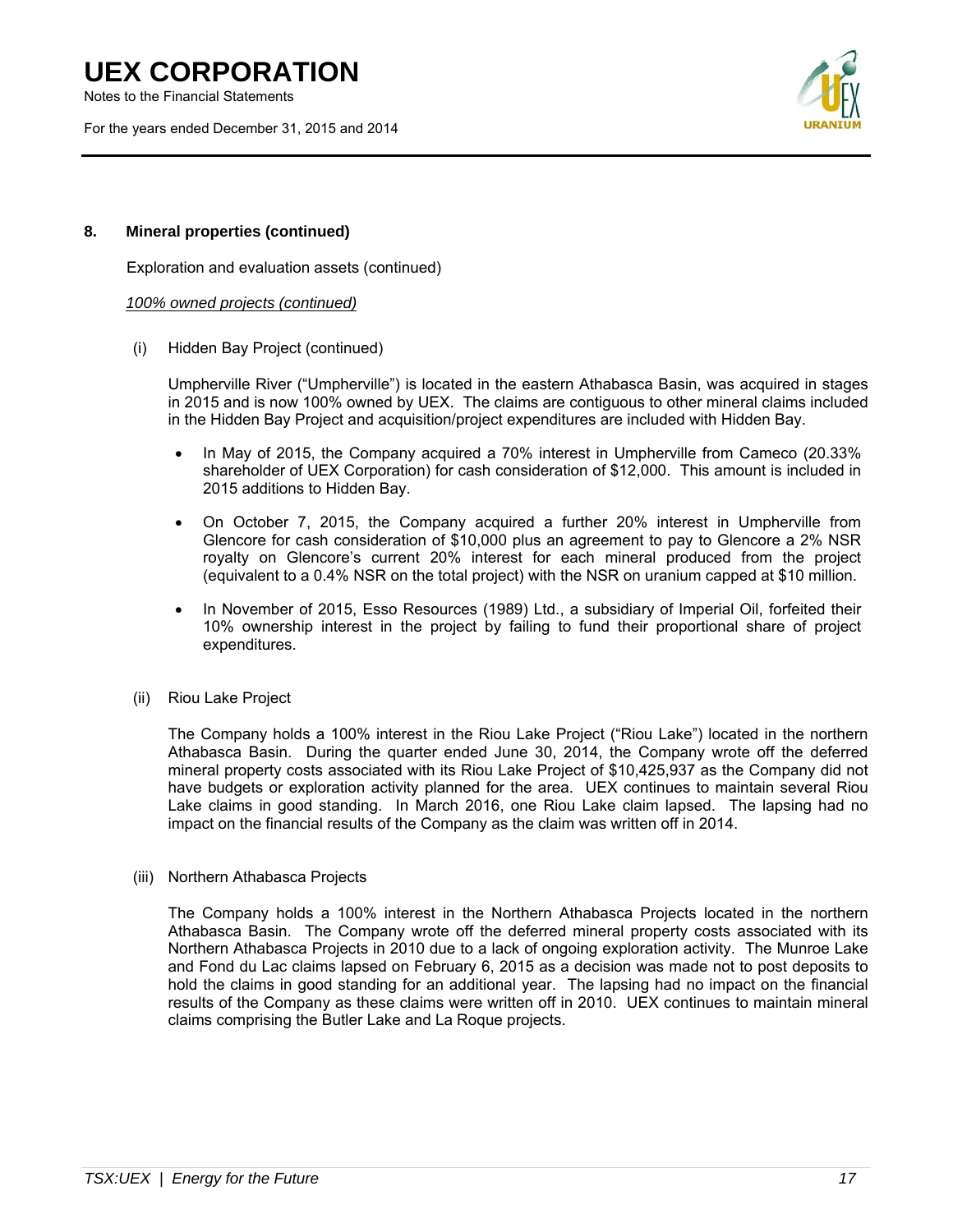Notes to the Financial Statements

For the years ended December 31, 2015 and 2014



### **8. Mineral properties (continued)**

Exploration and evaluation assets (continued)

### *Joint operations*

(iv) Western Athabasca Projects

The Western Athabasca Projects (the "Projects"), located in the western Athabasca Basin, which include the Kianna, Anne, Colette and 58B deposits located at the Shea Creek Project, are nine joint ventures (Alexandra, Brander Lake, Coppin Lake, Douglas River, Erica, Laurie, Mirror River, Nikita, Shea Creek and Uchrich) with the Company holding an approximate 49.1% interest and AREVA Resources Canada Inc. ("AREVA") holding an approximate 50.9% interest as at December 31, 2015 and 2014 in all projects except Laurie, where the Company has an approximate 42.2% interest as at December 31, 2015 and 49.1% as at December 31, 2014. The Company is in the process of preparing joint-venture agreements with AREVA. As at December 31, 2015 and December 31, 2014, total exploration and evaluation assets for Western Athabasca include evaluation expenditures of \$7,370,026.

The Kianna, Anne and Colette deposits are subject to a royalty of US\$0.212 per pound of  $U_3O_8$  sold to a maximum royalty of US\$10,000,000.

As at December 31, 2015, UEX committed to fund approximately \$0.66 million of the \$1.35 million 2016 Western Athabasca exploration budget. UEX has decided not to fund its share of \$650,000 for the 2016 geophysical program, or approximately \$319,000 at the Mirror River Project. UEX's interest in this project is anticipated to drop from the current 49.097% interest to approximately 41.449% should AREVA complete the approved program. This dilution would only apply to UEX's interest in the Mirror River Project. In addition, UEX has decided not to fund its share of the \$10,000 2016 budget for the Laurie Project, or approximately \$4,200. UEX's interest in this project is anticipated to drop from the current 42.183% interest to approximately 42.066% should AREVA complete the approved program. This dilution would only apply to UEX's interest in the Laurie Project.

As a result of UEX's decision not to fund its share of \$509,861 for the geophysical program at the Laurie Project, or approximately \$250,326, UEX's interest in this project has dropped from 49.097% at December 31, 2014 to approximately 42.183% effective December 31, 2015. This dilution only applies to UEX's interest in the Laurie Project.

On April 10, 2013 an agreement was signed with AREVA which grants UEX the option to increase its ownership interest in the Western Athabasca Projects, which includes the Shea Creek Project, by 0.9% to a maximum interest of 49.9% by spending \$18.0 million on exploration over the six-year period ending December 31, 2018. UEX is under no obligation to propose a budget in any year of the agreement. The ownership interest for the Projects shall be increased at the end of the year by the proportional amount of the additional exploration expenditures incurred in the year which are in addition to the budget amounts proposed by AREVA. UEX may propose an additional exploration budget of up to \$4.0 million in any single year without the prior approval of AREVA, who remains the project operator. UEX did not propose a supplemental exploration program for 2015.

In July of 2014, UEX and AREVA each staked claims which became the Coppin Lake Project. A budget of \$200,000 for geophysics and line cutting was proposed for 2016, of which UEX would have been responsible for funding its 49.097% share, or approximately \$98,000. When bids were received to perform the proposed work, they were much higher than expected. Given the higher than expected costs and small area involved, AREVA made a decision to cancel the program and will let the claims lapse in the third quarter of 2016. As there is no work budgeted or planned for the project and the claims will be allowed to lapse in 2016, an impairment charge of \$1,528 has been recorded for the project.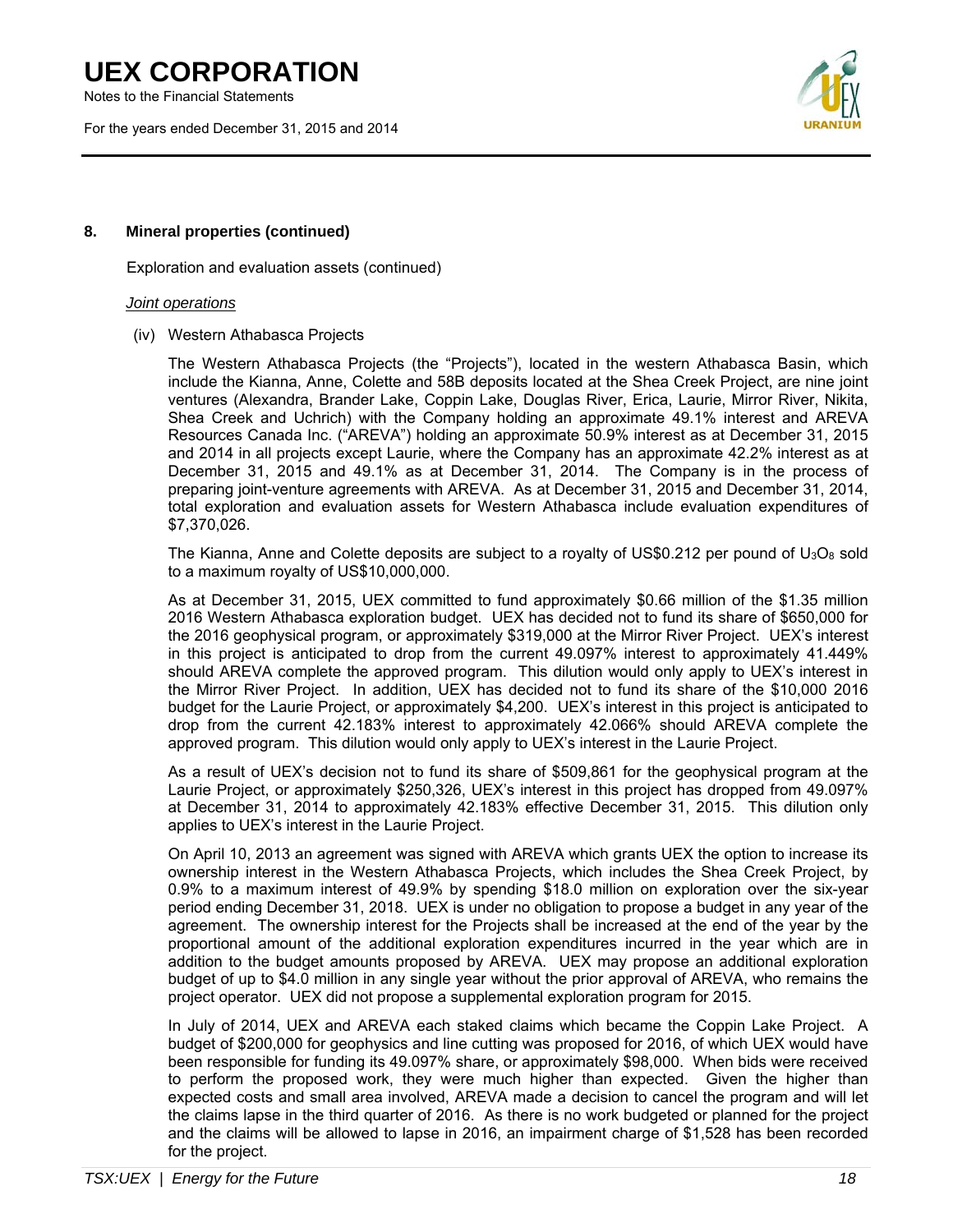Notes to the Financial Statements

For the years ended December 31, 2015 and 2014



### **8. Mineral properties (continued)**

Exploration and evaluation assets (continued)

### *Joint operations (continued)*

(v) Black Lake Project

The Black Lake Project ("Black Lake"), located in the northern Athabasca Basin, is a joint venture with the Company holding a 90.92% interest (December 31, 2014 - 90.69%) and AREVA holding a 9.08% interest (December 31, 2014 - 9.31%) as at December 31, 2015.

In early 2013, UEX signed an agreement with Uracan Resources Ltd. ("Uracan") whereby Uracan can earn a 60% interest in Black Lake. Amendments to the original agreement were signed on June 23, 2014, December 15, 2014 and November 25, 2015.

Uracan must fund a total of \$10.0 million of project expenditures by December 31, 2023, to earn their 60% interest in Black Lake from UEX, with no partial earn-in permitted. UEX remains the project operator and is entitled to a 10% management fee under the Black Lake joint venture agreement until such time as Uracan has earned its 60% interest in Black Lake. Uracan has also granted to UEX a 1% NSR royalty from their ownership interest and upon UEX receiving a total of \$10.0 million in royalty payments, the NSR royalty will terminate.

| <b>Black Lake Option Agreement -</b><br><b>Amendments</b> | Date              | Uracan Shares            | <b>Uracan Warrants</b>   |
|-----------------------------------------------------------|-------------------|--------------------------|--------------------------|
| Agreement signed (1)                                      | January 23, 2013  |                          | 150,000                  |
| First amendment $(2)$                                     | June 23, 2014     | 50.000                   | 25,000                   |
| Second amendment <sup>(3)</sup>                           | December 15, 2014 |                          |                          |
| Third amendment <sup>(4)</sup>                            | November 25, 2015 | $\overline{\phantom{a}}$ | $\overline{\phantom{a}}$ |
|                                                           | December 31, 2015 | 350,000                  | 175,000                  |

 $(1)$  As part consideration for the earn-in, Uracan issued 300,000 shares and 150,000 share purchase warrants to UEX (see Note 9 *Investments*). These warrants are exchangeable for 150,000 Uracan shares. The warrants are exercisable for three years at a price of \$0.15 for each warrant. The opening value upon receipt was determined to be \$27,000 for the Uracan shares and \$8,931 for the Uracan warrants. The combined amount of \$35,931 was recorded as a reduction in the carrying value of the Black Lake Project in 2013.

- $(2)$  On June 23, 2014, Uracan issued 50,000 shares and 25,000 share purchase warrants as consideration for the deferral of \$422,440 in exploration commitments from 2014 to 2015 (see Note 9 *Investments*). These warrants are exercisable for three years at a price of \$0.12 for each warrant and are exchangeable for 25,000 Uracan shares. The fair value upon receipt was determined to be \$2,750 for the Uracan shares and \$889 for the Uracan warrants. The combined amount of \$3,639 was recorded as a reduction in the carrying value of the Black Lake Project in 2014. The amended earn-in agreement reduced the 2014 expenditure requirement from \$2,000,000 to \$1,577,560. The \$422,440 reduction to the 2014 expenditure requirement was added to the 2015 requirement, increasing it from \$1,000,000 to \$1,422,440.
- $(3)$  On December 15, 2014 Uracan was granted an extension of the deadline to complete their 2014 exploration expenditures by January 31, 2015.
- (4) On November 25, 2015, the agreement was amended such that an aggregate of \$3,000,000 for the first, second, third and fourth calendar years in exploration expenditures are required to be paid by December 31, 2016. The 2015 funding requirement of \$1,422,440 was reduced to \$Nil and deferred to 2016, with all payments after 2016 extended by one year, which caused the agreement expiry date to be extended to December 31, 2023 from December 31, 2022.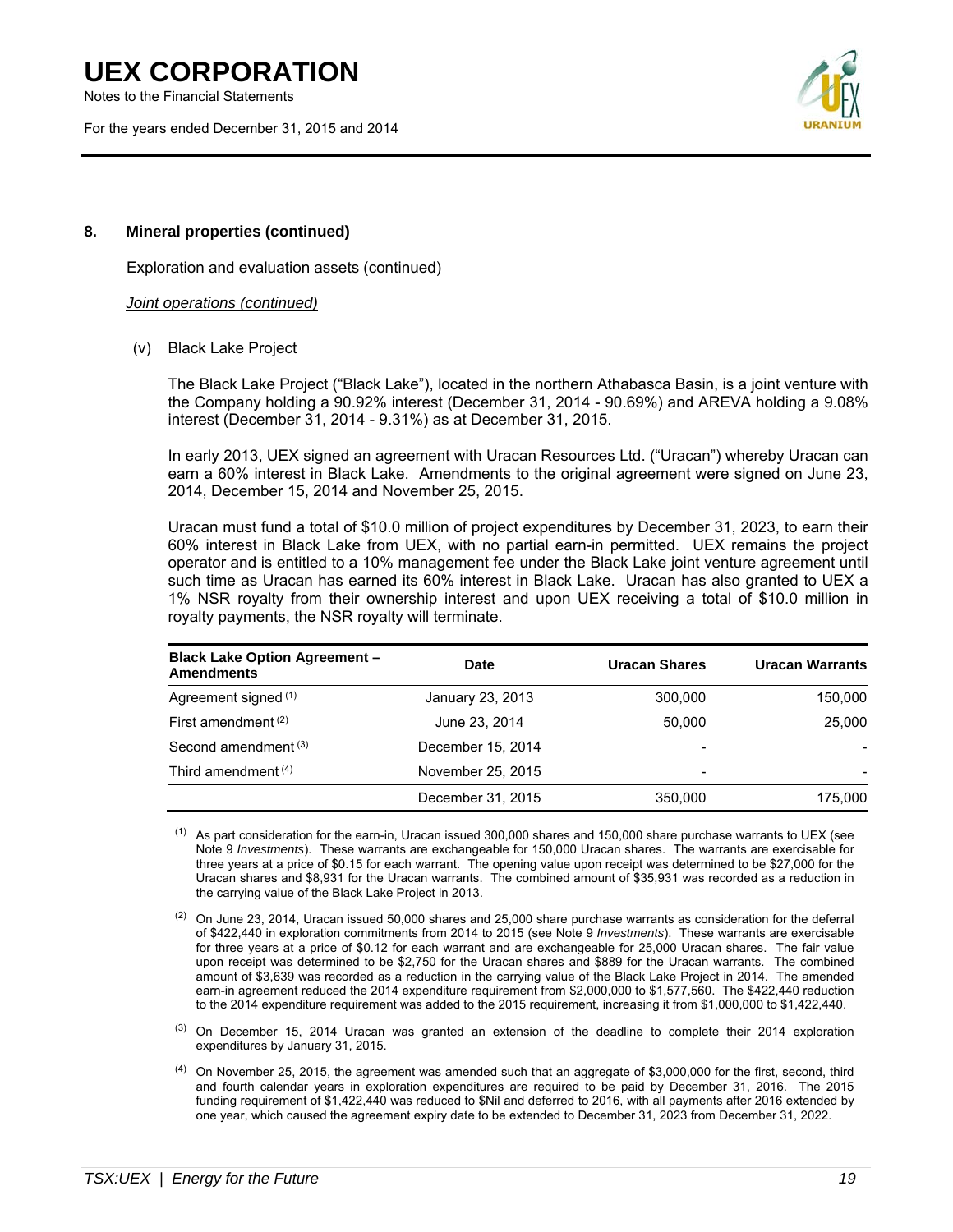Notes to the Financial Statements

For the years ended December 31, 2015 and 2014



### **8. Mineral properties (continued)**

Exploration and evaluation assets (continued)

*Joint operations (continued)* 

(v) Black Lake Project (continued)

The following table summarizes Uracan's exploration funding commitments under the Black Lake Project earn-in agreement.

| <b>Black Lake Option Agreement</b><br><b>Earn-in Funding Schedule</b>                                                               |               |              |
|-------------------------------------------------------------------------------------------------------------------------------------|---------------|--------------|
| Project earn-in funded                                                                                                              |               |              |
| 2013 earn-in funding                                                                                                                | \$<br>104,060 |              |
| 2014 earn-in funding required (June 23, 2014 amendment)                                                                             | 1,473,500     |              |
| Minimum funding required to meet 2014 expenditure requirement                                                                       | 1,577,560     |              |
| Excess funding over minimum 2014 requirement completed in January 2015,<br>net of funds remaining returned to Uracan <sup>(1)</sup> | 45,319        |              |
| 2015 funding requirement (November 25, 2015 amendment)                                                                              |               |              |
| Black Lake exploration funded by Uracan as at December 31, 2015                                                                     | 1,622,879     | 1,622,879    |
| Project earn-in funding required                                                                                                    |               |              |
| Funding required by December 31, 2016                                                                                               | 1,422,440     |              |
| Excess funding carry forward to reduce 2016 commitments                                                                             | (45, 319)     |              |
| Cumulative funding required by December 31, 2023 <sup>(2)</sup>                                                                     | 7,000,000     |              |
| Black Lake exploration to be funded by Uracan                                                                                       | 8,377,121     | 8,377,121    |
| Black Lake earn-in                                                                                                                  |               | \$10,000,000 |

 $(1)$  Excess funding of \$45,319 was partially settled by interest earned of \$3,647 on program prepayments invested by UEX.

 $(2)$  Required funding of \$1,000,000 for exploration expenditures by December 31 of each year from 2017 to 2023 inclusive.

As at December 31, 2015, Uracan has \$Nil in prepayments remaining for the 2014 exploration program, completed in 2015 (December 31, 2014 - \$424,034).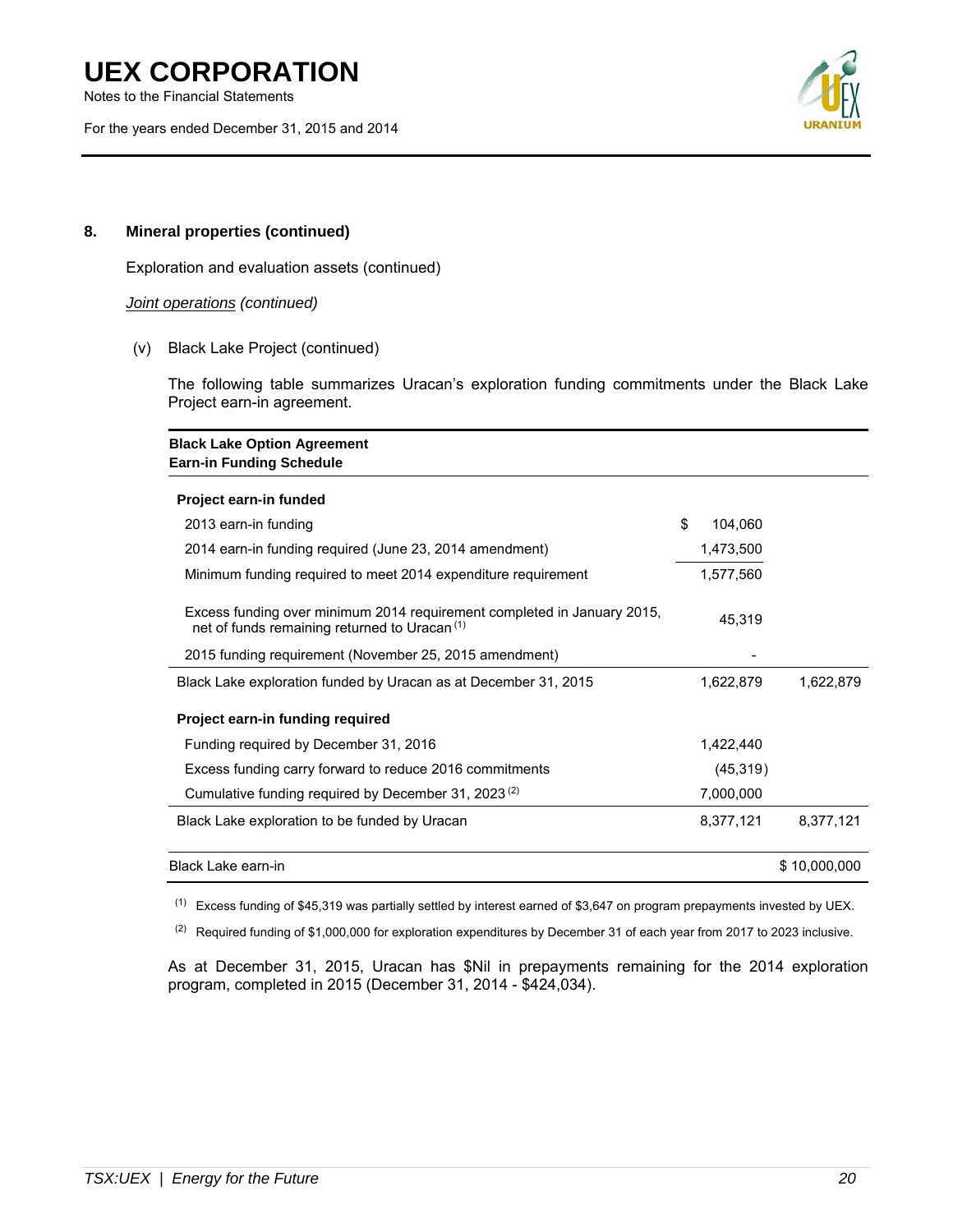Notes to the Financial Statements

For the years ended December 31, 2015 and 2014



### **8. Mineral properties (continued)**

Exploration and evaluation assets (continued)

*Joint operations (continued)* 

(vi) Beatty River Project

The Company has a 25% interest in the Beatty River Project, which is located in the western Athabasca Basin and earned into JCU (Canada) Exploration Company, Limited's ("JCU") interest. AREVA is the operator of this project.

### (vii) Christie Lake Project

On October 26, 2015, the Company signed a Letter of Intent ("LOI") with JCU to acquire up to a 70% interest in the Christie Lake Project ("Christie Lake"). The project contains historical non-compliant resources (deposits). JCU is UEX's partner on the Beatty River Project. The consideration includes cash payments and exploration commitments as outlined in the following table:

| Date                    | <b>Cash Payment</b> |                   |                          |                | <b>Exploration Work</b><br><b>Commitment</b> | <b>UEX Cumulative</b><br><b>Interest Earned</b> |
|-------------------------|---------------------|-------------------|--------------------------|----------------|----------------------------------------------|-------------------------------------------------|
| Upon signing of the LOI | \$                  | 250,000           | \$<br>-                  | $\%$<br>$\sim$ |                                              |                                                 |
| Before January 28, 2016 |                     | $1,750,000^{(1)}$ | $\overline{\phantom{a}}$ | 10.00          |                                              |                                                 |
| Before January 1, 2017  |                     | 2,000,000         | 2,500,000                | 30.00          |                                              |                                                 |
| Before January 1, 2018  |                     | 1,000,000         | 2,500,000                | 45.00          |                                              |                                                 |
| Before January 1, 2019  |                     | 1,000,000         | 5,000,000                | 60.00          |                                              |                                                 |
| Before January 1, 2020  |                     | 1,000,000         | 5,000,000                | 70.00          |                                              |                                                 |
|                         | \$                  | 7,000,000         | 15,000,000<br>SS.        | 70.00%         |                                              |                                                 |

(1) On January 22, 2016, UEX made the required payment to JCU and earned a 10% ownership interest in the Christie Lake Project.

On January 19, 2016, UEX signed an Option Agreement with JCU formalizing the terms upon which UEX may earn up to 70% interest in the Christie Lake Project.

Capitalized expenditures of \$308,688 at Christie Lake in 2015 related to planning for the 2016 exploration program and include the \$250,000 initial payment to JCU upon signing the LOI. Costs associated with reviewing the project prior to signing the LOI have been expensed as project investigation costs in 2015.

UEX has committed to make cash payments to JCU and to fund exploration work as outlined in the table above for the Christie Lake Project. Should UEX choose to fund more exploration work than is required in any year, the excess funding is carried forward and reduces the following year's commitment. The funding commitments and cash payments are required to be made in full in order to achieve each ownership increment.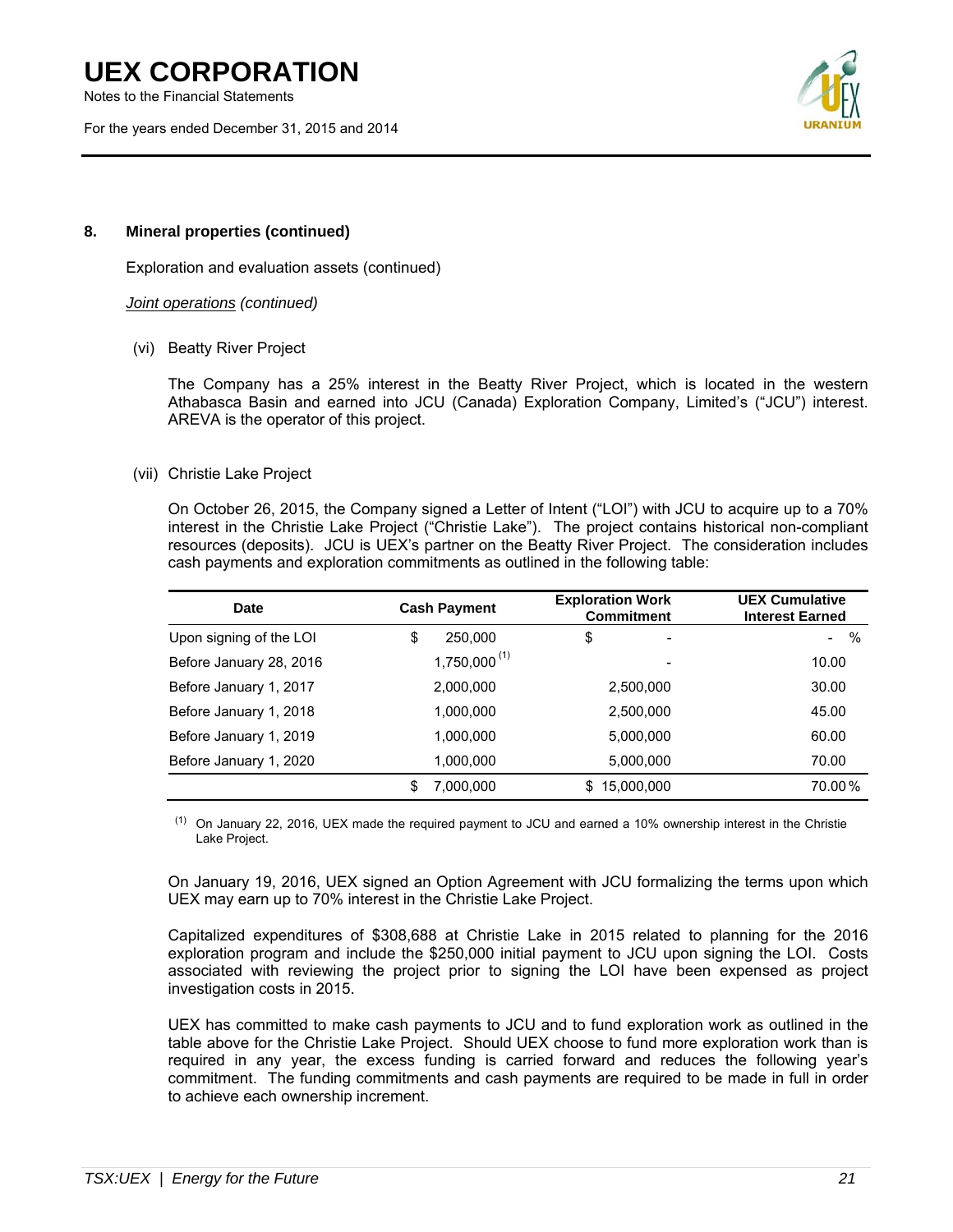Notes to the Financial Statements

For the years ended December 31, 2015 and 2014



### **8. Mineral properties (continued)**

Exploration and evaluation assets (continued)

*Joint operations (continued)* 

UEX is party to the following joint arrangements:

|                                                    | December 31, 2015 |                          |                          |         |            | December 31, 2014 |                          |         |
|----------------------------------------------------|-------------------|--------------------------|--------------------------|---------|------------|-------------------|--------------------------|---------|
| <b>Ownership interest (%)</b>                      | <b>UEX</b>        | <b>AREVA</b>             | JCU                      | Total   | <b>UEX</b> | <b>AREVA</b>      | JCU                      | Total   |
| <b>Beatty River</b>                                | 25.000            | 50.702                   | 24.298                   | 100.000 | 25,000     | 50.702            | 24.298                   | 100.000 |
| Black Lake (1)                                     | 90.920            | 9.080                    | $\overline{\phantom{a}}$ | 100.000 | 90.690     | 9.310             | ۰                        | 100.000 |
| Christie Lake <sup>(2)</sup>                       | -                 | $\overline{\phantom{a}}$ | 100.000                  | 100.000 | ٠          | Ξ.                | 100.000                  | 100.000 |
| Western Athabasca<br>Laurie Project <sup>(3)</sup> | 42.183            | 57.817                   | $\overline{\phantom{a}}$ | 100.000 | 49.097     | 50.903            | $\overline{\phantom{a}}$ | 100.000 |
| Western Athabasca<br>All other projects $(4)$      | 49.097            | 50.903                   | $\overline{\phantom{a}}$ | 100.000 | 49.097     | 50.903            | $\overline{\phantom{a}}$ | 100.000 |

 $<sup>(1)</sup>$  In early 2016, UEX notified AREVA that their ownership interest in Black Lake had been diluted from 9.310% to 9.080% as a</sup> result of their decision to not participate in the 2015 programs (see Note 8(v)). In 2013, UEX entered into an agreement with Uracan Resources Ltd. whereby the Company will transfer to Uracan a 60% interest in the Black Lake Project upon completion of their funding of \$10 million in exploration expenditures on UEX's behalf.

 $(2)$  Upon payments to JCU of \$250,000 on October 26, 2015 and \$1,750,000 on January 22, 2016, UEX vested a 10% ownership interest in the Christie Lake Project in January 2016 (see Note 8(vii)).

- <sup>(3)</sup> As a result of UEX's decision not to fund 2015 exploration programs comprised of geophysics and line cutting at the Laurie Project, its ownership interest has been diluted from 49.097% as at December 31, 2014 to 42.183% as at December 31, 2015. Previously, the Laurie Project was presented with the other Western Athabasca Projects.
- (4) Western Athabasca includes the Alexandra, Brander River, Coppin Lake, Erica, Mirror River, Nikita, Shea Creek, Uchrich and Laurie Projects; however, due to a decision not to fund 2015 exploration programs at Laurie, UEX's ownership interest has decreased in this project only. The Company's ownership interest in Laurie is presented separately from its interest in the other Western Athabasca Projects due to the different ownership interest from the rest of the Western Athabasca Projects. UEX chose not to propose/fund any additional exploration work under the terms of the optional six-year, \$18 million, 0.9% additional earn-in agreement, thus UEX's ownership interest has not changed from the prior year under this option.

### **9. Investments**

The Company holds 350,000 share and 175,000 warrant certificates of Uracan. In early 2013, 300,000 shares and 150,000 warrants were received as partial consideration for the signing of an agreement which allows Uracan to earn a 60% interest in the Black Lake Project (see Note 8(v)). On June 23, 2014, UEX entered into an amendment to the earn-in agreement with Uracan which deferred \$422,440 in exploration commitments from 2014 and added these to the 2015 exploration commitments. Upon execution of this agreement, UEX received from Uracan a further 50,000 shares and 25,000 share purchase warrants. These shares and warrants are being held for long-term investment purposes. The investments include warrants which have been classified as *Financial Assets at Fair Value Through Profit or Loss* ("FVTPL") and as such are stated at fair value with any changes in fair value recognized in profit or loss. The investments also include shares which have been classified as *Available-for-sale financial assets* and are carried at fair value. Changes in fair value are recognized in other comprehensive income with amounts in accumulated other comprehensive income recognized in profit and loss when they are sold.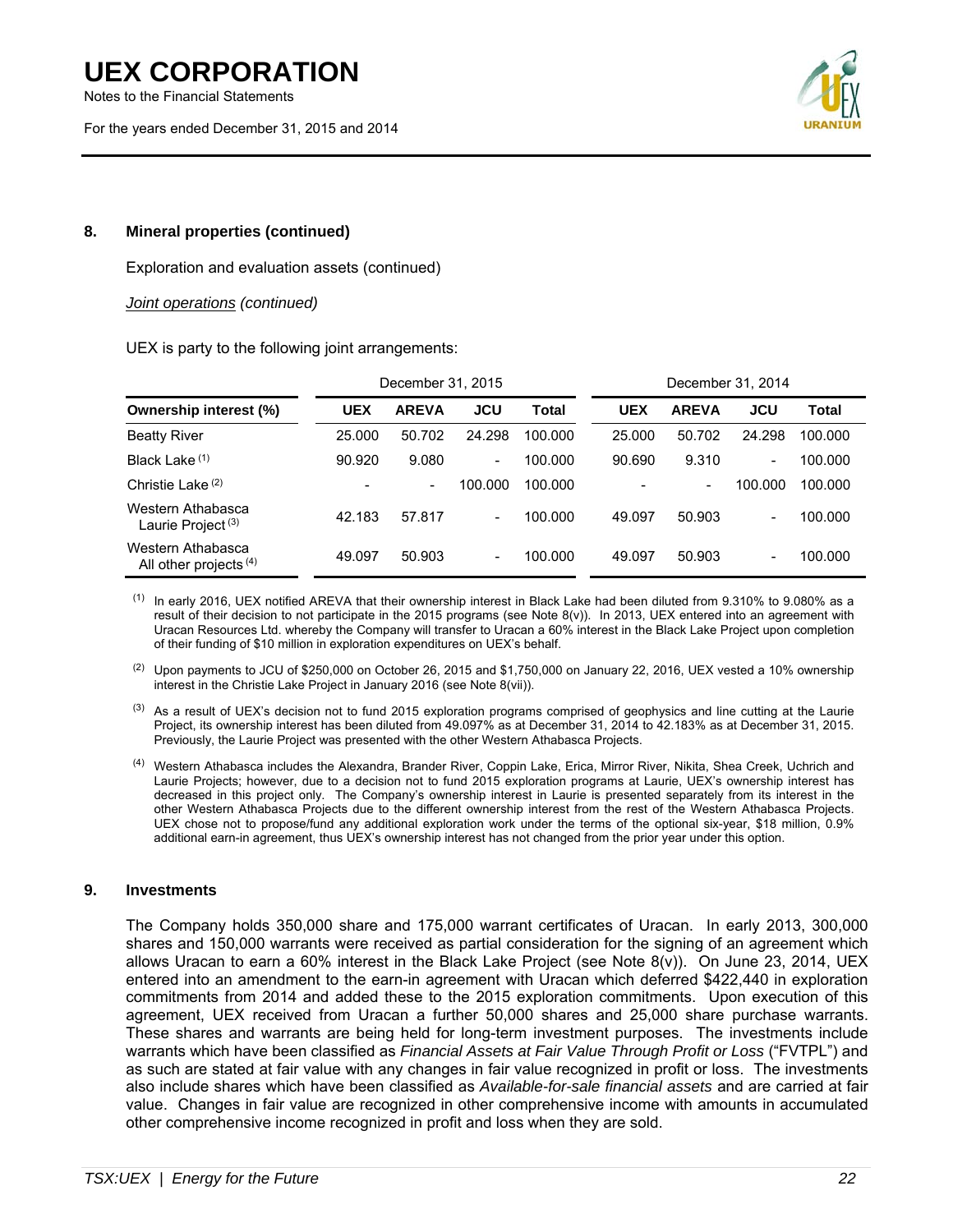Notes to the Financial Statements

For the years ended December 31, 2015 and 2014



\$ 7,182 \$ 22,187

### **9. Investments (continued)**

| Investments – current portion                                   | December 31<br>2015 | December 31<br>2014 |
|-----------------------------------------------------------------|---------------------|---------------------|
| Warrants held - Uracan (see Note 15)                            | 126<br>\$           | \$                  |
| <b>Investments</b>                                              | December 31<br>2015 | December 31<br>2014 |
| Common shares held – Uracan $(1)$ (TSX.V: URC)<br>(see Note 15) | \$<br>7,000         | 19,250<br>S         |
| Warrants held - Uracan (see Note 15)                            | 182                 | 2,937               |

 $(1)$  The initial fair value of the shares is \$29,750 based on the market closing prices on February 13, 2013 (\$27,000) and June 23, 2014 (\$2,750), the dates the shares were received.

The Uracan warrants have an expiry of three years after the original grant date, with 150,000 warrants issued on February 13, 2013 exercisable for \$0.15 per warrant and 25,000 warrants issued on June 23, 2014 exercisable for \$0.12 per warrant. The fair value of the Uracan shares is based on the market price for these actively traded securities.

On February 13, 2016, 150,000 Uracan warrants issued to UEX on February 13, 2013 as part of the original Black Lake earn-in agreement with an exercise price of \$0.15 per warrant expired unexercised.

The fair value of the warrants received from Uracan was determined using the Black-Scholes option-pricing model with the following weighted-average assumptions as at the dates indicated:

| February 13, 2013 Agreement       | December 31<br>2015 | December 31<br>2014 |
|-----------------------------------|---------------------|---------------------|
| Number of warrants – Uracan $(2)$ | 150,000             | 150,000             |
| Expected forfeiture rate          | $0.00\%$            | $0.00\%$            |
| Valuation date share price        | \$0.02              | \$0.06              |
| Expected volatility               | 330.38%             | 124.13%             |
| Risk-free interest rate           | 0.48%               | 1.01%               |
| Dividend yield                    | $0.00\%$            | $0.00\%$            |
| Expected life                     | $0.12$ years        | 1.12 years          |
| Valuation date fair value         | \$0.00              | \$0.01              |

 $(2)$  Initial fair value of the 150,000 Uracan warrants at acquisition on February 13, 2013 was determined to be \$8,931 using the Black-Scholes option-pricing model with the following assumptions: Pre-vest forfeiture rate – 0.00%; Expected volatility – 127.26%; Risk-free interest rate – 1.22%; Dividend yield – 0.00%; and Expected life of warrants – 3.00 years.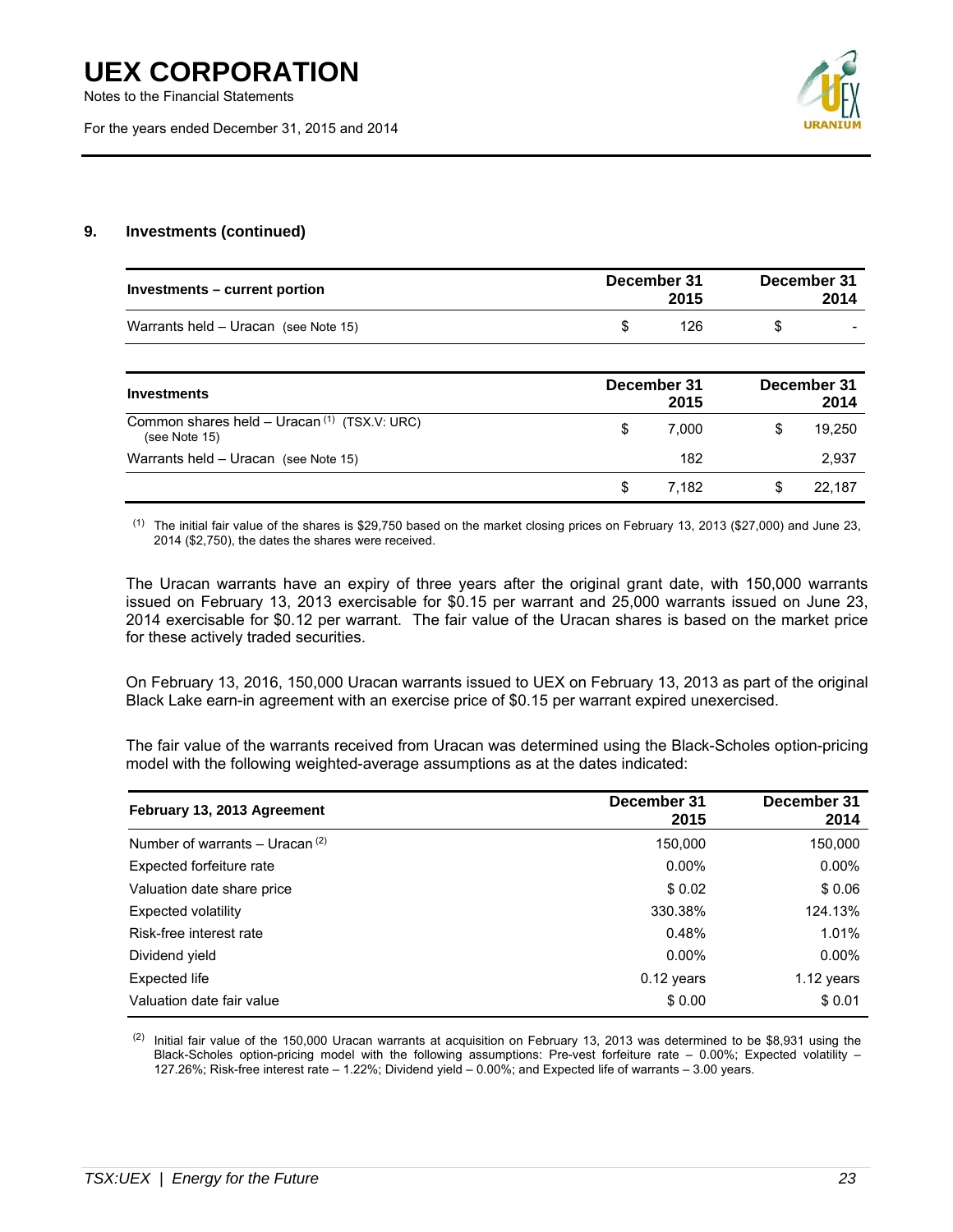Notes to the Financial Statements

For the years ended December 31, 2015 and 2014



### **9. Investments (continued)**

| June 23, 2014 Agreement Amendment | December 31<br>2015 | December 31<br>2014 |
|-----------------------------------|---------------------|---------------------|
| Number of warrants – Uracan $(3)$ | 25,000              | 25,000              |
| Expected forfeiture rate          | $0.00\%$            | $0.00\%$            |
| Valuation date share price        | \$0.02              | \$0.06              |
| Expected volatility               | 163.43%             | 121.77%             |
| Risk-free interest rate           | 0.48%               | 1.03%               |
| Dividend yield                    | $0.00\%$            | $0.00\%$            |
| Expected life                     | 1.48 years          | 2.48 years          |
| Valuation date fair value         | \$0.01              | \$0.03              |

 $(3)$  Initial fair value of the 25,000 Uracan warrants at acquisition on June 23, 2014 was determined to be \$889 using the Black-Scholes option-pricing model with the following assumptions: Pre-vest forfeiture rate – 0.00%; Expected volatility – 132.48%; Risk-free interest rate – 1.23%; Dividend yield – 0.00%; and Expected life of warrants – 3.00 years.

### **10. Accounts payable and other liabilities**

|                                         | December 31<br>2015      | December 31<br>2014 |
|-----------------------------------------|--------------------------|---------------------|
| Trade payables                          | \$<br>70,029             | 199,851<br>\$       |
| Other liabilities                       | 255.256                  | 67,570              |
| Uracan - Black Lake program prepayments | $\overline{\phantom{a}}$ | 424.034             |
| Flow-through share premium              | 151.252                  | 630,984             |
|                                         | \$<br>476.537            | 1,322,439<br>\$.    |

Other liabilities comprise general and exploration costs incurred in the period for which invoices had not been received at the balance sheet date.

The flow-through share premium at December 31, 2015 represents the difference between the subscription price of \$0.300 per share and the market price at issuance of \$0.275 per share relating to the May 11, 2015 flow-through private placement of 11,000,000 shares (\$275,000). In February of 2016, the flow-through share premium liability of \$151,252 relating to unspent amounts of \$1,815,023 at December 31, 2015 from the May 11, 2015 flow-through placement was extinguished on the filing of and the renouncement of the tax benefits to the subscribers of that placement effective December 31, 2015.

The flow-through share premium at December 31, 2014 represented the difference between the subscription price of \$0.430 per share and the market price at issuance of \$0.335 per share relating to the September 29, 2014 flow-through placement of 7,176,390 shares (\$681,757). In February of 2015, the flow-through share premium liability of \$630,984 relating to unspent amounts of \$2,856,029 at December 31, 2014 from the September 29, 2014 flow-through placement was extinguished on the filing of and the renouncement of the tax benefits to the subscribers of that placement effective December 31, 2014.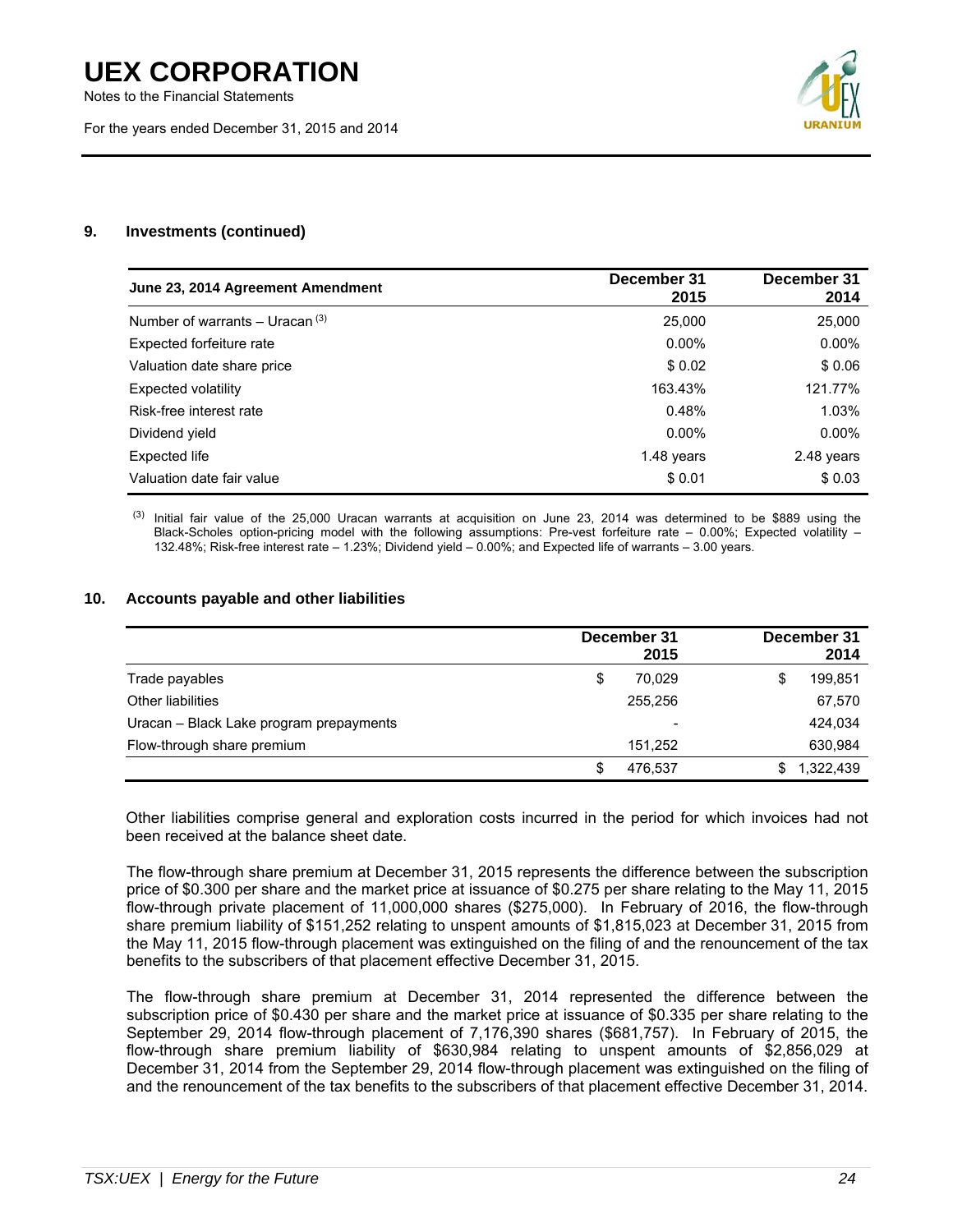Notes to the Financial Statements

For the years ended December 31, 2015 and 2014



### **11. Income taxes**

The tax effects of temporary differences that give rise to significant portions of the deferred tax assets and liabilities at December 31, 2015 and 2014 are presented below:

|                              | December 31<br>2015 | December 31<br>2014 |
|------------------------------|---------------------|---------------------|
| Deferred tax assets          |                     |                     |
| Losses carried forward       | \$<br>4,157,177     | \$<br>3,512,468     |
| Charitable donations         | 3,038               | 8,438               |
| Equipment                    | 194,159             | 179,648             |
| Share issuance costs         | 144,123             | 151,005             |
| Investments                  | 4,355               | 2,347               |
|                              | 4,502,852           | 3,853,906           |
| Deferred tax liabilities     |                     |                     |
| Mineral properties           | 15,099,662          | 13,917,555          |
| Net deferred tax liabilities | 10,596,810<br>\$    | \$<br>10,063,649    |

At December 31, 2015, the Company has non-capital losses available for income tax purposes totalling approximately \$15,396,953 (December 31, 2014 - \$13,009,139) which may be carried forward to reduce future years' taxable income. These losses, if not utilized, will begin expiring in 2028, with the current year's non-capital losses expiring in 2035.

A reconciliation of income taxes at statutory rates with the reported taxes for the years ended December 31, 2015 and 2014 is as follows:

|                                                                        |                   | <b>Year ended December 31</b> |                |  |
|------------------------------------------------------------------------|-------------------|-------------------------------|----------------|--|
|                                                                        | 2015              |                               | 2014           |  |
| Loss before income taxes                                               | \$<br>(2,305,798) |                               | \$(12,753,278) |  |
| Statutory rates                                                        | 27%               |                               | 27%            |  |
| Income tax recovery at statutory rates                                 | 622,565           |                               | 3,443,385      |  |
| Non-deductible expenses and permanent differences                      | (47, 997)         |                               | (135, 811)     |  |
| Exploration expenditures renounced net of flow-through premiums        | (417, 340)        |                               | (11, 277)      |  |
| Future corporate tax rate differences                                  |                   |                               |                |  |
| Deferred income tax recovery                                           | \$<br>157.228     | \$                            | 3,296,297      |  |
| Deferred income tax recovery (expense)<br>- other comprehensive income | \$<br>(1, 418)    | \$                            | 1,418          |  |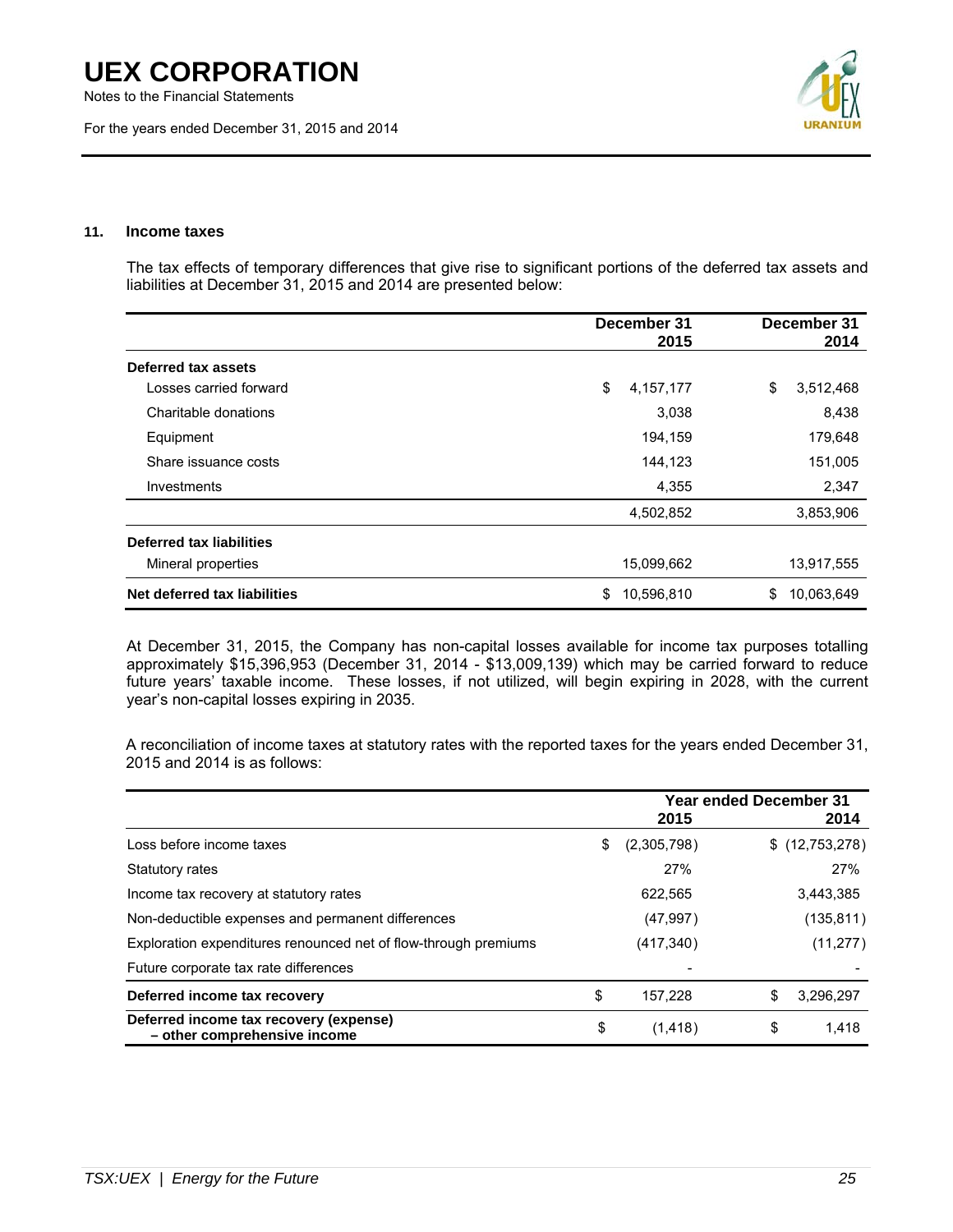Notes to the Financial Statements

For the years ended December 31, 2015 and 2014



### **12. Share capital**

### (a) Authorized

The authorized share capital of the Company consists of an unlimited number of common shares and an unlimited number of (no par value) preferred shares issuable in series, of which 1,000,000 preferred shares have been designated Series 1 Preferred Shares.

### (b) Issued and outstanding – common shares

|                                                      | Number of<br>shares | Value             |
|------------------------------------------------------|---------------------|-------------------|
| Balance, December 31, 2013                           | 227,838,679         | 175,316,661<br>S. |
| Issued pursuant to private placement in 2014         | 7,176,390           | 3,085,848         |
| Share issuance costs                                 |                     | (244, 028)        |
| Value attributed to flow-through premium on issuance |                     | (681, 757)        |
| Deferred income taxes on share issuance costs        |                     | 65,887            |
| Balance, December 31, 2014                           | 235,015,069         | 177,542,611       |
| Issued pursuant to private placement in 2015         | 11,000,000          | 3.300.000         |
| Share issuance costs                                 |                     | (243, 558)        |
| Value attributed to flow-through premium on issuance |                     | (275,000)         |
| Deferred income taxes on share issuance costs        |                     | 65,761            |
| Balance, December 31, 2015                           | 246,015,069         | 180,389,814<br>S  |

On January 21, 2016, UEX completed a private placement of 20,000,000 units at a price of \$0.10 per unit for gross proceeds of \$2,000,000. Each unit consisted of one common share and one full common share purchase warrant exercisable at \$0.20 per share for a period of two years. The placement was fully subscribed by a former CEO of the Company, with no commission payable. Cameco did not exercise its pre-emptive right to participate in the offering and as a result, its ownership interest in UEX declined from approximately 20.33% to approximately 18.80%. Now that Cameco's ownership interest in UEX has fallen below 20.00%, it no longer has a pre-emptive right to maintain its ownership interest in UEX by participating in equity placements on a pro-rata basis.

On May 11, 2015, the Company completed a private placement of 11,000,000 flow-through common shares at a price of \$0.30 per share to raise gross proceeds of \$3,300,000, with issue costs of \$78,558 and paid an agent a cash commission of \$165,000, both of which were paid from existing cash reserves. A flow-through premium related to the sale of the associated tax benefits was determined to be \$275,000 and a related \$65,761 deferred income tax was recorded in share capital. Cameco did not exercise its pre-emptive right to participate in the offering and as a result, its ownership interest in UEX declined from approximately 21.28% to approximately 20.33%.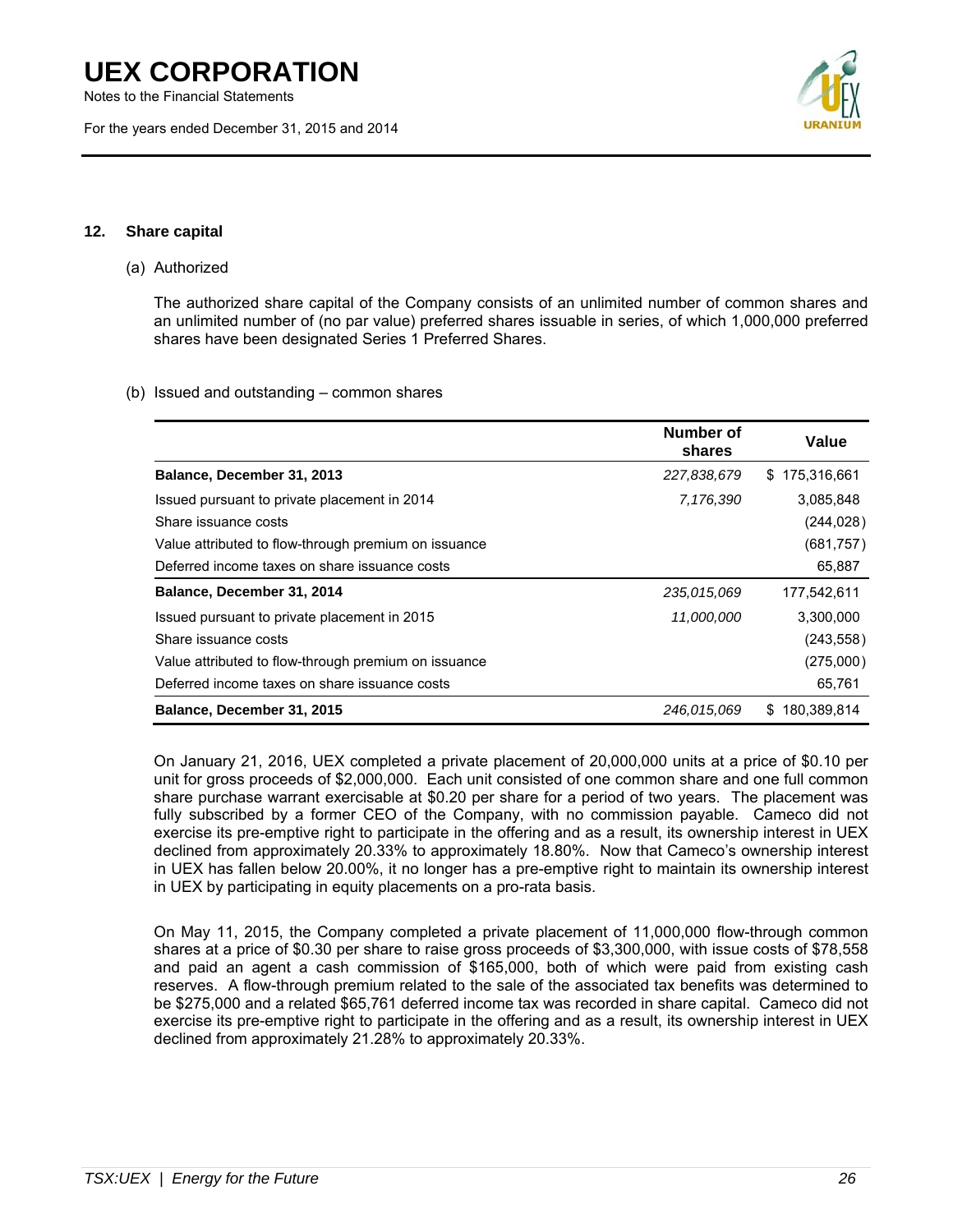Notes to the Financial Statements

For the years ended December 31, 2015 and 2014



### **12. Share capital (continued)**

### (c) Share-based compensation

Under the Company's share-based compensation plan, the Company may grant share purchase options to its key employees, directors, officers and others providing services to the Company. The maximum number of shares issuable under the plan is a rolling number equal to 10% of the issued and outstanding common shares of the Company from time to time. Under the plan, the exercise price of each share purchase option shall be fixed by the Board of Directors but shall not be less than the quoted closing market price of the shares on the Toronto Stock Exchange on the date prior to the share purchase option being granted and a share purchase option's maximum term is 10 years. The shares subject to each share purchase option shall vest at such time or times as may be determined by the Board of Directors.

A summary of the status of the Company's share-based compensation plan as at December 31, 2015 and December 31, 2014 and changes during the years ended on these dates is presented below:

|                                | Number of share<br>purchase options | Weighted-average<br>exercise price |
|--------------------------------|-------------------------------------|------------------------------------|
| Outstanding, December 31, 2013 | 16,821,000                          | 0.97<br>\$                         |
| Granted                        | 2.795.000                           | 0.34                               |
| Cancelled                      | (2,400,000)                         | 1.10                               |
| Expired                        | (1,355,000)                         | 0.92                               |
| Outstanding, December 31, 2014 | 15.861.000                          | 0.84                               |
| Granted                        | 2,085,000                           | 0.28                               |
| Cancelled                      | (280,000)                           | 0.29                               |
| Expired                        | (350,000)                           | 0.60                               |
| Outstanding, December 31, 2015 | 17.316.000                          | \$<br>0.79                         |

During the year ended December 31, 2015, the Company granted 2,085,000 share purchase options pursuant to the Company's share option plan.

On January 15, 2014, the Company granted 1,000,000 share purchase options to a new senior officer pursuant to the Company's share option plan. The share purchase options were issued at an exercise price of \$0.41 and expire on January 15, 2019.

In the year ended December 31, 2015, a total of \$112,039 was transferred from the share-based payments reserve to deficit relating to the expiry and cancellation of 630,000 share purchase options. In the year ended December 31, 2014, \$2,321,787 was transferred from the share-based payments reserve to deficit relating to the expiry and cancellation of 3,755,000 share purchase options.

On February 22, 2016, the Company granted 60,000 share purchase options to a new employee pursuant to the Company's share option plan. The share purchase options were issued at an exercise price of \$0.15 and expire on February 22, 2021.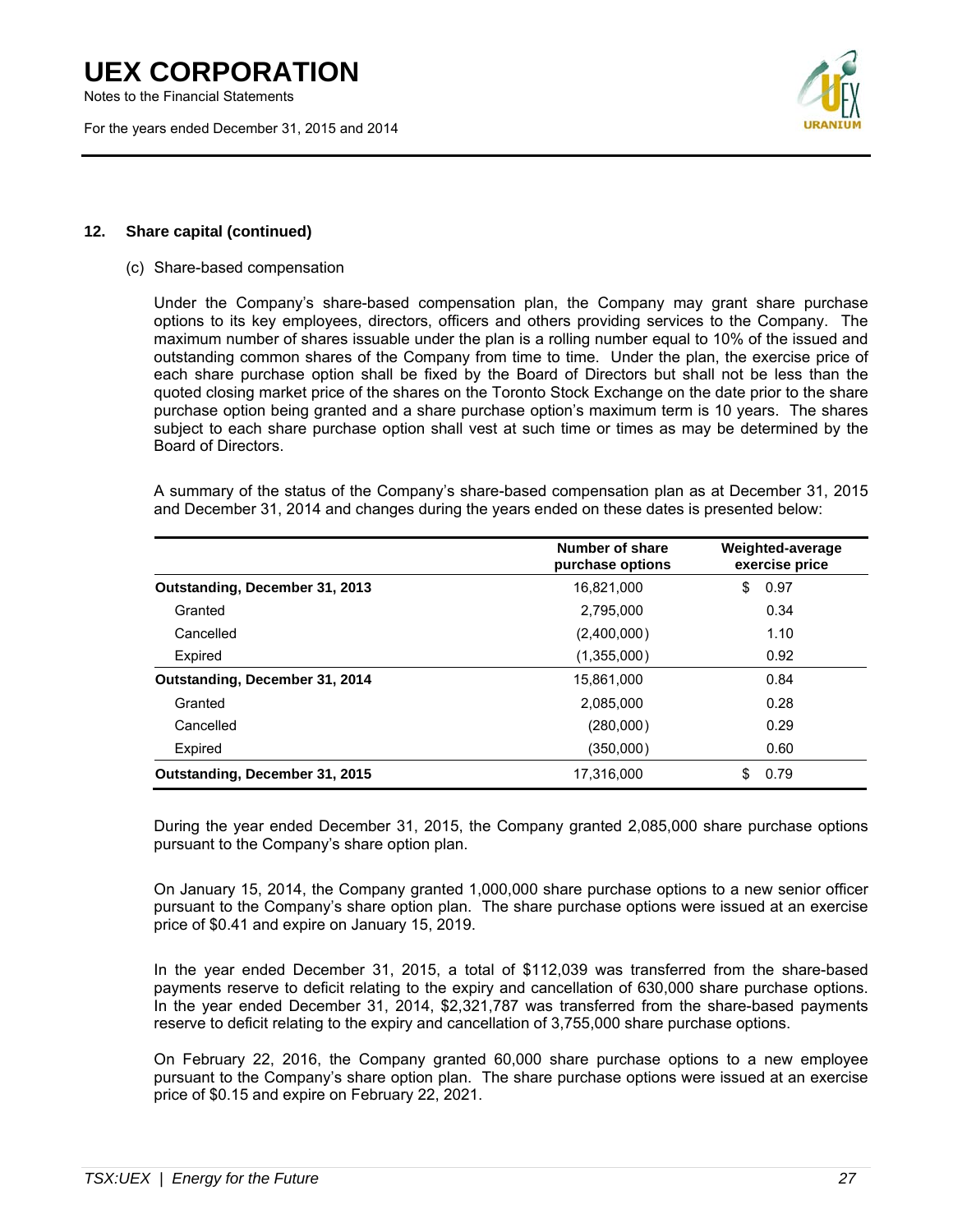Notes to the Financial Statements

For the years ended December 31, 2015 and 2014



### **12. Share capital (continued)**

### (c) Share-based compensation (continued)

As at December 31, 2015, the Company had a total of 17,316,000 share purchase options outstanding related to director, employee and consultant share purchase options, the details of which are as follows:

| Outstanding                 |                                           |                                               | Exercisable                                                             |                                           |                                               |
|-----------------------------|-------------------------------------------|-----------------------------------------------|-------------------------------------------------------------------------|-------------------------------------------|-----------------------------------------------|
| Range of<br>exercise prices | Number of<br>share<br>purchase<br>options | <b>Weighted-</b><br>average<br>exercise price | <b>Weighted-</b><br>average<br>remaining<br>contractual life<br>(years) | Number of<br>share<br>purchase<br>options | <b>Weighted-</b><br>average<br>exercise price |
| $$0.18 - 0.39$              | 5,660,000                                 | \$0.32                                        | 3.50                                                                    | 3,823,333                                 | \$0.33                                        |
| $0.40 - 0.99$               | 5.726.000                                 | 0.74                                          | 5.14                                                                    | 5,392,667                                 | 0.76                                          |
| $1.00 - 1.45$               | 5.930.000                                 | 1.28                                          | 3.73                                                                    | 5.930.000                                 | 1.28                                          |
|                             | 17.316.000                                | \$0.79                                        | 4.12                                                                    | 15,146,000                                | \$0.86                                        |

The share-based payments reserve values of \$3,067,912 as at December 31, 2015 and \$2,787,954 as at December 31, 2014 on the balance sheet reflect the expensed and capitalized fair value of vested share purchase options. If all options that are vested were exercised, the entire balance of the share-based payments reserve would be transferred to share capital.

The estimated fair value expense of all share purchase options vested during the year ended December 31, 2015 is \$391,997 (2014 - \$523,841). The amount included in mineral properties for the year ended December 31, 2015 is \$30,902 (2014 - \$33,734) and the remaining \$361,095 (2014 - \$490,107) was expensed. The unamortized balance of share-based compensation expense for share purchase options that were not vested at December 31, 2015 is \$144,169 (2014 - \$283,693).

|                                         | December 31<br>2015 | December 31<br>2014 |
|-----------------------------------------|---------------------|---------------------|
| Number of options granted               | 2,085,000           | 2,795,000           |
| Expected forfeiture rate                | 1.06%               | 0.43%               |
| Weighted-average grant date share price | \$0.28              | \$0.34              |
| <b>Expected volatility</b>              | 63.00%              | 66.86%              |
| Risk-free interest rate                 | 0.85%               | 1.43%               |
| Dividend yield                          | $0.00\%$            | $0.00\%$            |
| Expected life                           | 4.09 years          | 4.18 years          |
| Weighted-average grant date fair value  | \$0.13              | \$0.34              |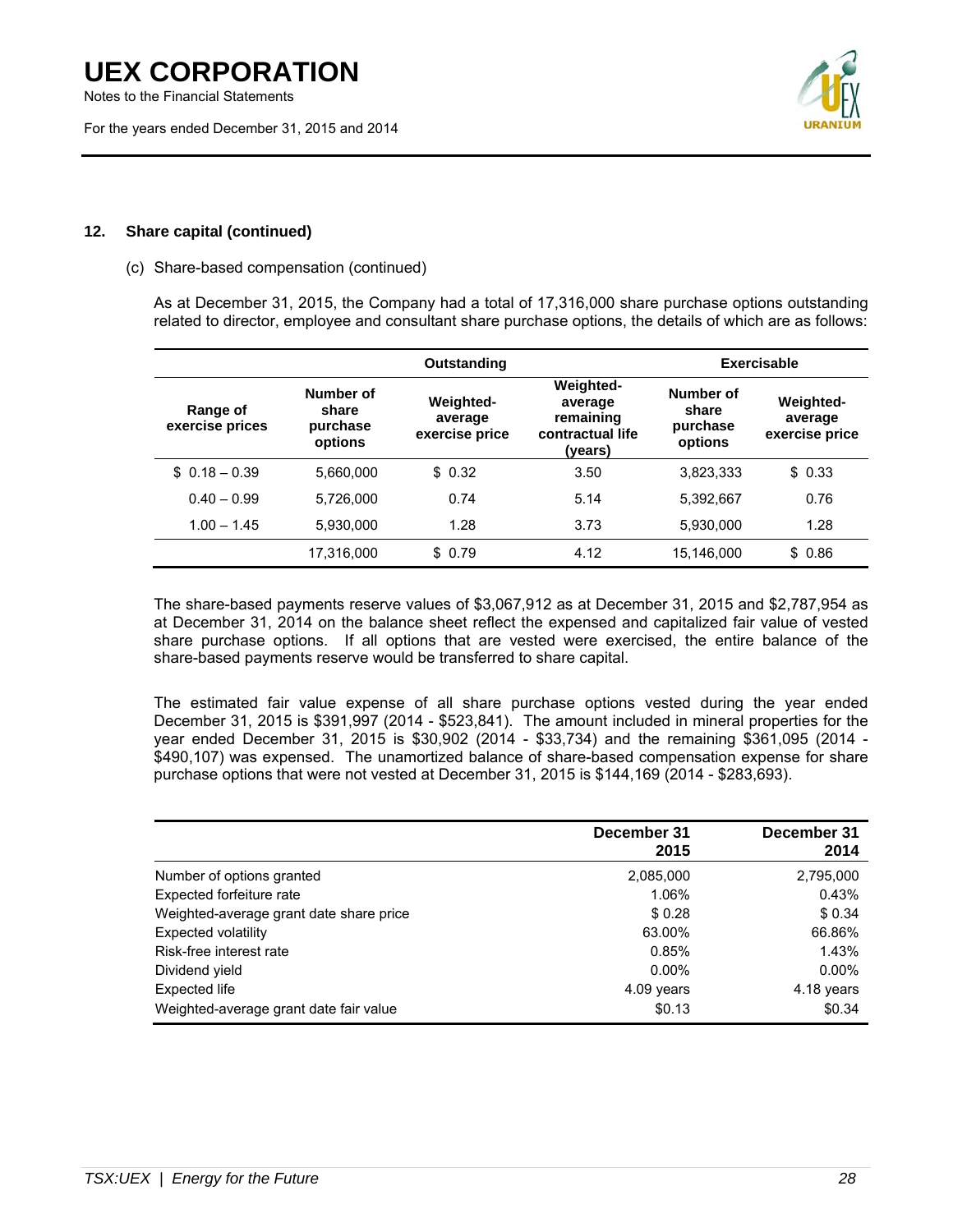Notes to the Financial Statements

For the years ended December 31, 2015 and 2014



### **12. Share capital (continued)**

### (d) Flow-through shares

The Company has financed a portion of its exploration programs through the use of flow-through share issuances. Income tax deductions relating to these expenditures are claimable by the investors and not by the Company.

As at December 31, 2015, the Company has spent, on qualified expenditures, \$1,484,977 of the \$3,300,000 flow-through monies raised in the May 11, 2015 placement. The Company renounced the income tax benefit of this issue to its subscribers effective December 31, 2015 and will begin incurring Part XII.6 tax on unspent amounts relating to this placement subsequent to December 31, 2015.

As at December 31, 2015, the Company has spent, on qualified expenditures, all (December 31, 2014 - \$229,819) of the \$3,085,848 flow-through monies raised in the September 29, 2014 placement. The Company renounced the income tax benefit of this issue to its subscribers effective December 31, 2014. The Company began incurring Part XII.6 tax on unspent amounts relating to this placement subsequent to December 31, 2014. During the year ended December 31, 2015, \$940 was incurred and netted against interest income. Part XII.6 tax was not incurred in the comparative year.

### **13. Commitments**

The Company has obligations under operating leases for its premises, which expire between July 31, 2018 and October 31, 2020. The future minimum payments are as follows:

|      | December 31<br>2015 |
|------|---------------------|
| 2016 | 71,040<br>\$        |
| 2017 | 71,502              |
| 2018 | 67,774              |
| 2019 | 61,446              |
| 2020 | 53,130              |

Other commitments in respect of the Company's mineral properties are disclosed in Notes 8 and 12(d).

### **14. Management of capital**

The Company's objective when managing capital is to safeguard the Company's ability to continue as a going concern in order to pursue the exploration and evaluation programs on its mineral properties. The Company manages its capital structure, consisting of shareholders' equity, and makes adjustments to it, based on funds available to the Company, in order to support the exploration and evaluation of its mineral properties. Historically, the Company has relied exclusively on the issuance of common shares for its capital requirements.

All of the Company's cash and cash equivalents are available for exploration and evaluation programs and administrative operations. The Company has not changed its approach to capital management during the current period, and is not subject to any external capital restrictions.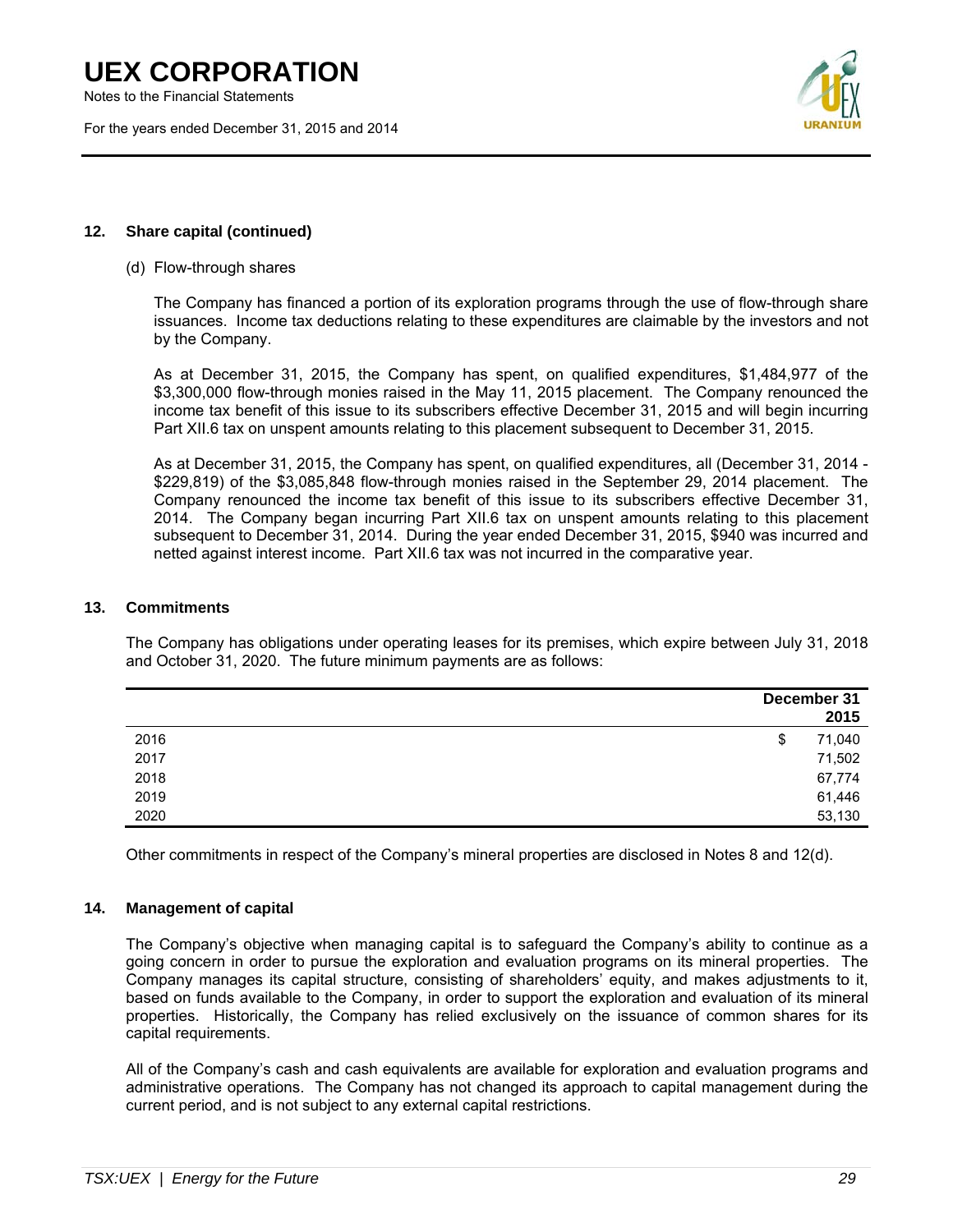Notes to the Financial Statements

For the years ended December 31, 2015 and 2014



### **15. Management of financial risk**

The Company operates entirely in Canada and is therefore not subject to any significant foreign currency risk. The Company's financial instruments are exposed to limited liquidity risk, credit risk and market risk.

Liquidity risk is the risk that the Company will not be able to meet its financial obligations as they fall due. The Company manages liquidity risk through the management of its capital structure as outlined in Note 14. Accounts payable and other liabilities are due within the current operating period.

Credit risk is the risk of an unexpected loss if a third party to a financial instrument fails to meet its contractual obligations. The Company's exposure to credit risk includes cash and cash equivalents and amounts receivable. The Company reduces its credit risk by maintaining its bank accounts at large national financial institutions. The maximum exposure to credit risk is equal to the carrying value of cash and cash equivalents and amounts receivable. The Company's investment policy is to invest its cash in highly liquid short-term interest-bearing investments that are redeemable 90 days or less from the original date of acquisition.

Market risk is the risk that changes in market prices such as foreign exchange rates and interest rates will affect the Company's income. The Company is subject to interest rate risk on its cash and cash equivalents. The Company reduces this risk by investing its cash in highly liquid short-term interest-bearing investments that earn interest on a fixed rate basis.

All financial instruments measured at fair value are categorized into one of three hierarchy levels, described below, for disclosure purposes. Each level is based on the transparency of the inputs used to measure the fair values of assets and liabilities:

- Level 1 Values based on unadjusted quoted prices in active markets that are accessible at the measurement date for identical assets or liabilities;
- Level 2 Values based on quoted prices in markets that are not active or model inputs that are observable either directly or indirectly for substantially the full term of the asset or liability; and
- Level 3 Values based on prices or valuation techniques that require inputs that are both unobservable and significant to the overall fair value measurement.

The carrying values of amounts receivable, and accounts payable and other liabilities are a reasonable estimate of their fair values because of the short period to maturity of these instruments.

Cash and cash equivalents are classified as loans and receivables and are initially recorded at fair value and subsequently at amortized cost with accrued interest recorded in accounts receivable.

| <b>Investments</b>                        |  | Level 1                      | Level 2                        |    | Level 3                  | Total |
|-------------------------------------------|--|------------------------------|--------------------------------|----|--------------------------|-------|
| Shares - Uracan (TSX-V: URC)              |  | 7.000                        | \$<br>$\overline{\phantom{a}}$ | S  | $\overline{\phantom{a}}$ | 7.000 |
| Warrants – Uracan $(1)$                   |  | ۰                            |                                |    | 182                      | 182   |
| Warrants – Uracan (current portion) $(1)$ |  | $\qquad \qquad \blacksquare$ | -                              |    | 126                      | 126   |
|                                           |  | 7.000                        | \$<br>$\overline{\phantom{a}}$ | \$ | 308                      | 7,308 |

The following table summarizes those assets and liabilities carried at fair value:

(1) Black-Scholes inputs for the Uracan warrant valuation are disclosed in Note 9 *Investments*.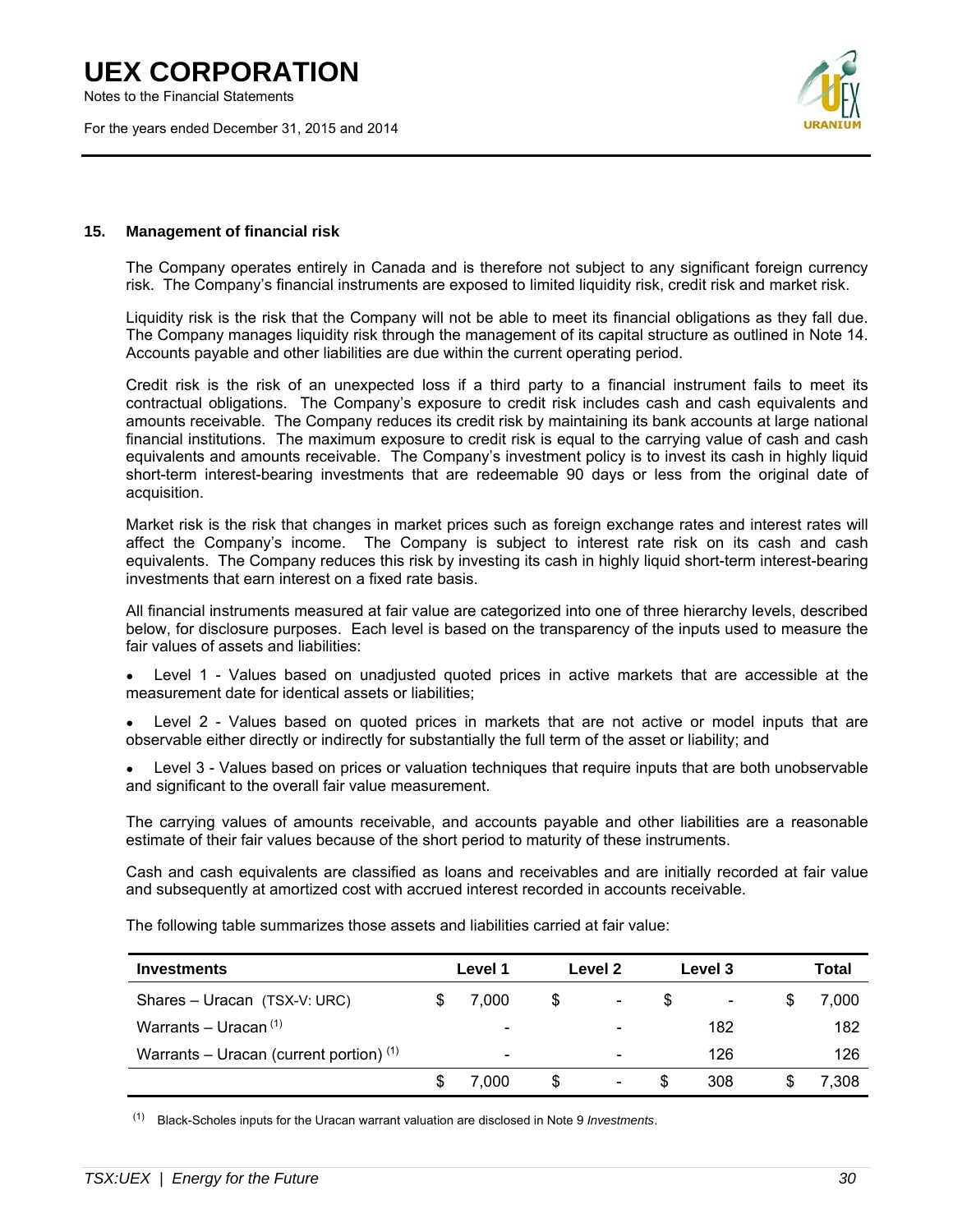Notes to the Financial Statements

For the years ended December 31, 2015 and 2014



### **15. Management of financial risk (continued)**

The following table shows a reconciliation from the beginning balances to ending balances for Level 1 fair value measurements for investments:

|                                                                                                                                    | Number of<br><b>Shares</b> | Change in<br><b>Fair Value</b> |    | <b>Fair Value</b> |
|------------------------------------------------------------------------------------------------------------------------------------|----------------------------|--------------------------------|----|-------------------|
| Balance, December 31, 2013                                                                                                         | 300,000                    |                                | S  | 27,000            |
| Shares received as partial consideration for the Black Lake Project<br>earn-in agreement amendment (June 23, 2014) (see Note 8(v)) | 50,000                     |                                |    | 2.750             |
| Changes in fair value – total unrealized gain (loss) on financial assets<br>(shares) – year ended December 31, 2014                |                            | (10,500)                       |    | (10,500)          |
| Balance, December 31, 2014                                                                                                         | 350,000                    |                                |    | 19.250            |
| Changes in fair value – total unrealized gain (loss) on financial assets<br>(shares) – year ended December 31, 2015                |                            | (12, 250)                      |    | (12,250)          |
| Balance, December 31, 2015                                                                                                         | 350,000                    |                                | S. | 7.000             |

In the year ended December 31, 2015, AFS shares experienced a prolonged decline in their value, which warranted the related unrealized losses previously recognized through OCI to be recognized through profit and loss in the current period. This resulted in a fair value loss of \$10,500, which had been recognized in OCI in 2014, to be reclassified in the current period's profit and loss, as well as a fair value loss of \$12,250 related to 2015 to be recognized directly through profit and loss, for a total fair value impairment of \$22,750. Future changes to the fair value of these AFS shares will be recorded through profit and loss.

The Company's policy is to recognize transfers out of Level 3 as of the date of the event or change in circumstances that caused the transfer. There have been no transfers out of Level 3 in the period.

The following table shows a reconciliation from the beginning balances to ending balances for Level 3 fair value measurements:

|                                                                                                                                        | Number of<br><b>Warrants</b> | Change in<br><b>Fair Value</b><br>(Expense) |    | Fair Value <sup>(1)</sup> |
|----------------------------------------------------------------------------------------------------------------------------------------|------------------------------|---------------------------------------------|----|---------------------------|
| Balance, December 31, 2013                                                                                                             | 150,000                      |                                             | S  | 4.733                     |
| Warrants received as partial consideration for the Black Lake Project<br>earn-in agreement amendment (June 23, 2014) (see Note 8(v))   | 25,000                       |                                             |    | 889                       |
| Changes in fair value – total unrealized gain (loss) on held-for-trading<br>financial assets (warrants) - year ended December 31, 2014 |                              | (2,685)                                     |    | (2,685)                   |
| Balance, December 31, 2014                                                                                                             | 175,000                      |                                             |    | 2.937                     |
| Changes in fair value – total unrealized gain (loss) on held-for-trading<br>financial assets (warrants) - year ended December 31, 2015 |                              | (2,629)                                     |    | (2,629)                   |
| Balance, December 31, 2015                                                                                                             | 175,000                      |                                             | \$ | 308                       |

(1) See Note 9 for Black-Scholes assumptions.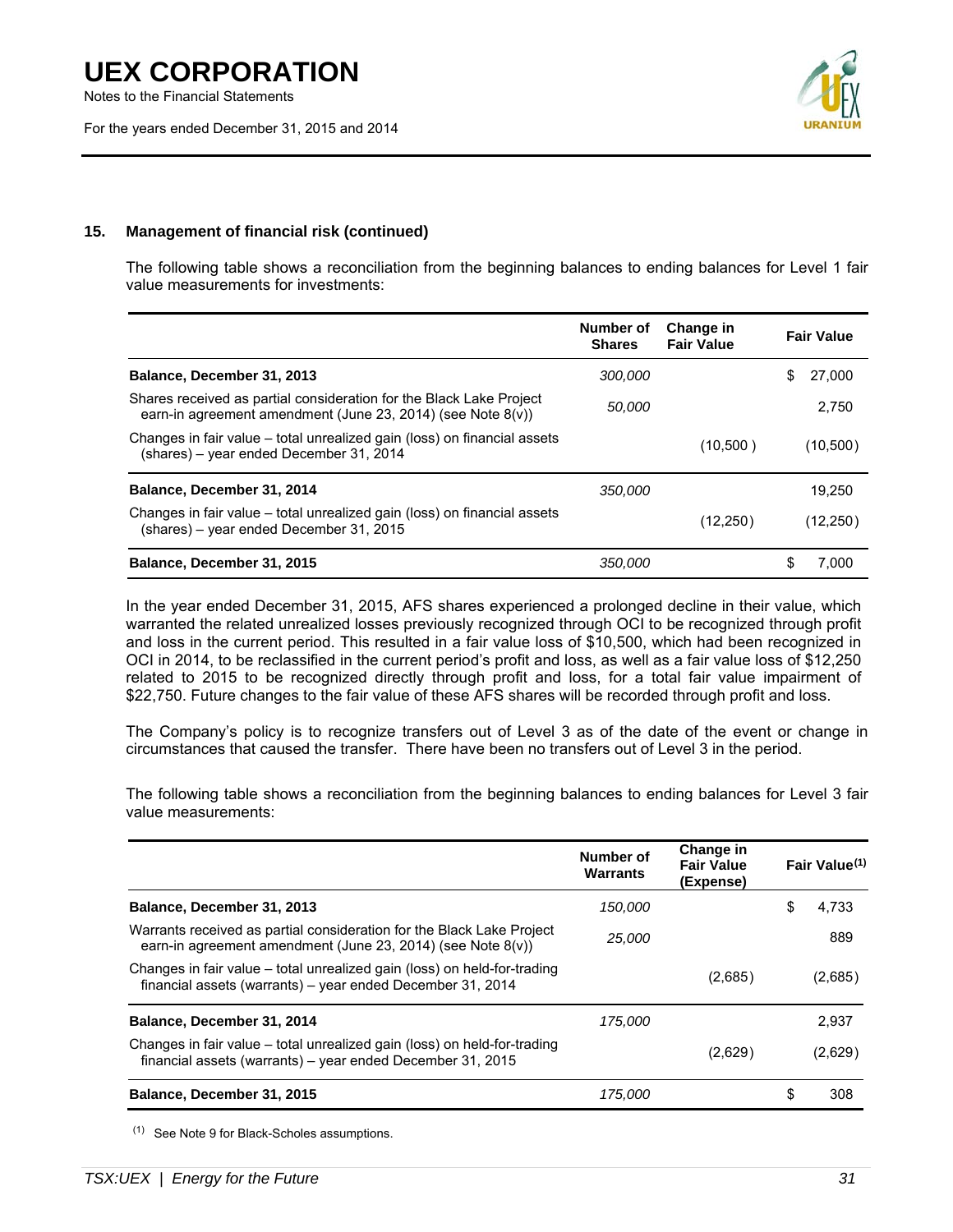Notes to the Financial Statements

For the years ended December 31, 2015 and 2014



### **15. Management of financial risk (continued)**

The following table shows the valuation techniques used in the determination of fair values within Level 3 of the hierarchy, as well as the key unobservable inputs used in the valuation model:

| Level 3 item      | <b>Valuation approach</b>                                                                           | Key unobservable inputs                                                                              | Inter-relationship between key<br>unobservable inputs and fair<br>value measurement    |
|-------------------|-----------------------------------------------------------------------------------------------------|------------------------------------------------------------------------------------------------------|----------------------------------------------------------------------------------------|
| Warrants - Uracan | The fair value has been<br>determined by using the<br><b>Black-Scholes option</b><br>pricing model. | Expected volatility for Uracan<br>shares, derived from the<br>shares' historical prices<br>(weekly). | The estimated fair value for the<br>warrants increases as the volatility<br>increases. |

### **16. Segmented information**

The Company conducts its business as a single operating segment, being the mining and mineral exploration business in Canada. All mineral properties and equipment are located in Canada.

### **17. Office expenses**

|                                | <b>Year ended December 31</b> |   |         |
|--------------------------------|-------------------------------|---|---------|
|                                | 2015                          |   | 2014    |
| Insurance                      | 51.664                        | S | 50,708  |
| Office supplies and consulting | 385,995                       |   | 334,062 |
| Telephone                      | 15,078                        |   | 17,496  |
|                                | 452,737                       |   | 402,266 |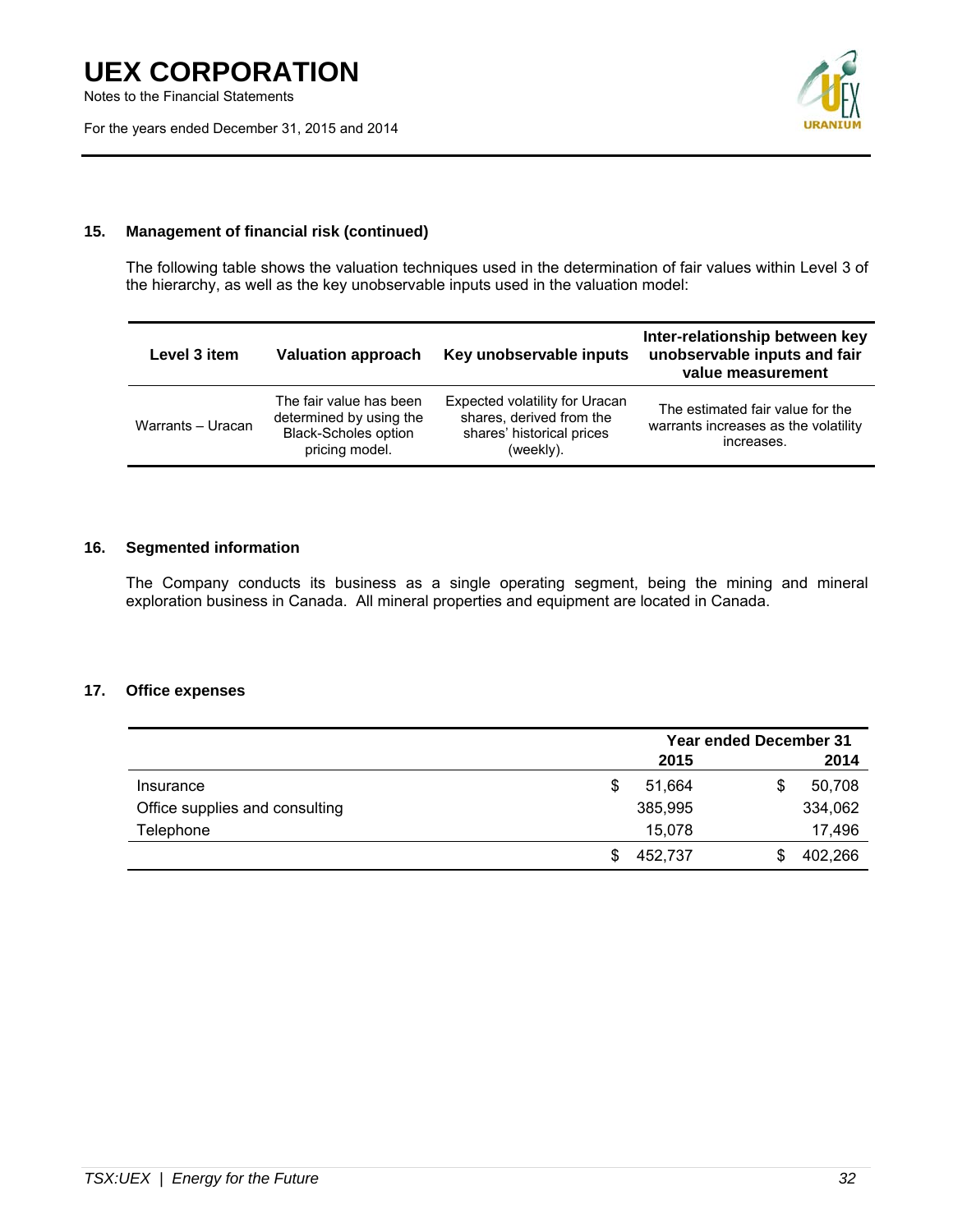Notes to the Financial Statements

For the years ended December 31, 2015 and 2014



### **18. Related party transactions**

The value of all transactions relating to key management personnel, close members of the family of persons that are key management personnel and entities over which they have control or significant influence are as follows:

(a) Related party transactions

Related party transactions include the following payments which were made to related parties other than key management personnel:

|                                                       | <b>Year ended December 31</b> |        |  |        |
|-------------------------------------------------------|-------------------------------|--------|--|--------|
|                                                       |                               | 2015   |  | 2014   |
| Panterra Geoservices Inc. <sup>(1)</sup>              | S                             | 2.400  |  | 2,000  |
| Panterra Geoservices Inc. share-based payments (1)(2) |                               | 9,532  |  | 18.654 |
| Cameco Corporation <sup>(3)</sup>                     |                               | 12,000 |  |        |
|                                                       |                               | 23.932 |  | 20.654 |

<sup>(1)</sup> Panterra Geoservices Inc. is a company owned by David Rhys, a member of the management advisory board that provides geological consulting services to the Company. The management advisory board members are not paid a retainer or fee; specific services are invoiced as provided.

<sup>(2)</sup> Share-based compensation expense is the fair value of options granted which have been calculated using the Black-Scholes option-pricing model and the assumptions disclosed in Note 12(c).

<sup>(3)</sup> Represents an amount paid to Cameco in May of 2015 to acquire its 70% interest in Umpherville River (20.33% shareholder of UEX Corporation at the time of the transaction, 18.80% shareholder at January 21, 2016) (see Note 8(i)).

#### (b) Key management personnel compensation

Key management personnel compensation includes management and director compensation as follows:

|                                                  | <b>Year ended December 31</b> |             |  |             |
|--------------------------------------------------|-------------------------------|-------------|--|-------------|
|                                                  |                               | 2015        |  | 2014        |
| Salaries and short-term employee benefits (1)(2) |                               | 676,127     |  | 854,565     |
| Share-based payments <sup>(3)</sup>              |                               | 322,770     |  | 455,512     |
| Other compensation (4)                           |                               | 183,000     |  | 183,000     |
|                                                  |                               | \$1,181,897 |  | \$1,493,077 |

(1) In the event of a change of control of the Company, certain senior management may elect to terminate their employment agreements and the Company shall pay termination benefits of up to two times their respective annual salaries at that time and all of their share purchase options will become immediately vested with all other employee benefits, if any, continuing for a period of up to two years.

- <sup>(2)</sup> In the event that Mr. Lemaitre's (UEX's President and CEO) employment is terminated by the Corporation for any reason other than as a result of a change of control, death or termination for cause, the Corporation will pay a termination amount equal to one year's base salary plus any bonus owing. All other employee related benefits will continue for a period of one year following such termination. Mr. Lemaitre may also terminate the employment agreement upon three months written notice to the Board and receive a lump sum payment equal to his base salary plus benefits for three months.
- $<sup>(3)</sup>$  Share-based compensation expense is the fair value of options granted which have been calculated using the Black-Scholes</sup> option-pricing model and the assumptions disclosed in Note 12(c).
- (4) Represents amounts paid in January 2015 and January 2014 to Mr. Graham Thody, the Company's former President and CEO, under the terms of a retirement consulting agreement for consulting services up to December 31, 2015. During the term of this agreement, Mr. Thody was not entitled to receive director's fees; however, upon expiry of this agreement on December 31, 2015, Mr. Thody became entitled to receive director's fees in 2016 on the same terms as other non-management directors.